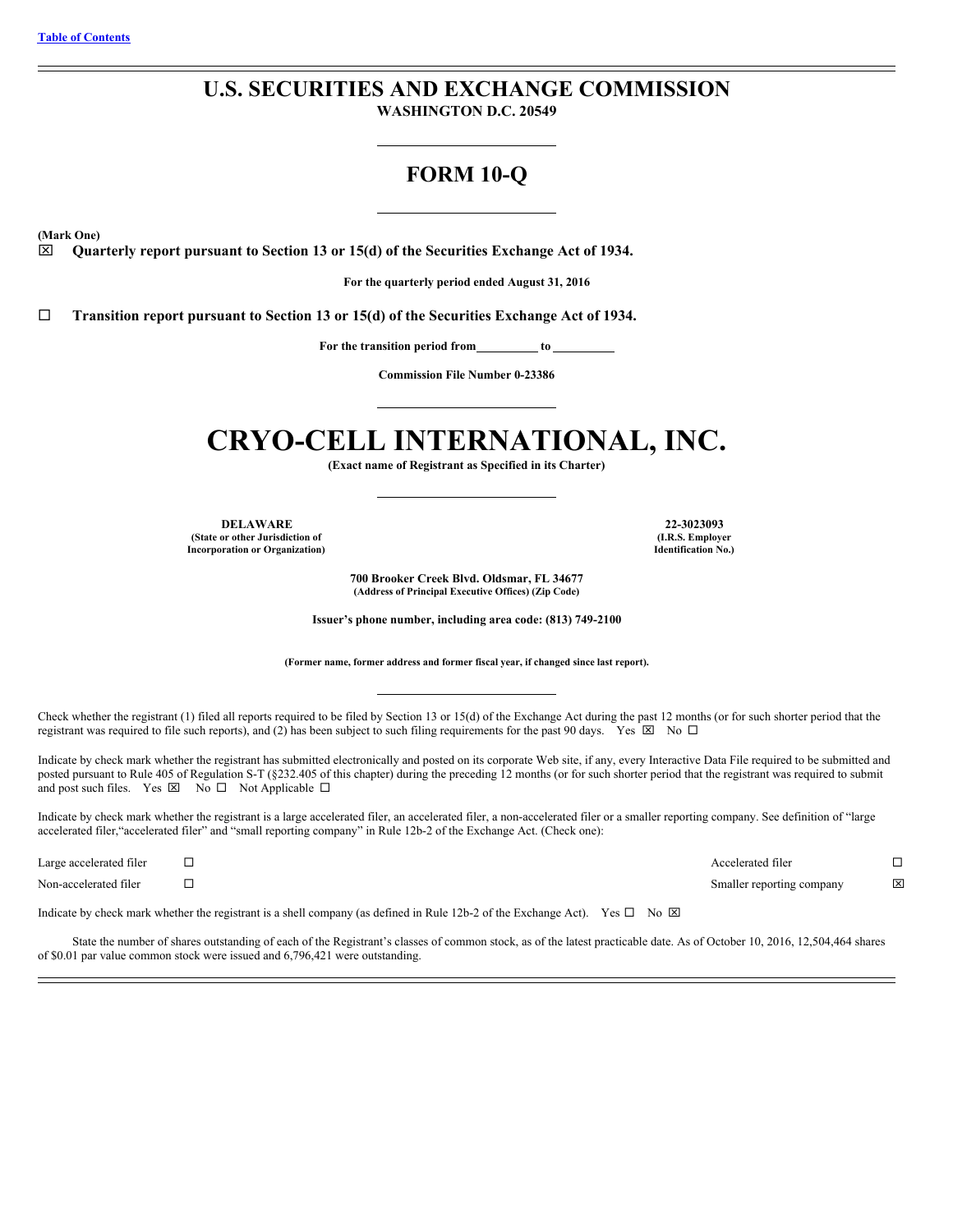## <span id="page-1-0"></span>**TABLE OF CONTENTS**

| PART I - FINANCIAL INFORMATION (UNAUDITED)                                                    | <b>PAGE</b> |
|-----------------------------------------------------------------------------------------------|-------------|
| <b>Item 1. Financial Statements</b>                                                           |             |
| <b>Consolidated Balance Sheets</b>                                                            | 3           |
| <b>Consolidated Statements of Comprehensive (Loss) Income</b>                                 | 4           |
| <b>Consolidated Statements of Cash Flows</b>                                                  | 5           |
| <b>Notes to Consolidated Financial Statements</b>                                             | 6           |
| Item 2. Management's Discussion and Analysis of Financial Condition and Results of Operations | 31          |
| <b>Item 3. Quantitative and Qualitative Disclosures about Market Risk</b>                     | 42          |
| <b>Item 4. Controls and Procedures</b>                                                        | 42          |
| <b>PART II - OTHER INFORMATION</b>                                                            | 43          |
| <b>Item 1. Legal Proceedings</b>                                                              | 43          |
| <b>Item 1A. Risk Factors</b>                                                                  | 44          |
| <b>Item 2. Unregistered Sales of Equity Securities and Use of Proceeds</b>                    | 45          |
| <b>Item 3. Defaults Upon Senior Securities</b>                                                | 45          |
| <b>Item 4. Mine Safety Disclosures</b>                                                        | 45          |
| <b>Item 5. Other Information</b>                                                              | 45          |
| <b>Item 6. Exhibits</b>                                                                       | 46          |
| <b>SIGNATURES</b>                                                                             | 47          |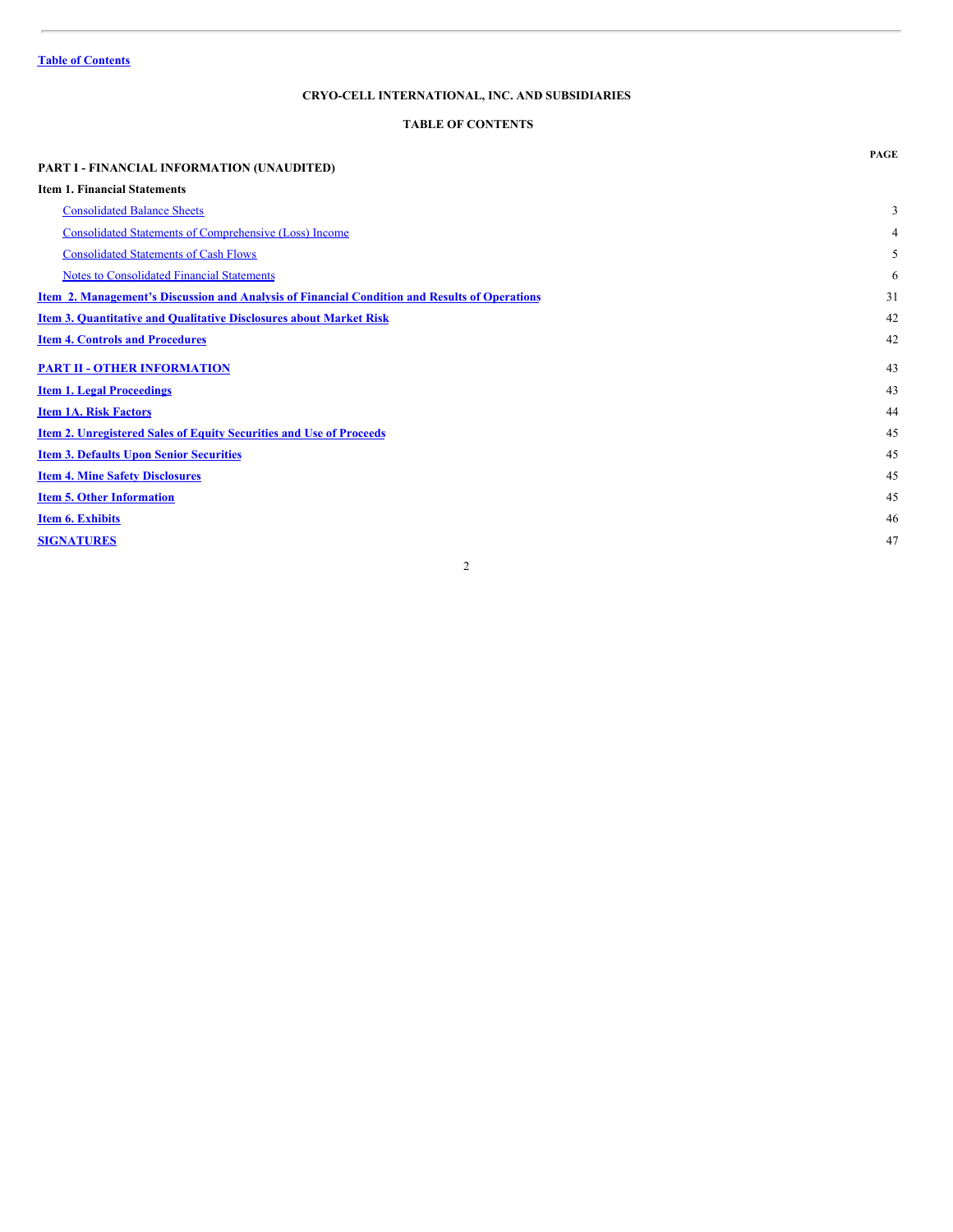<span id="page-2-0"></span>CONSOLIDATED BALANCE SHEETS

|                                                                                                                             | August 31,          |                      |
|-----------------------------------------------------------------------------------------------------------------------------|---------------------|----------------------|
|                                                                                                                             | 2016<br>(Unaudited) | November 30,<br>2015 |
| <b>ASSETS</b>                                                                                                               |                     |                      |
| <b>Current Assets</b>                                                                                                       |                     |                      |
| Cash and cash equivalents                                                                                                   | \$2,026,199         | \$4,152,162          |
| Restricted cash                                                                                                             |                     | 204,344              |
| Marketable securities                                                                                                       | 630.023             | 610.424              |
| Accounts receivable (net of allowance for doubtful accounts of \$2,289,644 and \$2,067,130, respectively)                   | 4,381,110           | 3,058,379            |
| Deferred tax assets, current portion                                                                                        | 2,178,000           | 1,336,000            |
| Prepaid expenses                                                                                                            | 472,146             | 427,819              |
| Inventory, net                                                                                                              | 410,885             | 475,608              |
| Other current assets                                                                                                        | 46,838              | 88,392               |
| Total current assets                                                                                                        | 10,145,201          | 10,353,128           |
| <b>Property and Equipment-net</b>                                                                                           | 993,409             | 879,070              |
| <b>Other Assets</b>                                                                                                         |                     |                      |
| Intangible assets, net                                                                                                      | 266,809             | 516,328              |
| Goodwill                                                                                                                    | 111,392             | 1,777,822            |
| Deferred tax assets, net of current portion                                                                                 | 5,999,974           | 5,930,987            |
| Deposits and other assets, net                                                                                              | 25,500              | 40,611               |
| Total other assets                                                                                                          | 6,403,675           | 8,265,748            |
| <b>Total assets</b>                                                                                                         | \$17,542,285        | \$19,497,946         |
|                                                                                                                             |                     |                      |
| <b>LIABILITIES AND STOCKHOLDERS' DEFICIT</b><br><b>Current Liabilities</b>                                                  |                     |                      |
| Accounts payable                                                                                                            | \$1,605,411         | \$1,328,619          |
| Accrued expenses                                                                                                            | 1,719,313           | 2,005,351            |
| Current portion of note payable                                                                                             | 2,000,000           | 307,420              |
| Deferred revenue                                                                                                            | 7,086,515           | 6,782,562            |
| Total current liabilities                                                                                                   | 12,411,239          | 10,423,952           |
| <b>Other Liabilities</b>                                                                                                    |                     |                      |
| Deferred revenue, net of current portion                                                                                    | 12,071,215          | 10,869,218           |
| Note payable, net of current portion                                                                                        | 8,650,100           | 868,947              |
| Long-term liability - revenue sharing agreements                                                                            | 1,425,000           | 2,300,000            |
|                                                                                                                             |                     |                      |
| Total other liabilities                                                                                                     | 22,146,315          | 14,038,165           |
| <b>Total liabilities</b>                                                                                                    | 34,557,554          | 24,462,117           |
| Commitments and contingencies (Note 12)                                                                                     |                     |                      |
| <b>Stockholders' Deficit</b>                                                                                                |                     |                      |
| Preferred stock (\$.01 par value, 500,000 authorized and none issued and outstanding)                                       |                     |                      |
| Series A Junior participating preferred stock (\$.01 par value, 20,000 authorized and none issued and outstanding)          |                     |                      |
| Common stock (\$.01 par value, 20,000,000 authorized; 12,504,464 issued and 6,825,413 outstanding as of August 31, 2016 and |                     |                      |
| 12,260,340 issued and 9,010,322 outstanding as of November 30, 2015)                                                        | 125,044             | 122,603              |
| Additional paid-in capital                                                                                                  | 29.389.683          | 28.530.368           |
| Treasury stock, at cost                                                                                                     | (18,986,430)        | (8,318,083)          |
| Accumulated other comprehensive income                                                                                      | 55,590              | 169,932              |
| Accumulated deficit                                                                                                         | (27, 599, 156)      | (25, 468, 991)       |
| Total stockholders' deficit                                                                                                 | (17,015,269)        | (4,964,171)          |
| Total liabilities and stockholders' deficit                                                                                 | \$17,542,285        | \$19,497,946         |
|                                                                                                                             |                     |                      |

The accompanying notes are an integral part of these consolidated financial statements.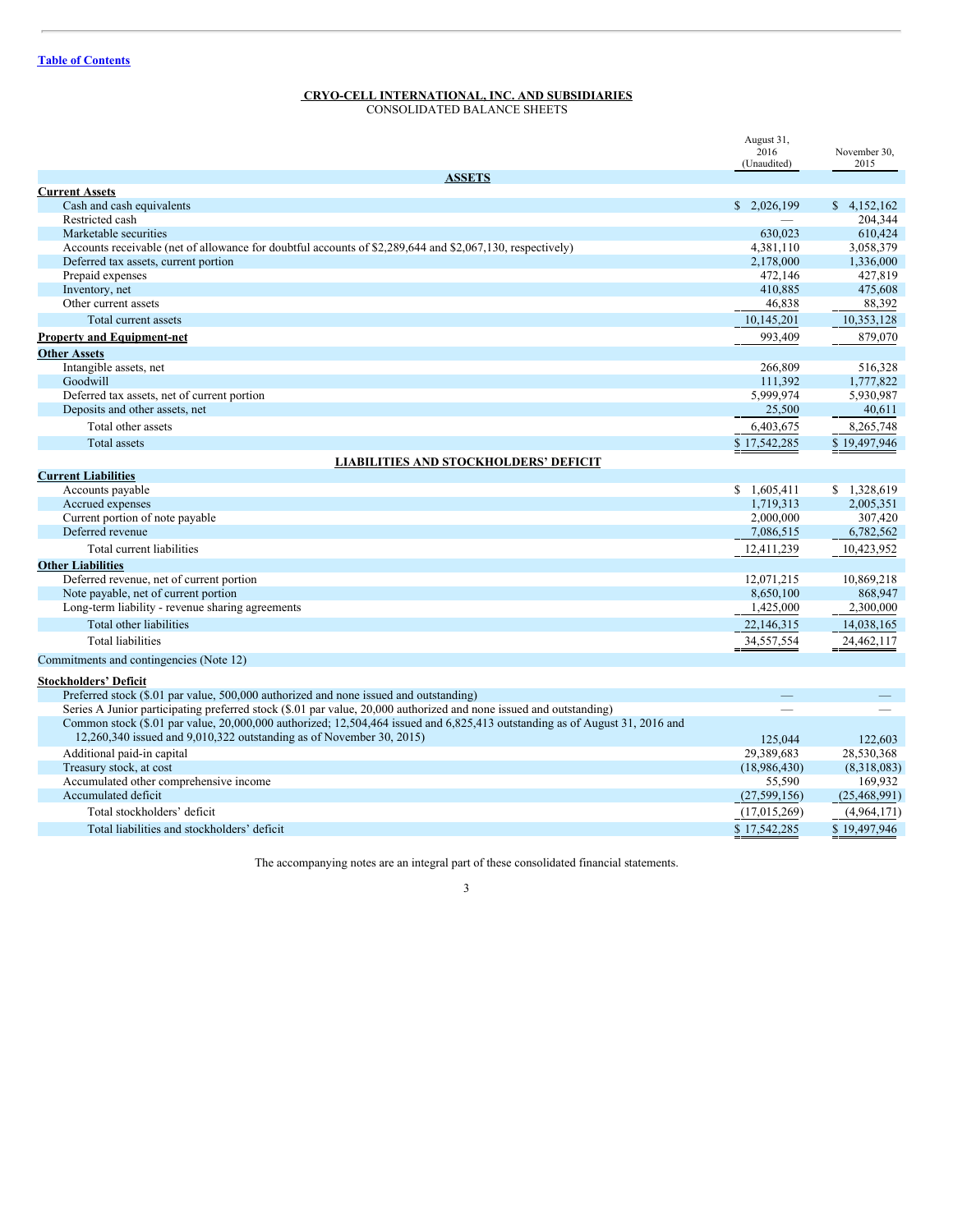<span id="page-3-0"></span>CONSOLIDATED STATEMENTS OF COMPREHENSIVE (LOSS) INCOME

(Unaudited)

|                                                                                       | For the Three Months Ended |                    | For the Nine Months Ended |                    |
|---------------------------------------------------------------------------------------|----------------------------|--------------------|---------------------------|--------------------|
|                                                                                       | August 31,<br>2016         | August 31,<br>2015 | August 31,<br>2016        | August 31,<br>2015 |
| <b>Revenue:</b>                                                                       |                            |                    |                           |                    |
| Processing and storage fees                                                           | \$5,634,758                | \$5,000,731        | \$16,004,962              | \$14,519,177       |
| Licensee and royalty income                                                           | 609,045                    | 169,411            | 965,977                   | 508,235            |
| Product revenue                                                                       | 88,135                     | 265,848            | 286,253                   | 265,848            |
| <b>Total revenue</b>                                                                  | 6,331,938                  | 5,435,990          | 17,257,192                | 15,293,260         |
| <b>Costs and Expenses:</b>                                                            |                            |                    |                           |                    |
| Cost of sales                                                                         | 1,551,231                  | 1,507,393          | 4,330,622                 | 4,158,767          |
| Selling, general and administrative expenses                                          | 3,911,559                  | 2,628,970          | 10,914,524                | 8,549,722          |
| Impairment of goodwill and intangible assets                                          | 1,877,697                  |                    | 1,877,697                 |                    |
| Research, development and related engineering<br>Depreciation and amortization        | 13,780                     | 9,952<br>25,359    | 34,452<br>123,166         | 32,471<br>60,702   |
|                                                                                       | 39,746                     |                    |                           |                    |
| Total costs and expenses                                                              | 7,394,013                  | 4,171,674          | 17,280,461                | 12,801,662         |
| <b>Operating (Loss) Income</b>                                                        | (1,062,075)                | 1,264,316          | (23,269)                  | 2,491,598          |
| Other Income (Expense):                                                               |                            |                    |                           |                    |
| Other expense                                                                         | (29, 297)                  | (11, 469)          | (47,968)                  | (4,142)            |
| Interest expense                                                                      | (199, 439)                 | (353, 534)         | (804, 236)                | (1,024,621)        |
| Gain on extinguishment of debt<br>Loss on extinguishment of revenue sharing agreement |                            |                    | 300,593                   |                    |
|                                                                                       | (2,252,388)                |                    | (2,252,388)               |                    |
| Total other expense                                                                   | (2,481,124)                | (365,003)          | (2,803,999)               | (1,028,763)        |
| Income (Loss) before equity in losses of affiliate and income tax expense             | (3,543,199)                | 899,313            | (2,827,268)               | 1,462,835          |
| Equity in losses of affiliate                                                         |                            | (1,164)            |                           | (17,660)           |
| Income (Loss) before income tax expense                                               | (3,543,199)                | 898,149            | (2,827,268)               | 1,445,175          |
| Income tax benefit                                                                    | 898,838                    | 6,931,423          | 697,103                   | 6,880,599          |
| Net (Loss) Income                                                                     | \$(2,644,361)              | \$7,829,572        | (2,130,165)               | 8,325,774<br>\$    |
| Net (loss) income per common share - basic                                            | \$<br>(0.35)               | S<br>0.83          | (0.25)                    | \$<br>0.86         |
| Weighted average common shares outstanding - basic                                    | 7,583,771                  | 9,462,102          | 8,546,110                 | 9,697,679          |
| Net (loss) income per common share - diluted                                          | (0.35)                     | 0.80               | (0.25)                    | 0.84               |
| Weighted average common shares outstanding - diluted                                  | 7,583,771                  | 9,750,197          | 8,546,110                 | 9,945,618          |
| <b>Other Comprehensive (Loss) Income</b>                                              |                            |                    |                           |                    |
| Unrealized (loss) gain on marketable securities (net of tax)                          | (14, 122)<br>S             | (82,958)           | (114, 342)                | 143,318            |
| <b>Comprehensive (Loss) Income</b>                                                    | \$(2,658,483)              | \$7,746,614        | (2,244,507)               | \$ 8,469,092       |

The accompanying notes are an integral part of these consolidated financial statements.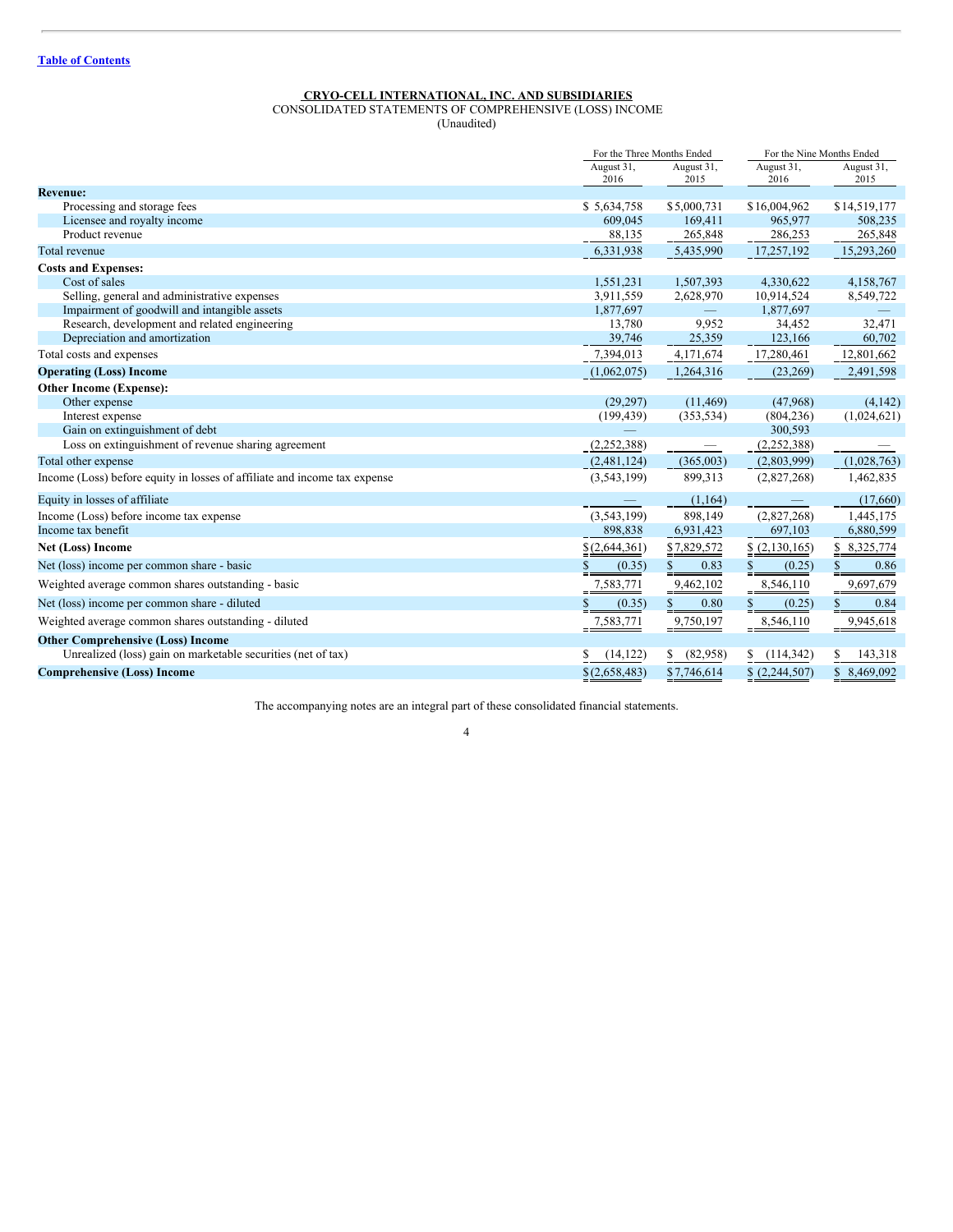<span id="page-4-0"></span>CONSOLIDATED STATEMENTS OF CASH FLOWS

(Unaudited)

|                                                                                          | For the Nine Months Ended |                                    |
|------------------------------------------------------------------------------------------|---------------------------|------------------------------------|
|                                                                                          | August 31,<br>2016        | August 31,<br>2015                 |
| Net (loss) income                                                                        | \$(2,130,165)             | \$8,325,774                        |
| Adjustments to reconcile net (loss) income to net cash provided by operating activities: |                           |                                    |
| Depreciation and amortization expense                                                    | 222.513                   | 174,964                            |
| Impairment of goodwill and intangible assets                                             | 1,877,697                 |                                    |
| Compensatory element of stock options                                                    | 821,416                   | 304,585                            |
| Provision for doubtful accounts                                                          | 578,860                   | 149,596                            |
| Equity in losses of affiliate                                                            |                           | 17,660                             |
| Gain on extinguishment of debt                                                           | (300, 593)                |                                    |
| Loss on extinguishment of revenue sharing agreements                                     | 2,252,388                 |                                    |
| Deferred income tax benefit                                                              | (842,000)                 | (6,956,834)                        |
| Changes in assets and liabilities:                                                       |                           |                                    |
| Accounts receivable                                                                      | (1,901,591)               | (240, 369)                         |
| Prepaid expenses                                                                         | (44,327)                  | 159,163                            |
| Inventory                                                                                | 64,723                    | 53,746                             |
| Other current assets                                                                     | 41,554                    | 25,483                             |
| Deposits and other assets, net                                                           | 15.111                    | 10,548                             |
| Accounts payable                                                                         | 449,541                   | 455,532                            |
| Accrued expenses                                                                         | (186, 175)                | (789, 783)                         |
| Deferred revenue                                                                         | 1,505,950                 | 1,173,443                          |
| Net cash provided by operating activities                                                | 2,424,902                 | 2,863,508                          |
| Cash flows from investing activities:                                                    |                           |                                    |
| Release of restricted cash held in escrow                                                | 204,344                   | (148)                              |
| Purchases of property and equipment                                                      | (298, 600)                | (54, 691)                          |
| Purchase of Prepacyte                                                                    | $\overline{\phantom{0}}$  | (212, 203)                         |
| Purchases of marketable securities and other investments, net                            | (202, 928)                | (214, 520)                         |
| Net cash used in investing activities                                                    | (297, 184)                | (481, 562)                         |
| Cash flows from financing activities:                                                    |                           |                                    |
| Extinguishment of revenue sharing agreements                                             | (3,400,000)               |                                    |
| Treasury stock purchases                                                                 | (10, 668, 347)            | (2,946,705)                        |
| Repayments of note payable                                                               | (1,009,107)               | (49, 145)                          |
| Proceeds from the exercise of stock options                                              | 40,340                    | 54,100                             |
| Proceeds from note payable                                                               | 10,783,433                |                                    |
| Net cash used in financing activities                                                    | (4,253,681)               | (2,941,750)                        |
| Decrease in cash and cash equivalents                                                    | (2, 125, 963)             | (559, 804)                         |
| Cash and cash equivalents - beginning of period                                          | 4,152,162                 | 3,279,267                          |
| Cash and cash equivalents - end of period                                                | 2,026,199<br>\$           | \$2,719,463                        |
| Supplemental non-cash investing activities:                                              |                           |                                    |
| Unrealized (loss) gain on marketable securities                                          | (114, 342)<br>\$          | 143,318<br>\$                      |
| Increase of note payable in connection with the purchased business                       | \$                        | \$1,300,000                        |
| Increase in accrued expenses in connection with the purchased business                   | \$                        | $\overline{\mathbb{Z}}$<br>586,675 |
| Decrease in prepaid expenses in connection with the purchased business                   | $\mathbb{S}$              | \$<br>104,000                      |

The accompanying notes are an integral part of these consolidated financial statements.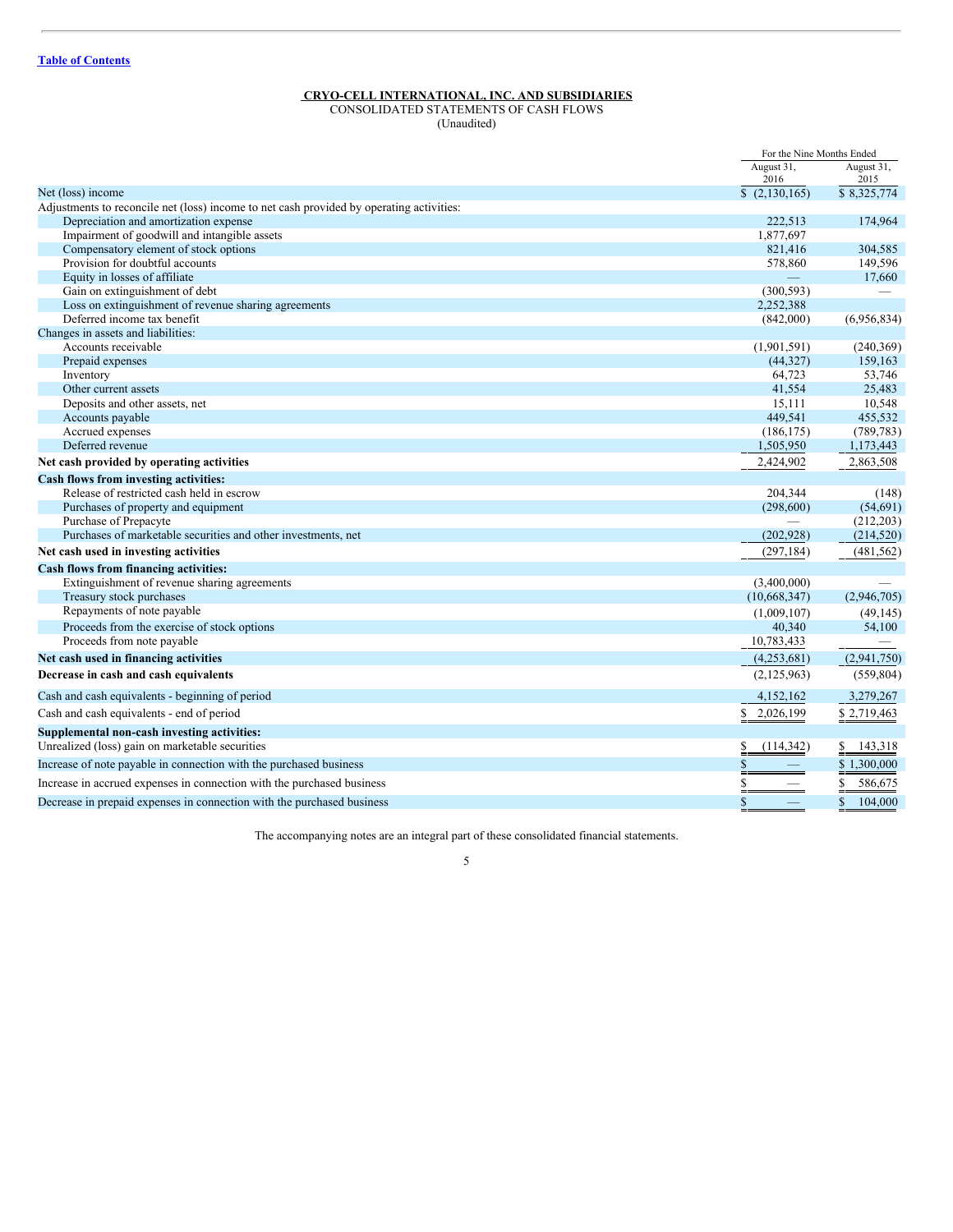## <span id="page-5-0"></span>**CRYO-CELL INTERNATIONAL, INC. AND SUBSIDIARIES NOTES TO CONSOLIDATED FINANCIAL STATEMENTS August 31, 2016 (Unaudited)**

#### **Note 1 - Basis of Presentation and Significant Accounting Policies**

The unaudited consolidated financial statements including the Consolidated Balance Sheets as of August 31, 2016 and November 30, 2015, the related Consolidated Statements of Comprehensive (Loss) Income for the three and nine months ended August 31, 2016 and August 31, 2015 and the Consolidated Statements of Cash Flows for the nine months ended August 31, 2016 and 2015 have been prepared by Cryo-Cell International, Inc. and its subsidiaries ("the Company" or "Cryo-Cell") pursuant to the rules and regulations of the Securities and Exchange Commission for interim financial reporting. Certain financial information and note disclosures, which are normally included in annual financial statements prepared in accordance with accounting principles generally accepted in the United States of America, have been condensed or omitted pursuant to those rules and regulations. It is suggested that these consolidated financial statements be read in conjunction with the financial statements and notes thereto included in the Company's November 30, 2015 Annual Report on Form 10-K. In the opinion of management, all adjustments (which include only normal recurring adjustments) necessary to present fairly the financial position, results of operations, and changes in cash flows for all periods presented have been made. The results of operations for the three and nine months ended August 31, 2016 are not necessarily indicative of the results expected for any interim period in the future or the entire year ending November 30, 2016.

#### **Revenue Recognition**

#### *Revenue Recognition for Arrangements with Multiple Deliverables*

For multi-element arrangements, the Company allocates revenue to all deliverables based on their relative selling prices. In such circumstances, accounting principles establish a hierarchy to determine the selling price to be used for allocating revenue to deliverables as follows: (i) vendor-specific objective evidence of fair value ("VSOE"), (ii) third-party evidence of selling price ("TPE"), and (iii) best estimate of the selling price ("ESP"). VSOE generally exists only when the Company sells the deliverable separately and it is the price actually charged by the Company for that deliverable.

The Company has identified two deliverables generally contained in the arrangements involving the sale of its umbilical cord blood product. The first deliverable is the processing of a specimen. The second deliverable is either the annual storage of a specimen, the 21-year storage fee charged for a specimen or the life-time storage fee charged for a specimen. The Company has allocated revenue between these deliverables using the relative selling price method. The Company has VSOE for its annual storage fees as the Company renews storage fees annually with its customers on a stand-alone basis. Because the Company has neither VSOE nor TPE for the processing, 21-year storage and life-time storage deliverables, the allocation of revenue has been based on the Company's ESPs. Amounts allocated to processing a specimen are recognized at the time the processing of the specimen is complete. Amounts allocated to the storage of a specimen are recognized ratably over the contractual storage period. Any discounts given to the customer are recognized by applying the relative selling price method whereby after the Company determines the selling price to be allocated to each deliverable (processing and storage), the sum of the prices of the deliverables is then compared to the arrangement consideration, and any difference is applied to the separate deliverables ratably.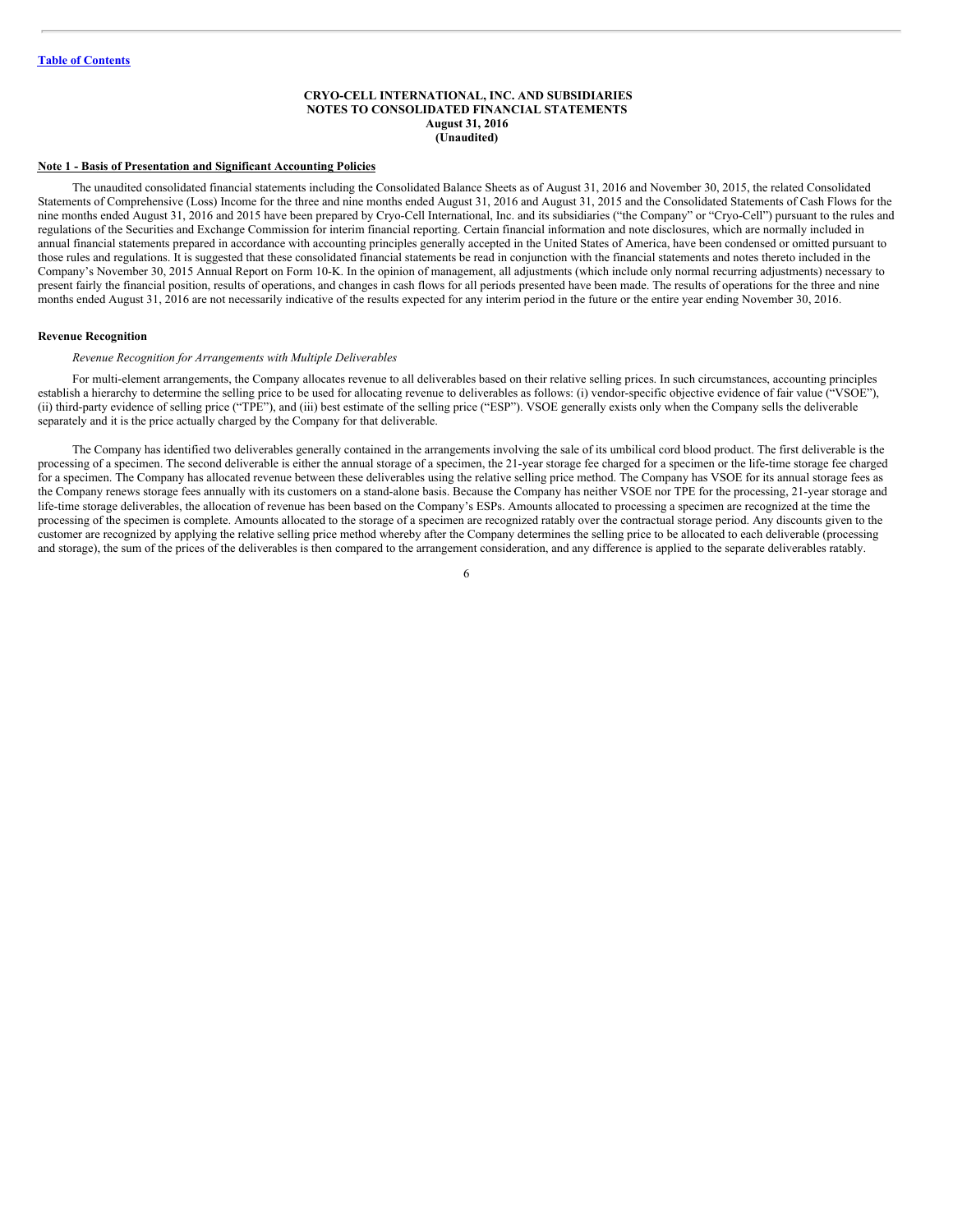The Company's process for determining its ESP for deliverables without VSOE or TPE considers multiple factors that may vary depending upon the unique facts and circumstances related to each deliverable. Key factors considered by the Company in developing the ESPs for its processing, 21 year storage and life-time storage fee include the Company's historical pricing practices, as well as expected profit margins.

The Company records revenue from processing and storage of specimens and pursuant to agreements with licensees. The Company recognizes revenue from processing fees upon completion of processing and recognizes storage fees ratably over the contractual storage period as well as other income from royalties paid by licensees related to long-term storage contracts which the Company has under license agreements. Contracted storage periods are annual, twenty-one years and lifetime. Deferred revenue on the accompanying consolidated balance sheets includes the portion of the annual storage fee, the twenty-one year storage fee and the life-time storage fee that is being recognized over the contractual storage period as well as royalties received from foreign licensees related to long-term storage contracts in which the Company has future obligations under the license agreement. The Company classifies deferred revenue as current if the Company expects to recognize the related revenue over the next 12 months. The Company also records revenue within processing and storage fees from shipping and handling billed to customers when earned. Shipping and handling costs that the Company incurs are expensed and included in cost of sales.

The Company records revenue from the sale of the Prepacyte®-CB product line upon shipment of the product to the Company's customers.

#### **Accounts Receivable**

Accounts receivable consist of uncollateralized amounts due from clients that have enrolled and processed in the umbilical cord blood stem cell processing and storage programs and amounts due from license affiliates, and sublicensee territories. Accounts receivable are due within 30 days and are stated at amounts net of an allowance for doubtful accounts. Accounts outstanding longer than the contractual payment terms are considered past due. The Company determines its allowance by considering the length of time accounts receivable are past due, the Company's previous loss history, and the client's current ability to pay its obligations. Therefore, if the financial condition of the Company's clients were to deteriorate beyond the estimates, the Company may have to increase the allowance for doubtful accounts which could have a negative impact on earnings. The Company writes-off accounts receivable when they become uncollectible, and payments subsequently received on such receivables are credited to the allowance for doubtful accounts. During the third quarter of fiscal 2015, the Company evaluated the reserve against the accounts receivable from the Company's affiliate in India. The Company determined that reserve of \$287,000 could be reversed due to evidence that India would pay the Company and recorded the amount in selling, general and administrative expenses on the accompanying consolidated statements of comprehensive (loss) income.

## **Income Taxes**

Deferred income tax assets and liabilities are recognized for the estimated future tax consequences attributable to differences between financial statement carrying amounts of existing assets and liabilities and their respective tax bases. Deferred income tax assets and liabilities are measured using enacted tax rates expected to be recovered or settled. The Company has recorded a valuation allowance of \$2,630,000 as of both August 31, 2016 and November 30, 2015, as the Company does not believe it is "more likely than not" that all future income tax benefits will be realized. When the Company changes its determination as to the amount of deferred income tax assets that can be realized, the valuation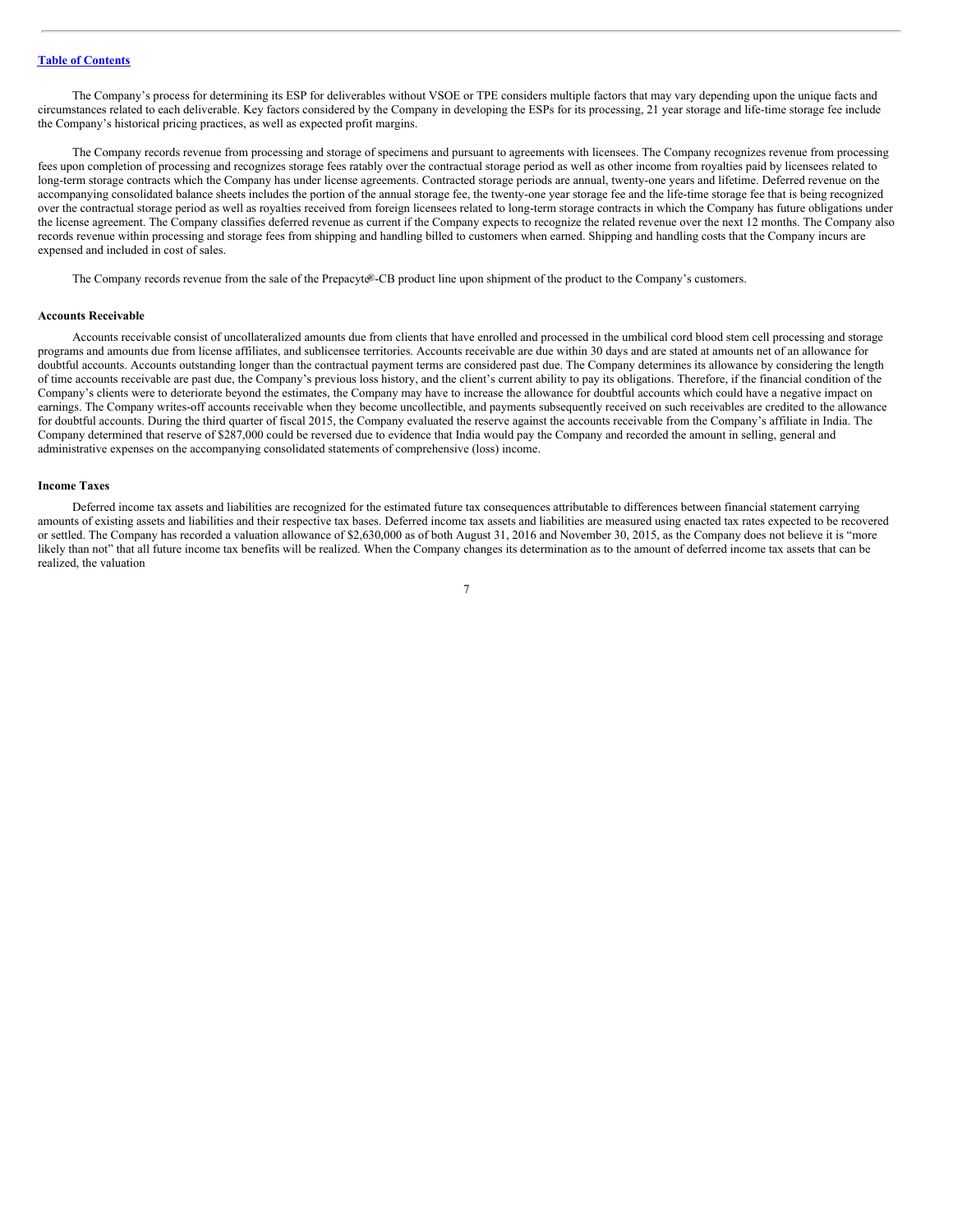allowance is adjusted with a corresponding impact to income tax expense in the period in which such determination is made. The ultimate realization of the Company's deferred income tax assets depends upon generating sufficient taxable income prior to the expiration of the tax attributes. In assessing the need for a valuation allowance, the Company projects future levels of taxable income. This assessment requires significant judgment. The Company examines the evidence related to the recent history of losses, the economic conditions in which the Company operates and forecasts and projections to make that determination.

For the three months ended August 31, 2016, there was income tax benefit of \$898,838. For the nine months ended August 31, 2016, there was an income tax benefit of \$697,103. There was approximately \$990,000 and \$842,000 of U.S. income tax benefit for the three and nine months ended August 31, 2016. The income tax benefit as of the three and nine months ended August 31, 2016 was due to the Company's net operating losses as of August 31, 2016. The Company records foreign income taxes withheld from installment payments of non-refundable up-front license fees and royalty income earned on the processing and storage of cord blood stem cell specimens in geographic areas where the Company has license agreements. For the three and nine months ended August 31, 2016, the Company recognized approximately \$91,000 and \$145,000, respectively. Foreign income tax expense is included in income tax expense in the accompanying consolidated statements of comprehensive (loss) income.

For the three and nine months ended August 31, 2015, the Company recorded an income tax benefit, net of foreign taxes, of \$6,931,000 and \$6,881,000, respectively, of which approximately \$6,957,000 relates to a reversal of a portion of the Company's valuation allowance for U.S. income taxes. The reversal of a portion of the deferred tax valuation allowance is based upon the Company's historical operating performance which includes profitability in ten of the last eleven quarters, steadily improving operations and positive expectations for future taxable income. The Company records foreign income taxes withheld from installment payments of non-refundable up-front license fees and royalty income earned on the processing and storage of cord blood stem cell specimens in geographic areas where the Company has license agreements. For the three and nine months ended August 31, 2015, the Company recognized approximately \$25,000 and \$76,000, respectively. Foreign income tax expense is included in income tax expense in the accompanying consolidated statements of comprehensive (loss) income.

The Company recognizes the financial statement benefit of a tax position only after determining that the relevant tax authority would more likely than not sustain the position following an audit. For tax positions meeting the more-likely-than-not threshold, the amount recognized in the financial statements is the largest benefit that has a greater than 50 percent likelihood of being realized upon ultimate settlement with the relevant tax authority. Increases or decreases to the unrecognized tax benefits could result from management's belief that a position can or cannot be sustained upon examination based on subsequent information or potential lapse of the applicable statute of limitation for certain tax positions.

The Company recognizes interest and penalties related to uncertain tax positions in income tax expense. For the three and nine months ended August 31, 2016 and August 31, 2015, the Company had no provisions for interest or penalties related to uncertain tax positions.

#### **Long-Lived Assets**

The Company evaluates the realizability of its long-lived assets, which requires impairment losses to be recorded on long-lived assets used in operations when indicators of impairment, such as reductions in demand or when significant economic slowdowns are present. Reviews are performed to determine whether the carrying value of an asset is impaired, based on comparisons to undiscounted expected future cash flows. If this comparison indicates that there is impairment and carrying value is in excess of fair value, the impaired asset is written down to fair value, which is typically calculated using: (i) quoted market prices or (ii) discounted expected future cash flows utilizing a discount rate. The Company did not note any impairment for the three and nine months ended August 31, 2016 and 2015.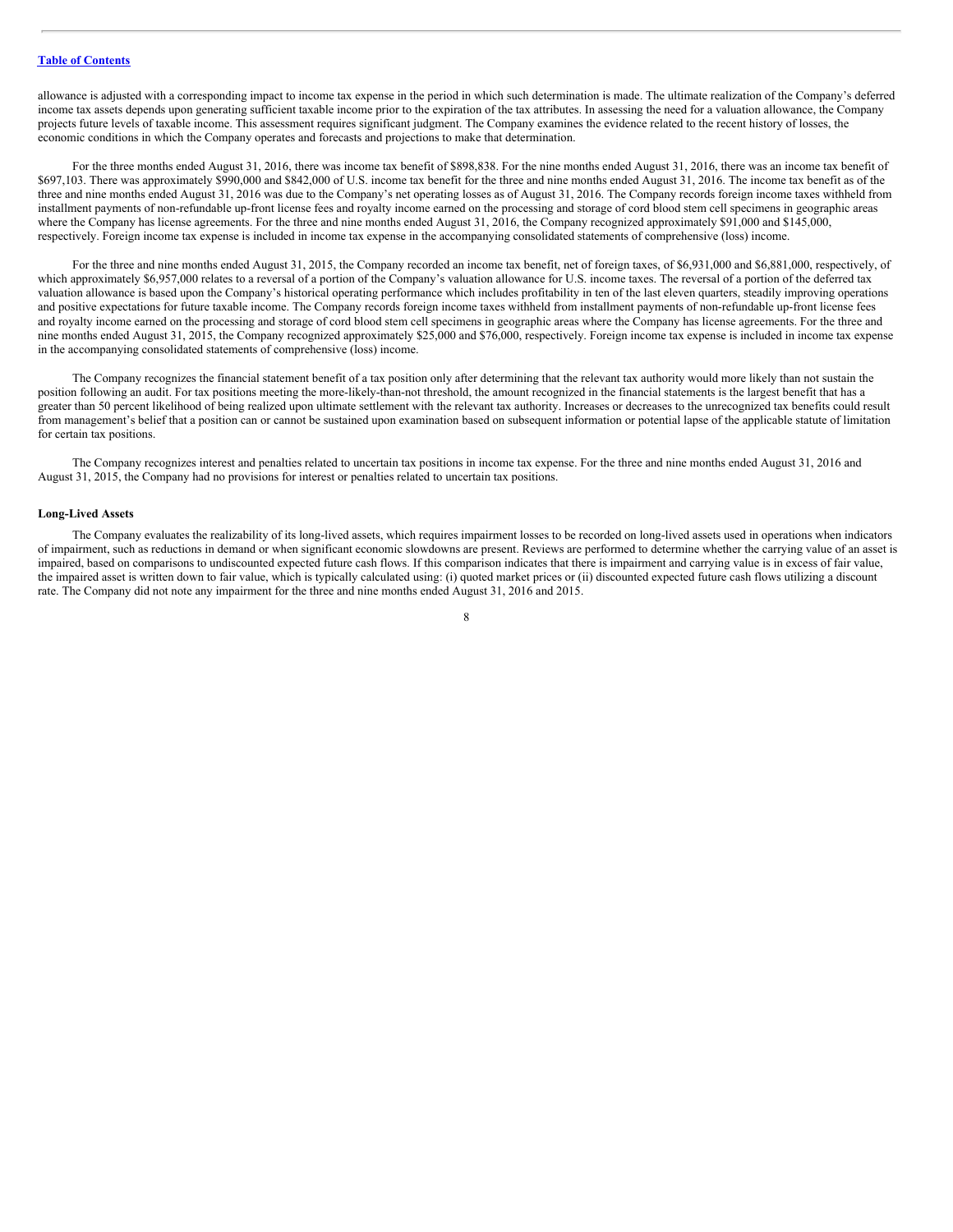#### **Stock Compensation**

As of August 31, 2016, the Company has two stock-based compensation plans, which are described in Note 10 to the unaudited consolidated financial statements. The Company's third stock-based employee compensation plan became effective December 1, 2011 as approved by the Board of Directors and approved by the stockholders at the 2012 Annual Meeting. The Company recognized approximately \$433,000 and \$60,000 for the three months ended August 31, 2016 and August 31, 2015, respectively, of stockbased option compensation expense. The Company recognized approximately \$821,000 and \$305,000 for the nine months ended August 31, 2016 and August 31, 2015, respectively, of stock compensation expense.

The Company recognizes stock-based compensation based on the fair value of the related awards. Under the fair value recognition guidance of stock-based compensation accounting rules, stock-based compensation expense is estimated at the grant date based on the fair value of the award and is recognized as expense over the requisite service period of the award. The fair value of service-based vesting condition and performance-based vesting condition stock option awards is determined using the Black-Scholes valuation model. For stock option awards with only service-based vesting conditions and graded vesting features, the Company recognizes stock compensation expense based on the graded-vesting method. To value awards with market-based vesting conditions the Company uses a binomial valuation model. The Company recognizes compensation cost for awards with market-based vesting conditions on a graded-vesting basis over the derived service period calculated by the binomial valuation model. The use of these valuation models involve assumptions that are judgmental and highly sensitive in the determination of compensation expense and include the expected life of the option, stock price volatility, risk-free interest rate, dividend yield, exercise price, and forfeiture rate. Forfeitures are estimated at the time of valuation and reduce expense ratably over the vesting period.

The estimation of stock awards that will ultimately vest requires judgment and to the extent that actual results or updated estimates differ from current estimates, such amounts will be recorded as a cumulative adjustment in the period they become known. The Company considered many factors when estimating forfeitures, including the recipient groups and historical experience. Actual results and future changes in estimates may differ substantially from current estimates.

The Company issues performance-based equity awards which vest upon the achievement of certain financial performance goals, including revenue and income targets. Determining the appropriate amount to expense based on the anticipated achievement of the stated goals requires judgment, including forecasting future financial results. The estimate of the timing of the expense recognition is revised periodically based on the probability of achieving the required performance targets and adjustments are made as appropriate. The cumulative impact of any revision is reflected in the period of the change. If the financial performance goals are not met, the award does not vest, so no compensation cost is recognized and any previously stock-recognized stock-based compensation expense is reversed.

The Company issues equity awards with market-based vesting conditions which vest upon the achievement of certain stock price targets. If the awards are forfeited prior to the completion of the derived service period, any recognized compensation is reversed. If the awards are forfeited after the completion of the derived service period, the compensation cost is not reversed, even if the awards never vest.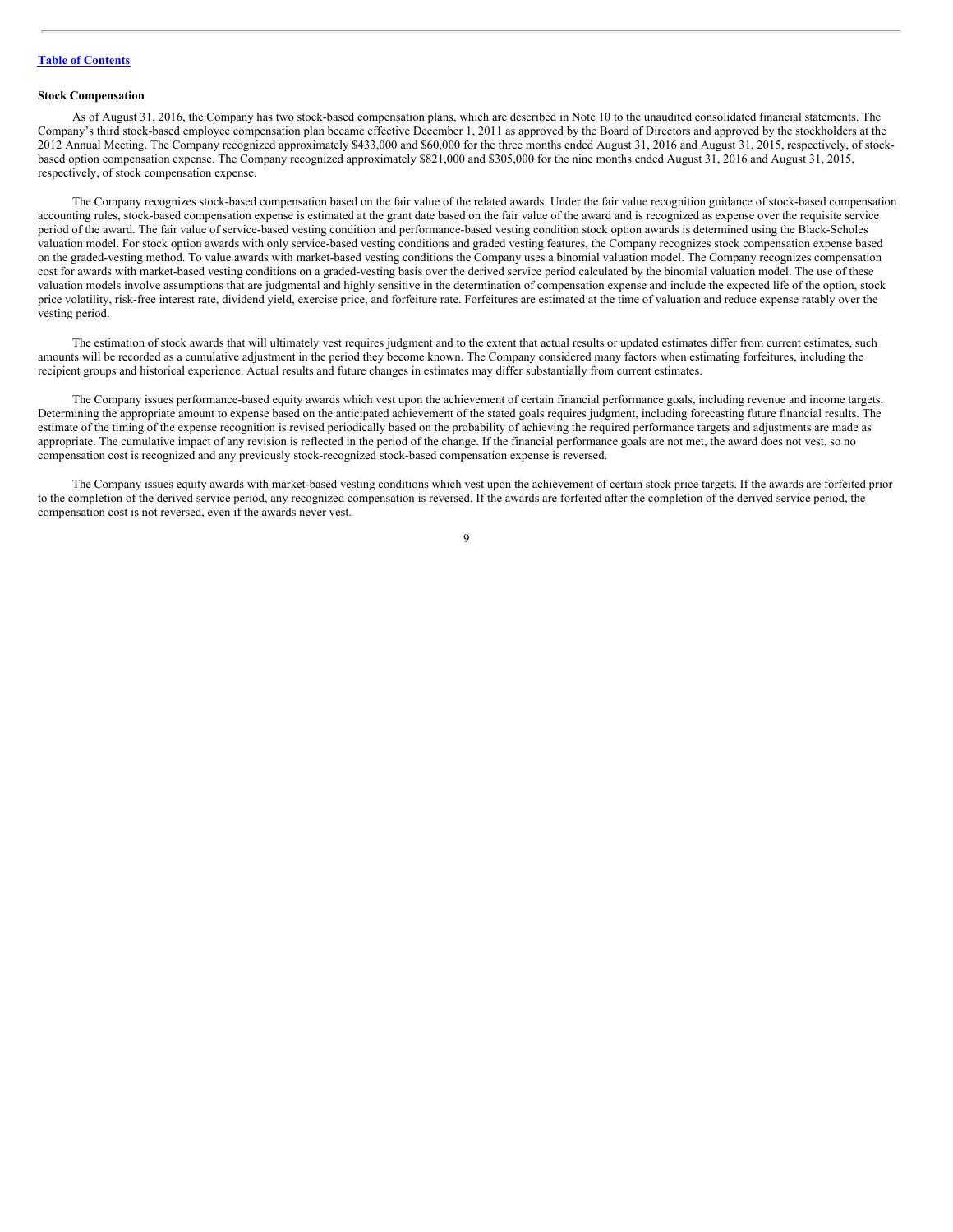## **Fair Value of Financial Instruments**

Management uses a fair value hierarchy, which gives the highest priority to quoted prices in active markets. The fair value of financial instruments is estimated based on market trading information, where available. Absent published market values for an instrument or other assets, management uses observable market data to arrive at its estimates of fair value. Management believes that the carrying amount of cash and cash equivalents, accounts receivable, notes receivable, accounts payable and accrued expenses approximate fair value due to the short-term nature of these instruments. The Company believes that the fair value of its Revenue Sharing Agreements ("RSA") liability recorded on the balance sheet is between the recorded book value and up to the Company's previous settlement experience, due to the various terms and conditions associated with each RSA.

The Company uses an accounting standard that defines fair value as an exit price, representing the amount that would be received to sell an asset or paid to transfer a liability in an orderly transaction between market participants at the measurement date. As such, fair value is a market-based measurement that should be determined based on assumptions that market participants would use in pricing an asset or liability. As a basis for considering such assumptions, the standard establishes a three-level fair value hierarchy that prioritizes the inputs used to measure fair value. The three levels of inputs used to measure fair value are as follows:

- Level 1 Quoted prices in active markets for identical assets or liabilities.
- Level 2 Observable inputs other than quoted prices included in Level 1, such as quoted prices for similar assets and liabilities in active markets; quoted prices for identical or similar assets and liabilities in markets that are not active; or other inputs that are observable or can be corroborated by observable market data.
- Level 3 Unobservable inputs that are supported by little or no market activity and that are significant to the fair value of the assets or liabilities. This includes certain pricing models, discounted cash flow methodologies and similar techniques that use significant unobservable inputs.

The following table summarizes the financial assets and liabilities measured at fair value on a recurring basis as of August 31, 2016 and November 30, 2015, respectively, segregated among the appropriate levels within the fair value hierarchy:

|                               | Fair Value at |                   | Fair Value Measurements<br>at August 31, 2016 Using   |         |         |  |
|-------------------------------|---------------|-------------------|-------------------------------------------------------|---------|---------|--|
| Description                   |               | August 31, 2016   | Level 1                                               | Level 2 | Level 3 |  |
| Assets:                       |               |                   |                                                       |         |         |  |
| Trading securities            | \$            | 275,980           | \$275,980                                             |         |         |  |
| Available-for-sale securities |               | 354,043           | 354,043                                               |         |         |  |
| Total                         |               | 630,023           | \$630,023                                             |         |         |  |
|                               |               | Fair Value at     | Fair Value Measurements<br>at November 30, 2015 Using |         |         |  |
| Description                   |               | November 30, 2015 | Level 1                                               | Level 2 | Level 3 |  |
| Assets:                       |               |                   |                                                       |         |         |  |
| Trading securities            | S             | 136,798           | \$136,798                                             |         |         |  |
| Available-for-sale securities |               | 473,626           | 473,626                                               |         |         |  |
| Total                         |               | 610,424           | \$610,424                                             |         |         |  |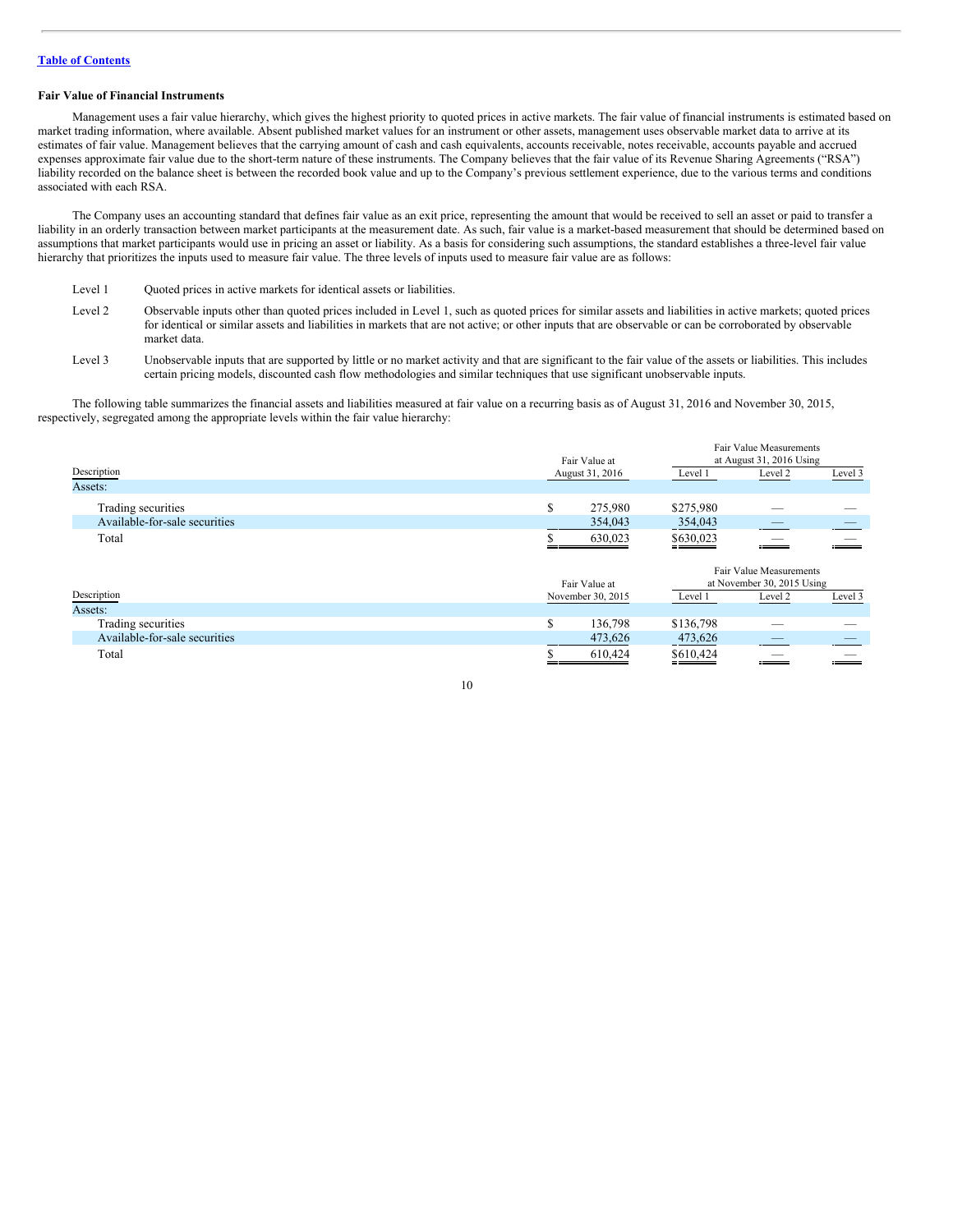The following is a description of the valuation techniques used for these items, as well as the general classification of such items pursuant to the fair value hierarchy:

*Trading securities* – Fair values for these investments are based on quoted prices of identical securities in active markets and are therefore classified within Level 1 of the fair value hierarchy. For trading securities, there was (\$29,371) and (\$11,529) in unrealized holding loss recorded in other income and expense on the accompanying consolidated statements of comprehensive (loss) income for the three months ended August 31, 2016 and 2015. For trading securities, there was (\$50,023) and (\$4,813) in unrealized holding loss recorded in other income on the accompanying consolidated statements of comprehensive (loss) income for the nine months ended August 31, 2016 and 2015.

*Available-for-sale securities –* During the second quarter of fiscal 2015, management reevaluated its marketable securities and determined that there was a change in certain securities from trading to available-for-sale securities. These investments are classified as available for sale and consist of marketable equity securities that we intend to hold for an indefinite period of time. Investments are stated at fair value and unrealized holding gains and losses are reported as a component of accumulated other comprehensive income until realized. Realized gains or losses on disposition of investments are computed using the first in, first out (FIFO) method and reported as income or loss in the period of disposition in the accompanying consolidated statements of comprehensive income. For available-for-sale securities, there was (\$14,122) and (\$82,985) in unrealized holding loss, net of tax, reported as comprehensive loss on the accompanying statements of comprehensive (loss) income for the three months ended August 31, 2016 and 2015. For available-for-sale securities, there was (\$114,342) and \$143,318 in unrealized holding loss and gain, net of tax, respectively, reported as a component of comprehensive (loss) income on the accompanying consolidated statements of comprehensive (loss) income for the nine month period ended August 31, 2016 and 2015. Additionally, there was \$0 and \$7,361 in realized gains, respectively, on the disposition of available for sale securities recorded in other income and expense on the accompanying consolidated statements of comprehensive (loss) income for the three and nine months ended August 31, 2015.

#### **Product Warranty and Cryo-Cell CaresTM Program**

In December 2005, the Company began providing its customers that enrolled after December 2005 a payment warranty under which the Company agrees to pay \$50,000 to its client if the umbilical cord blood product retrieved is used for a stem cell transplant for the donor or an immediate family member and fails to engraft, subject to various restrictions. Effective February 1, 2012, the Company increased the \$50,000 payment warranty to a \$75,000 payment warranty to all of its new clients. Additionally, under the Cryo-Cell Cares**TM** program, the Company will pay \$10,000 to the client to offset personal expenses if the umbilical cord blood product is used for bone marrow reconstitution in a myeloblative transplant procedure. The product warranty and the Cryo-Cell Cares program are available to clients who enroll under this structure for as long as the specimen is stored with the Company. The Company has not experienced any claims under the warranty program nor has it incurred costs related to these warranties. The Company does not maintain insurance for this warranty program and therefore maintains reserves to cover any estimated potential liabilities. The Company's reserve balance is based on the \$75,000 or \$50,000 (as applicable) maximum payment and the \$10,000 maximum expense reimbursement multiplied by formulas to determine the projected number of units requiring a payout. The Company determined the estimated expected usage and engraftment failure rates based on an analysis of the historical usage and failure rates and the historical usage and failure rates in other private and public cord blood banks based on published data. The Company's estimates of expected usage and engraftment failure could change as a result of changes in actual usage rates or failure rates and such changes would require an adjustment to the established reserves. The historical usage and failure rates have been very low and a small increase in the number of transplants or engraftment failures could cause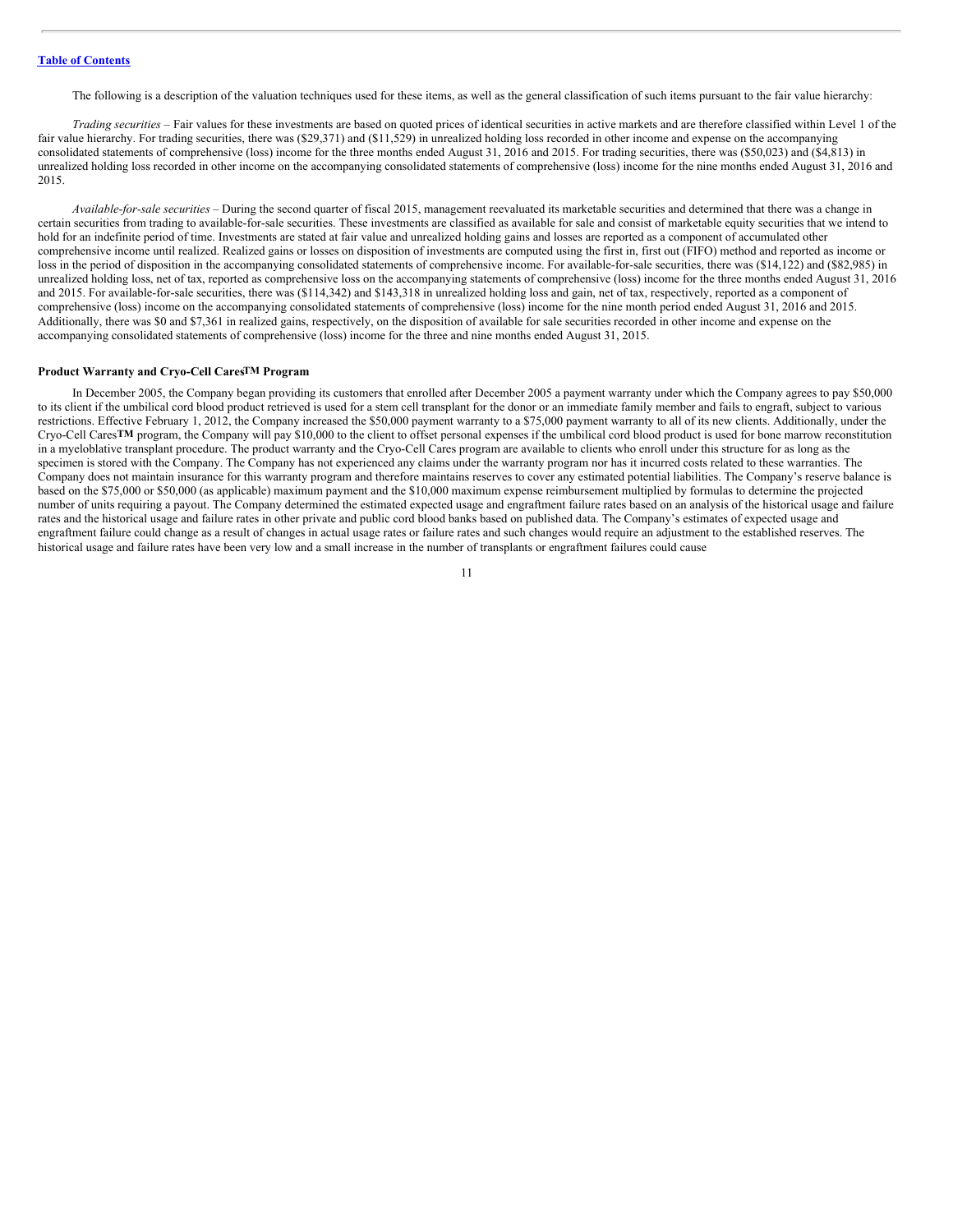a significant increase in the estimated rates used in determining the Company's reserve. In addition, the reserve will increase as additional umbilical cord blood specimens are stored which are subject to the warranty. As of August 31, 2016 and November 30, 2015 the Company recorded reserves under these programs in the amounts of approximately \$17,000 and \$17,000, respectively, which are included in accrued expenses in the accompanying consolidated balance sheets.

#### **Recently Issued Accounting Pronouncements**

In August 2016, the FASB issued Accounting Standards Update No. 2016-15, Statement of Cash Flows (Topic 230): Classification of Certain Cash Receipts and Cash *Payments.* This update addresses eight specific cash flow issues with the objective of reducing the existing diversity in practice in how certain cash receipts and cash payments are presented and classified in the statement of cash flows. The new standard is effective for fiscal years, and interim periods within those fiscal years, beginning after December 15, 2017. The Company is currently evaluating the effect that the updated standard will have on our financial statements.

In June 2016, the FASB issued Accounting Standards Update No. 2016-13, Financial Instruments - Credit Losses (Topic 326): Measurement of Credit Losses on *Financial Instruments*. This update provides financial statement users with more decision-useful information about the expected credit losses on financial instruments and other commitments to extend credit held by a reporting entity at each reporting date. To achieve this objective, the amendments in this update replace the incurred loss impairment methodology in current GAAP with a methodology that reflects expected credit losses and requires consideration of a broader range of reasonable and supportable information to inform credit loss estimates. The new standard is effective for fiscal years, and interim periods within those fiscal years, beginning after December 15, 2019. The Company is currently evaluating the effect that the updated standard will have on our financial statements.

In May 2016, the FASB issued Accounting Standards Update No. 2016-12,*Revenue from Contracts with Customers (Topic 606): Narrow-Scope Improvements and Practical Expedients.* This update clarifies the objectives of collectability, sales and other taxes, noncash consideration, contract modifications at transition, completed contracts at transition and technical correction. The amendments in this update affect the guidance in Accounting Standards Update No. 2014-09, *Revenue from Contracts with Customers (Topic 606),* which is not yet effective but will become effective for annual and interim periods beginning after December 15, 2017. The Company has not yet selected a transition method nor has it determined the effect of the standard on its consolidated financial statements and related disclosures.

In April 2016, the FASB issued Accounting Standards Update No. 2016-10, Revenue from Contracts with Customers (Topic 606): Identifying Performance Obligations *and Licensing*. This update clarifies how an entity identifies performance obligations related to customer contracts as well as help to improve the operability and understanding of the licensing implementation guidance. The amendments in this update affect the guidance in Accounting Standards Update No. 2014-09, *Revenue from Contracts with Customers (Topic 606),* which is not yet effective but will become effective for annual and interim periods beginning after December 15, 2017. The Company has not yet selected a transition method nor has it determined the effect of the standard on its consolidated financial statements and related disclosures.

In March 2016, the FASB issued Accounting Standards Update No. 2016-09,*Compensation – Stock Compensation (Topic 718): Improvements to Employee Share-Based Payment Accounting.* This update simplifies several aspects of the accounting for employee share-based payment transactions including the accounting for income taxes, forfeitures, and statutory tax withholding requirements, as well as classification in the statement of cash flows. The new standard is effective for fiscal years, and interim periods within those fiscal years, beginning after December 15, 2016. The Company is currently evaluating the effect that the updated standard will have on our financial statements.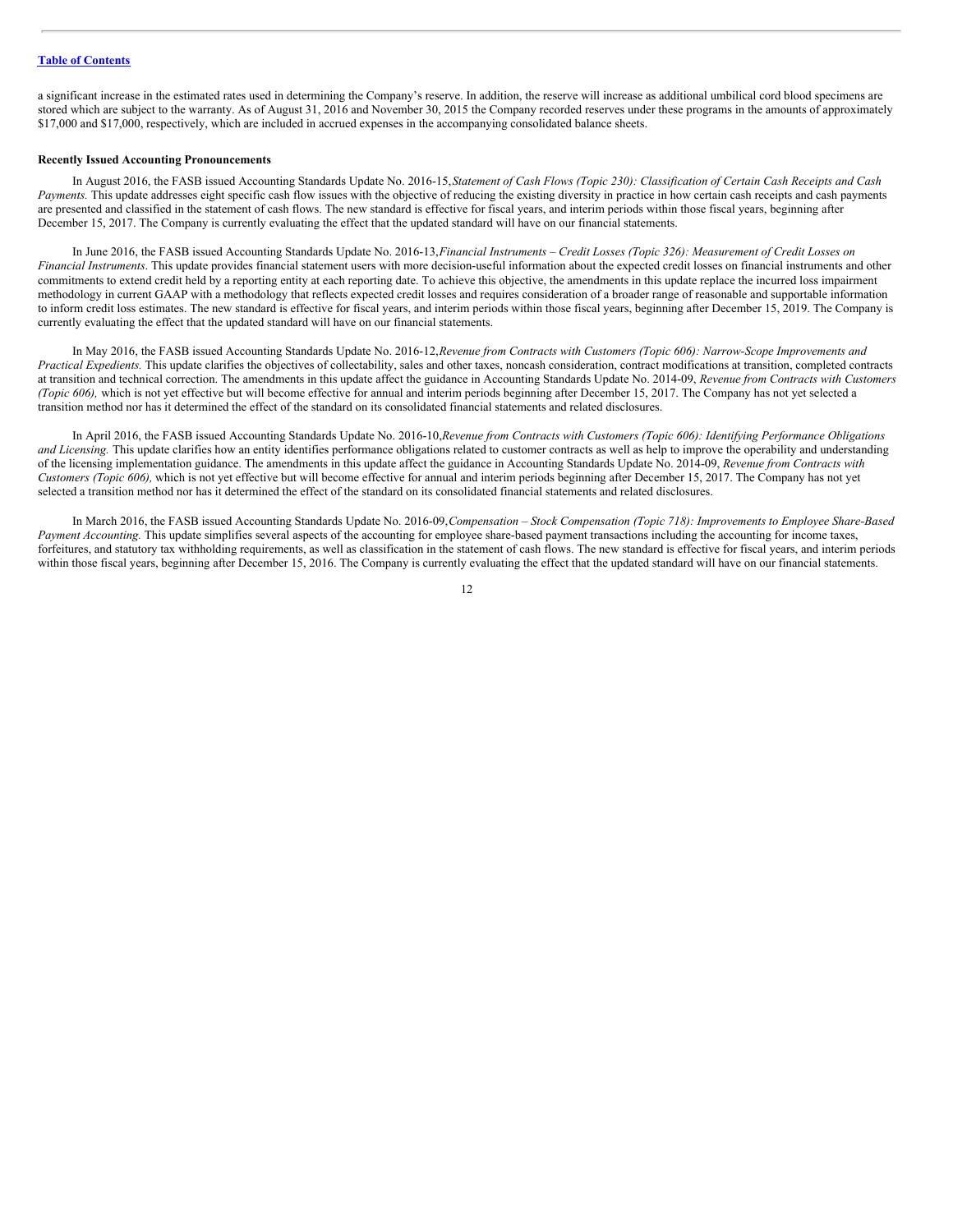In March 2016, the FASB issued Accounting Standards Update No. 2016-08,*Revenue from Contracts with Customers (Topic 606): Principal versus Agent Considerations (Reporting Revenue Gross versus Net).* This update amends the principal-versus-agent implementation guidance and illustrations in the Board's new revenue standard (ASC 606). The FASB issued the ASU in response to concerns identified by stakeholders, including those related to (1) determining the appropriate unit of account under the revenue standard's principal-versus-agent guidance and (2) applying the indicators of whether an entity is a principal or an agent in accordance with the revenue standard's control principle. The new standard is effective for fiscal years, and interim periods within those fiscal years, beginning after December 15, 2017, with early adoption permitted. The Company is currently evaluating the effect that the updated standard will have on our financial statements.

In February 2016, the FASB issued Accounting Standards Update No. 2016-02,*Leases (Topic 842).* This update requires organizations that lease assets with lease terms of more than 12 months to recognize assets and liabilities for the rights and obligations created by those leases on their balance sheets. It also requires new qualitative and quantitative disclosures to help investors and other financial statement users better understand the amount, timing, and uncertainty of cash flows arising from leases. The new standard is effective for fiscal years, and interim periods within those fiscal years, beginning after December 15, 2018, with early adoption permitted. The Company is currently evaluating the effect that the updated standard will have on its consolidated balance sheets and related disclosures.

In January 2016, the FASB issued Accounting Standards Update No. 2016-01,*Financial Instruments — Overall (Subtopic 825-10): Recognition and Measurement of Financial Assets and Financial Liabilities.* This update requires all equity investments to be measured at fair value with changes in fair value recognized in net income, requires an entity to present separately in other comprehensive income the portion of the total change in the fair value of a liability resulting from a change in the instrument-specific credit risk when the entity has elected to measure the liability at fair value in accordance with the fair value option for financial instruments, and eliminates the requirement for public entities to disclose the methods and significant assumptions used to estimate the fair value that is required to be disclosed for financial instruments measured at amortized cost on the balance sheet. The new standard is effective for fiscal years beginning after December 15, 2017, including interim periods within those fiscal years. Early adoption is permitted for the accounting guidance on financial liabilities under the fair value option. The Company is currently evaluating the impact of the new standard on our financial statements.

In November 2015, the FASB issued Accounting Standards Update No. 2015-17,*Income Taxes (Topic 740): Balance Sheet Classification of Deferred Taxes*, which requires that deferred tax assets and liabilities be classified as non-current in a classified balance sheet. This update is effective for fiscal years, and interim reporting periods within those years, beginning after December 15, 2016. The standard permits the use of either the retrospective or prospective transition method. The adoption of this standard is expected to result in a reclassification between current and non-current deferred tax assets within the Company's consolidated balance sheets and related disclosures.

In July 2015, the FASB issued Accounting Standards Update No 2015-11,*Inventory (Topic 330): Simplifying the Measurement of Inventory.*This update simplifies the subsequent measurement of inventory. It replaces the current lower of cost or market test with the lower of cost or net realizable value test. Net realizable value is defined as the estimated selling prices in the ordinary course of business, less reasonably predictable costs of completion, disposal, and transportation. The new standard should be applied prospectively and is effective for annual reporting periods beginning after December 15, 2016 and interim periods within those annual periods, with early adoption permitted. The Company does not expect the adoption of this standard to have a material impact on the Company's financial statements.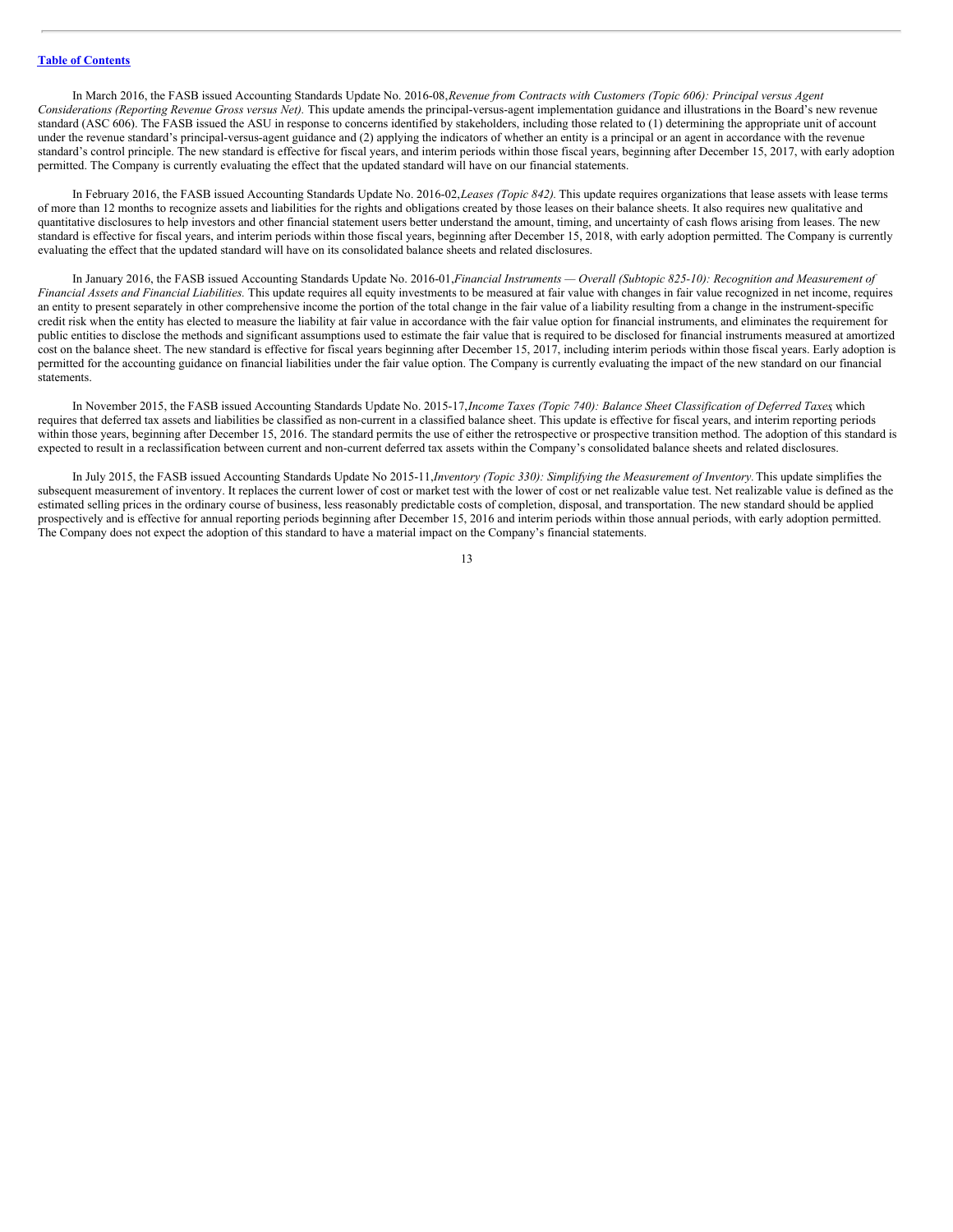In May 2014, the FASB issued Accounting Standards Update No. 2014-09*, Revenue from Contracts with Customers (Topic 606).*This update provides a comprehensive new revenue recognition model that requires a company to recognize revenue to depict the transfer of goods or services to a customer at an amount that reflects the consideration it expects to receive in exchange for those goods or services. The guidance also requires additional disclosure about the nature, amount, timing and uncertainty of revenue and cash flows arising from customer contracts. In August 2015, the FASB issued Accounting Standards Update No. 2015-14, *Revenue from Contracts with Customers (Topic 606): Deferral of the Ef ective Date,* which defers the effective date of the guidance in Accounting Standards Update No. 2014-09 by one year. This update is now effective for annual and interim periods beginning after December 15, 2017, which will require us to adopt these provisions in the first quarter of fiscal 2019. Early application is permitted for annual reporting periods beginning after December 15, 2016, including interim reporting periods within that reporting period. This update permits the use of either the retrospective or cumulative effect transition method. The Company has not yet selected a transition method nor has it determined the effect of the standard its consolidated financial statements and related disclosures.

#### **Note 2 – Acquisition**

On June 11, 2015, the Company entered into an Asset Purchase Agreement (the "APA") with CytoMedical Design Group LLC ("CMDG"), for the purchase of certain assets and assumption of certain liabilities and contracts that CMDG used in the operation of its cord blood business, including the Prepacyte-CB Processing System which is used in cell processing laboratories to process and store stem cells from umbilical cord blood (the "Acquisition"). This transaction has been accounted for as a business combination. The purchase price was \$2,400,000, plus the value of inventory, comprised of \$1,553,272 in cash and assumed liabilities of the seller less any prepayment made by the Company to CMDG (\$966,597 at closing and \$586,675 on or before September 30, 2015) and a note payable to the seller in the amount of \$1,300,000. The closing was effective on June 30, 2015. As part of the closing, Cryo-Cell paid \$861,783 as required per the Disbursement of Funds Schedule in the Amendment No. 1 to Asset Purchase Agreement ('Amended APA') dated June 30, 2015 with CMDG, dated June 30, 2015 and a prepayment for inventory of \$104,000 paid by the Company to CMDG during the second quarter of fiscal 2015 was applied to the purchase. On September 30, 2015, \$662,500 was due to be paid to CMDG. A portion of the amount due on September 30, 2015 (\$225,000) was contingent on the number of the Company's new clients choosing to have their umbilical cord blood processed using the Prepacyte-CB product during the months of July, August and September, 2015. This amount was reduced to \$149,175. On September 30, 2015, the Company paid \$586,675 in accordance with the APA. In connection with the Acquisition, the Company incurred approximately \$22,000 in transaction costs, which were included in selling, general and administrative expenses.

The following summarizes the fair value of the consideration for the Acquisition:

| Consideration                               |             |
|---------------------------------------------|-------------|
| Cash                                        | \$ 375,374  |
| Assumed liabilities of seller               | 1,073,898   |
| Note payable to seller                      | 1.300,000   |
| Prepaid expense paid to seller by purchaser | 104,000     |
| Consideration                               | \$2,853,272 |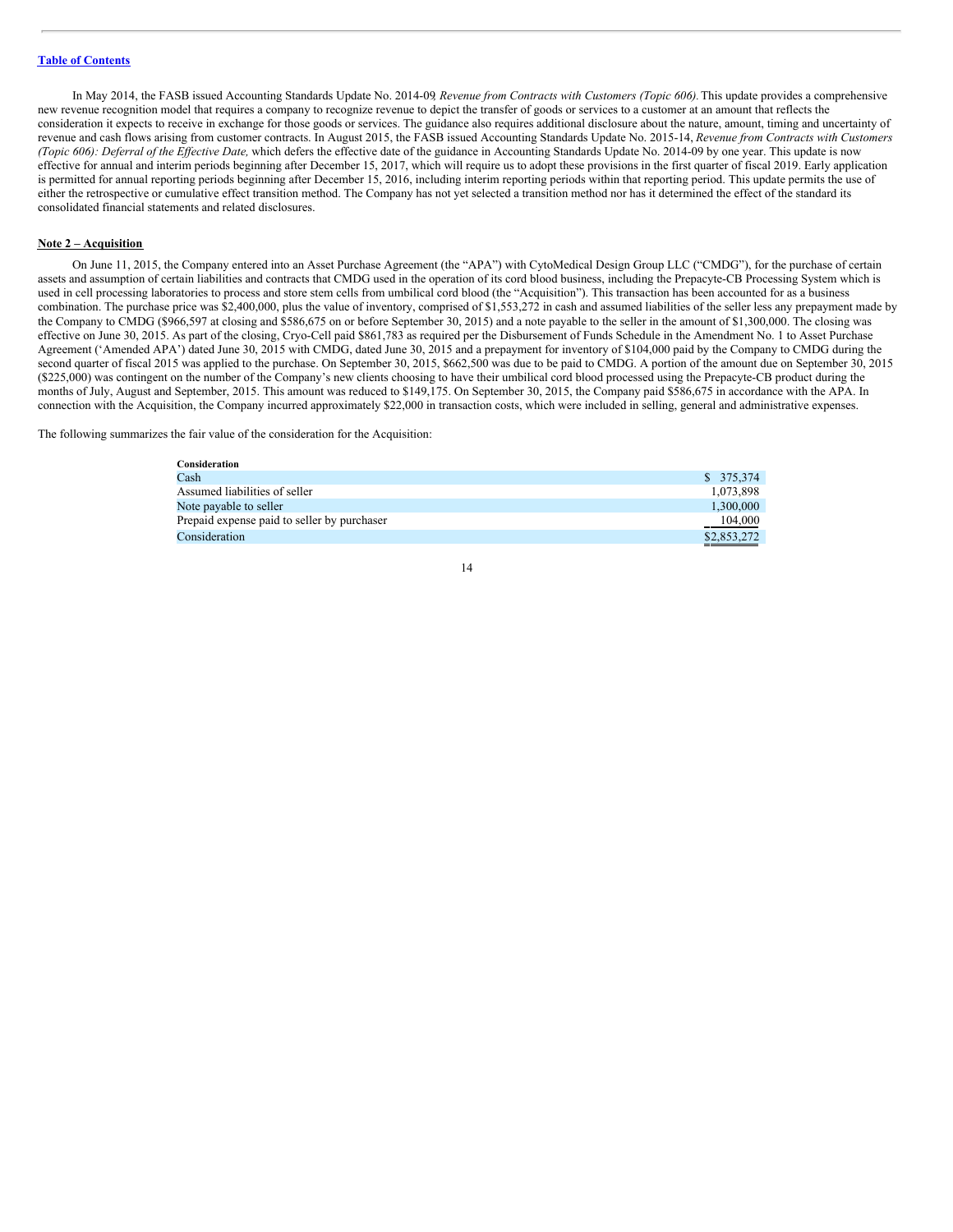The following summarizes the allocation of the total purchase price for the Acquisition:

| Inventory                              | \$529,097   |
|----------------------------------------|-------------|
| Tooling molds                          | 35,353      |
| License agreement                      | 470,000     |
| Customer relationships                 | 41,000      |
| Total identifiable net assets acquired | 1,075,450   |
| Goodwill                               | \$1,777,822 |

In connection with the APA, the Company assumed an exclusive perpetual license agreement which enables the Company to use licensed technology in its umbilical cord blood processing and storage product for cord blood banking. Under the terms of the APA, the Company will pay a royalty of \$5 per bag set unit sold, subject to minimum annual royalties totaling \$35,000.

The goodwill is attributable to the manufacturing process used in the operation of the cord blood business. The goodwill recognized will be deductible for income tax purposes.

The fair value of inventory and tooling molds were estimated by applying a comparable cost/market approach, representing Level 2 measurements. The fair value of the license agreement and customer relationships were estimated by applying an income approach, representing Level 3 measurements. The fair value estimates are based on (1) an assumed discount rate of 16%, (2) long-term sustainable growth rate of 3%, and (3) a ten and fifteen year lives for the license agreement and customer relationships, respectively.

The fair values of the license agreement and customer relationships reflect the anticipated cash flows over their expected lives.

On June 30, 2015, the Company entered into a note payable in the amount of \$1,300,000 in connection with the APA, which the Company paid in full on April 22, 2016 (Note 2).

The operating results of Prepacyte CB have been included in the consolidated statements of comprehensive (loss) income since the date of acquisition.

## **Note 3 – Inventory**

The components of inventory at August 31, 2016 and November 30, 2015 are as follows:

|                   | August 31, 2016 | November 30, 2015 |
|-------------------|-----------------|-------------------|
| Raw materials     | 14.228<br>Ф     | 9.041             |
| Work-in-process   | 81.912          | 134.727           |
| Finished goods    | 259,530         | 282,152           |
| Collection kits   | 62.933          | 57,406            |
| Inventory reserve | (7, 718)        | (7, 718)          |
| Total inventory   | 410,885         | 475,608           |

Inventory was pledged as collateral on the note payable incurred in connection with the APA (Note 2). As of August 31, 2016, the note payable was paid in full Pursuant to the APA (Note 6).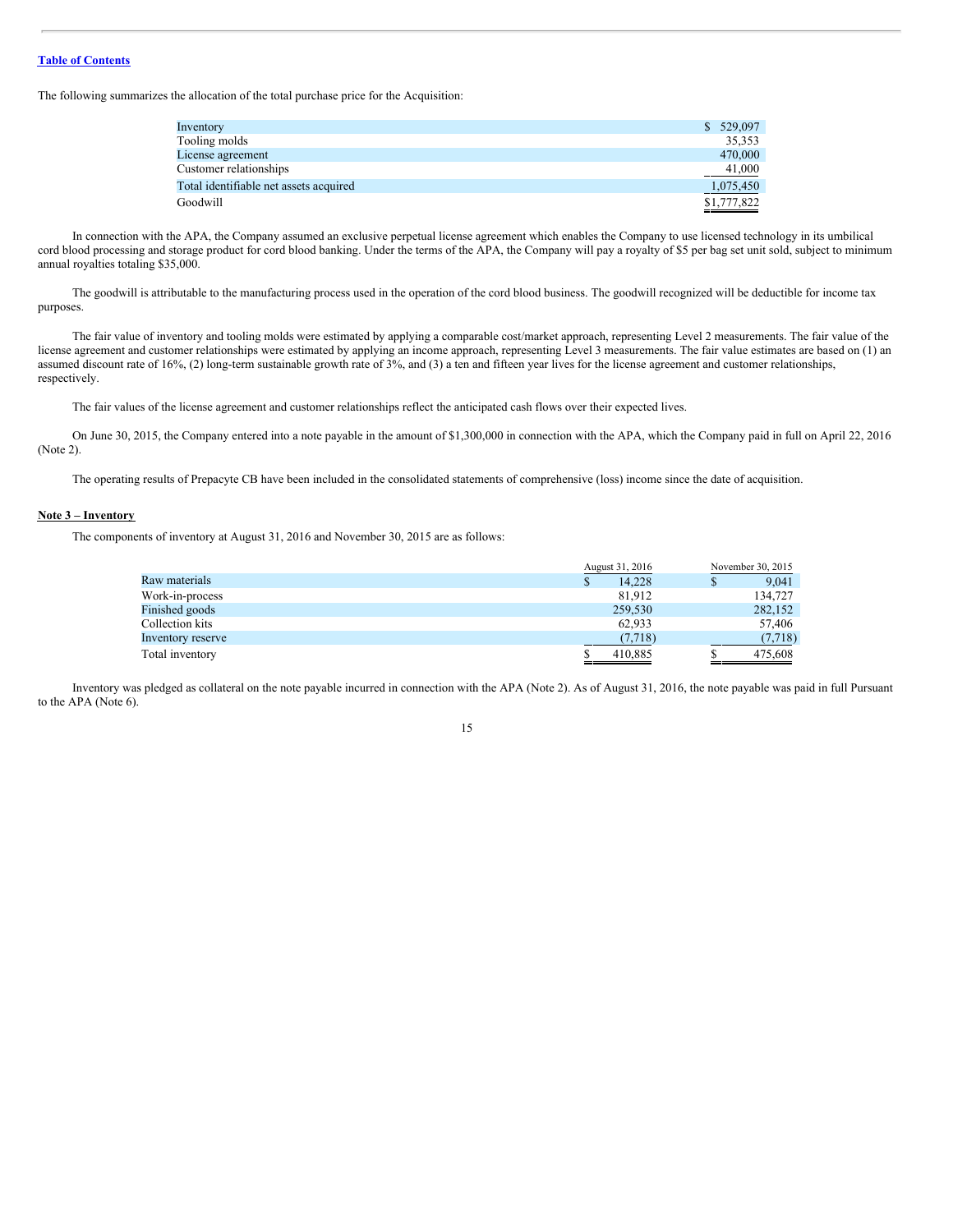## **Note 4– Goodwill**

Goodwill represents the excess of the purchase price of the assets acquired from CMDG (Note 2) over the estimated fair value of the net tangible and identifiable intangible assets acquired. The annual impairment assessment is performed as of September 1, 2015, and an assessment is performed at other times if an event occurs or circumstances change that would more likely than not reduce the fair value of the asset below its carrying value. Step one of the impairment assessment compares the fair value of the reporting unit to its carrying value and if the fair value exceeds its carrying value, goodwill is not impaired. If the carrying value exceeds the fair value, the implied fair value of goodwill is compared to the carrying value of goodwill. If the implied fair value exceeds the carrying value then goodwill is not impaired; otherwise, an impairment loss would be recorded by the amount the carrying value exceeds the implied fair value.

During the quarter ended August 31, 2016, the Company determined that there were sufficient indicators to trigger an interim goodwill impairment analysis. Goodwill is included in the Prepacyte® CB reporting segment and the indicators included, among other factors: (1) decline in projected revenues, (2) decline in forecasted cash flows, and (3) loss of a key customer.

Goodwill impairment testing is a two-step process. Step one involves comparing the fair value of the reporting unit to its carrying amount. If the carrying amount of the reporting unit is greater than zero and its fair value is greater than its carrying amount, there is no impairment. Fair value can be determined using market, income or cost-based approaches. Our determination of estimated fair value of the reporting unit is based on a combination of the income-based and market-based approaches. Under the incomebased approach, the Company determined fair value based on estimated discounted cash flows. The cash flows are discounted by an estimated weighted-average cost of capital, which is intended to reflect the overall level of inherent risk of the reporting unit. Determining the fair value of a reporting unit is judgmental in nature and requires the use of significant estimates and assumptions, including revenue growth rates and EBITDA margins, discount rates and future market conditions, among others. Under the marketbased approach, we determined fair value using the Guideline Company Method, comparing our reporting unit to similar, publicly-traded companies, developing multiples and applying them to our earnings and revenue bases. As a result of the analysis, the Company concluded that the carrying value of the reporting unit exceeded its estimated fair value. The second step of the process was then performed to measure the amount of impairment loss.

Step two involves comparing the implied fair value of the reporting unit goodwill with the carrying amount of that goodwill. If the carrying amount of the reporting unit goodwill exceeds the implied fair value of that goodwill, an impairment loss is recognized in an amount equal to the excess. As a result of the analysis, the Company concluded that an impairment of the Prepacyte® CB reporting segment existed as the carrying amount of the reporting unit exceeded the implied fair value. Applying ASC 350, *Intangibles-Goodwill and Other* guidance, the Company recorded a goodwill impairment charge of \$1,666,430 as of August 31, 2016.

As of August 31, 2016 and November 30, 2015, goodwill is reflected on the consolidated balance sheets at \$111,392 and \$1,777,822, respectively.

#### **Note 5– Intangible Assets**

The Company incurs certain legal and related costs in connection with patent and trademark applications. If a future economic benefit is anticipated from the resulting patent or trademark or an alternate future use is available to the Company, such costs are capitalized and amortized over the expected life of the patent or trademark. The Company's assessment of future economic benefit involves considerable management judgment. A different conclusion could result in the reduction of the carrying value of these assets.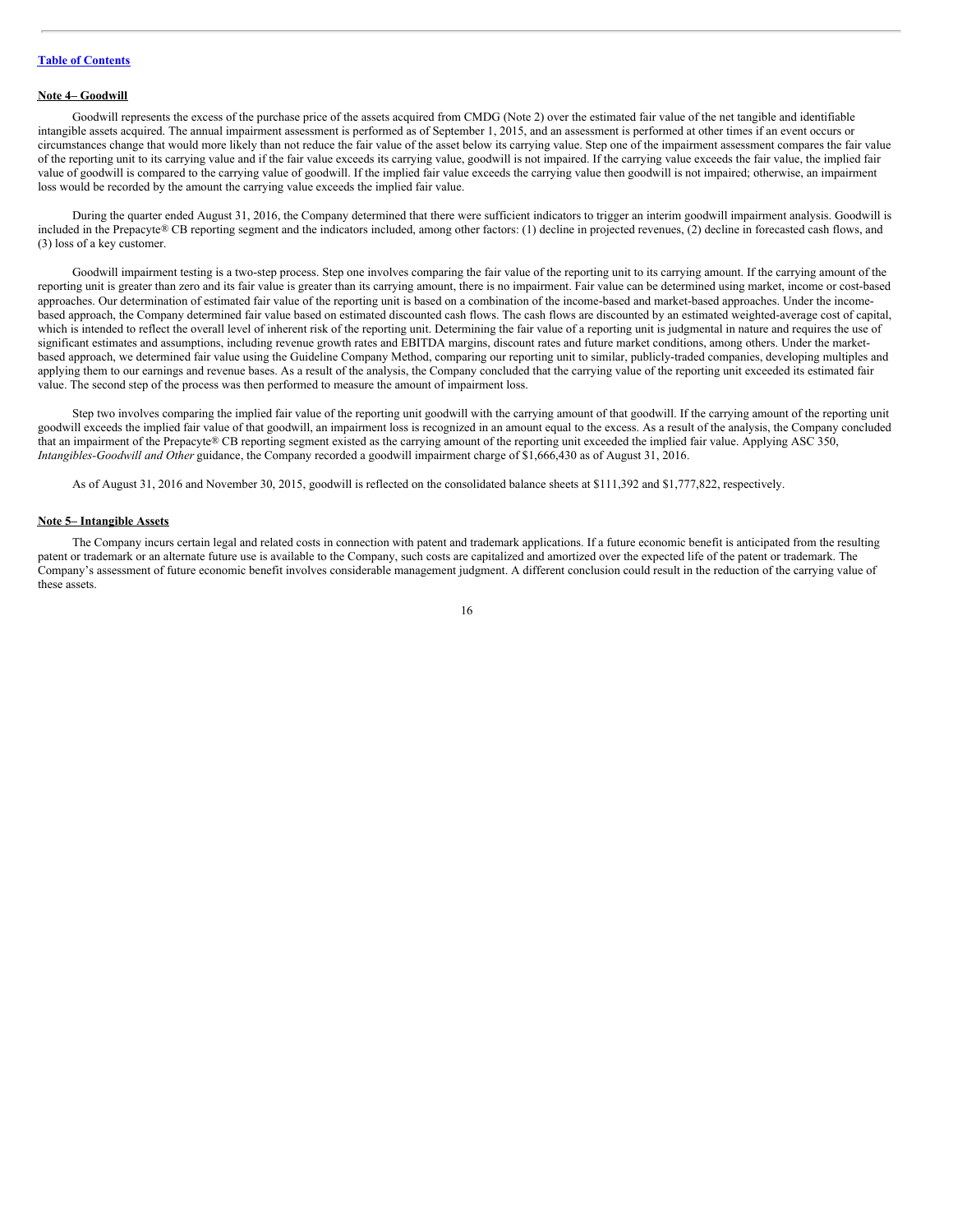During the quarter ended August 31, 2016, the Company determined that there were sufficient indicators to trigger an interim goodwill impairment analysis (Note 4). The Company reviews intangible assets with finite lives for impairment whenever events or changes in circumstances indicate that the related carrying amounts may not be recoverable. Determining whether an impairment loss occurred requires a comparison of the carrying amount to the sum of the future forecasted undiscounted cash flows expected to be generated by the asset per ASC 360, *Property, Plant and Equipment*. As a result of the Company's two-step impairment analysis, an impairment of intangible assets within the Prepacyte® CB reporting segment, license agreement and customer relationships, existed and an intangible asset impairment charge of \$211,267 was recorded as of August 31, 2016.

Intangible assets were as follows as of August 31, 2016 and November 30, 2015:

|                                   | Useful lives  | <b>August 31, 2016</b> | <b>November 30, 2015</b> |
|-----------------------------------|---------------|------------------------|--------------------------|
| Patents                           | $10-20$ years | 34,570<br>D            | 34,570                   |
| Less: Accumulated amortization    |               | (9, 472)               | (8,075)                  |
| License agreement                 | 10 years      | 470,000                | 470,000                  |
| Less: Intangible asset impairment |               | (185,000)              |                          |
| Less: Accumulated amortization    |               | (54, 833)              | (17,917)                 |
| Customer relationships            | 15 years      | 41,000                 | 41,000                   |
| Less: Intangible asset impairment |               | (26, 267)              |                          |
| Less: Accumulated amortization    |               | (3,189)                | (3,250)                  |
| Net Intangible Assets             |               | 266,809                | 516,328                  |

Amortization expense of intangibles was \$12,902 and \$8,933 for the three months ended August 31, 2016 and August 31, 2015, respectively. Amortization expense of intangibles was \$38,252 and \$9,864 for the nine months ended August 31, 2016 and August 31, 2015, respectively.

#### **Note 6– Note Payable**

On June 30, 2015, the Company entered into a note payable in the amount of \$1,300,000 in connection with the APA (Note 2). The note was payable in 48 monthly installments of \$29,938 including principal and interest at the rate of 5% per annum, commencing on July 31, 2015, and ending on June 30, 2019. Pursuant to the APA, the note was secured by all assets, inventory, molds and tools sold and transferred to the Company, tangible personal property held for sale or lease, accounts, contract rights, and other rights to payment and general intangibles.

On April 22, 2016 the Company paid \$778,287 which constituted payment in full of the Company's payment obligations to CMDG pursuant to the terms of the original APA and Promissory Note, as well as pursuant to the terms of the Loan/Promissory Note Sale Agreement and Mutual Release executed by the Company and CMDG on April 22, 2016. Prior to making the payment in full, the Company made payments totaling \$269,443 pursuant to the terms of the original APA and Promissory Note. The remaining principal balance of the note payable is \$0 and \$1,176,367 and is reflected on the accompanying balance sheets as of August 31, 2016 and November 30, 2015, respectively. The difference between the remaining principal balance and the final payment made on April 22, 2016 was \$300,593 which was recorded as gain on extinguishment of debt for the nine months ended August 31, 2016 on the accompanying consolidated statements of comprehensive (loss) income.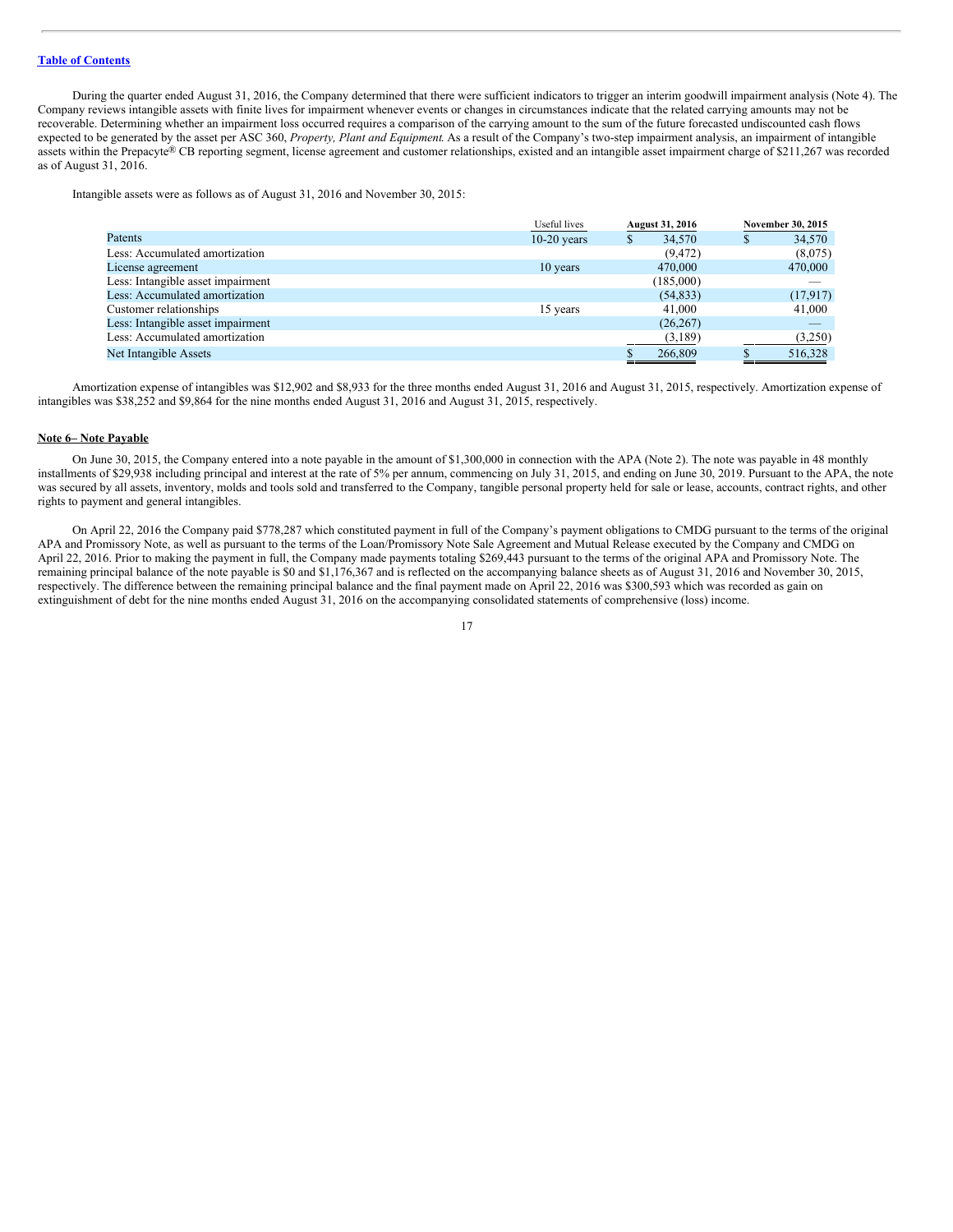As of the three months ended August 31, 2016, the Company recognized \$0 of interest expense related to the note payable. As of the nine months ended August 31, 2016, the Company recognized \$22,265 of interest expense related to the note payable.

## **Note 7**– **Segment Reporting**

During the third quarter of fiscal 2015, the Company purchased certain assets and assumed certain liabilities and contracts that CMDG used in the operation of its cord blood business (See Note 2). The Company evaluated and determined that this acquisition qualifies as a separate segment.

The Company is organized in two reportable segments:

- 1. The cellular processing and cryogenic storage of umbilical cord blood and cord tissue stem cells for family use. Revenue is generated from the initial processing and testing fees and the annual storage fees charged each year for storage (the "Umbilical cord blood and cord tissue stem cell service").
- 2. The manufacture of Prepacyte® CB units, the processing technology used to process umbilical cord blood stem cells. Revenue is generated from the sales of the Prepacyt® CB units (the "Prepacyte®-CB").

The following table shows, by segment: net revenue, cost of sales, operating profit, depreciation and amortization, interest expense, income tax benefit (expense) and other comprehensive income for the three months and nine months ended August 31, 2016:

|                                                        | For the three months<br>ended August 31,<br>2016 | For the nine months<br>ended August 31,<br>2016 |  |
|--------------------------------------------------------|--------------------------------------------------|-------------------------------------------------|--|
| Net revenue                                            |                                                  |                                                 |  |
| Umbilical cord blood and cord tissue stem cell service | \$<br>6,243,803                                  | 16,970,939<br>S.                                |  |
| Prepacyte®-CB                                          | 88,135                                           | 286,253                                         |  |
| Total net revenue                                      | \$<br>6,331,938                                  | 17,257,192                                      |  |
| Cost of sales                                          |                                                  |                                                 |  |
| Umbilical cord blood and cord tissue stem cell service | \$<br>1,482,900                                  | \$<br>4,073,293                                 |  |
| Prepacyte <sup>®</sup> -CB                             | 68,331                                           | 257,329                                         |  |
| Total cost of sales                                    | 1,551,231                                        | 4,330,622                                       |  |
| Depreciation and amortization                          |                                                  |                                                 |  |
| Umbilical cord blood and cord tissue stem cell service | \$<br>27,310                                     | 84,542<br>S                                     |  |
| Prepacyte <sup>®</sup> -CB                             | 12,436                                           | 38,624                                          |  |
| Total depreciation and amortization                    | \$<br>39,746                                     | 123,166                                         |  |
| Operating (loss) income                                |                                                  |                                                 |  |
| Umbilical cord blood and cord tissue stem cell service | \$<br>808,254                                    | S<br>1,864,325                                  |  |
| Prepacyte <sup>®</sup> -CB                             | (1,870,329)                                      | (1,887,594)                                     |  |
| Total operating loss                                   | (1,062,075)                                      | (23,269)                                        |  |
| Interest expense                                       |                                                  |                                                 |  |
| Umbilical cord blood and cord tissue stem cell service | \$<br>199,439                                    | S<br>781,971                                    |  |
| Prepacyte <sup>®</sup> -CB                             |                                                  | 22,265                                          |  |
| Total interest expense                                 | \$<br>199,439                                    | \$<br>804,236                                   |  |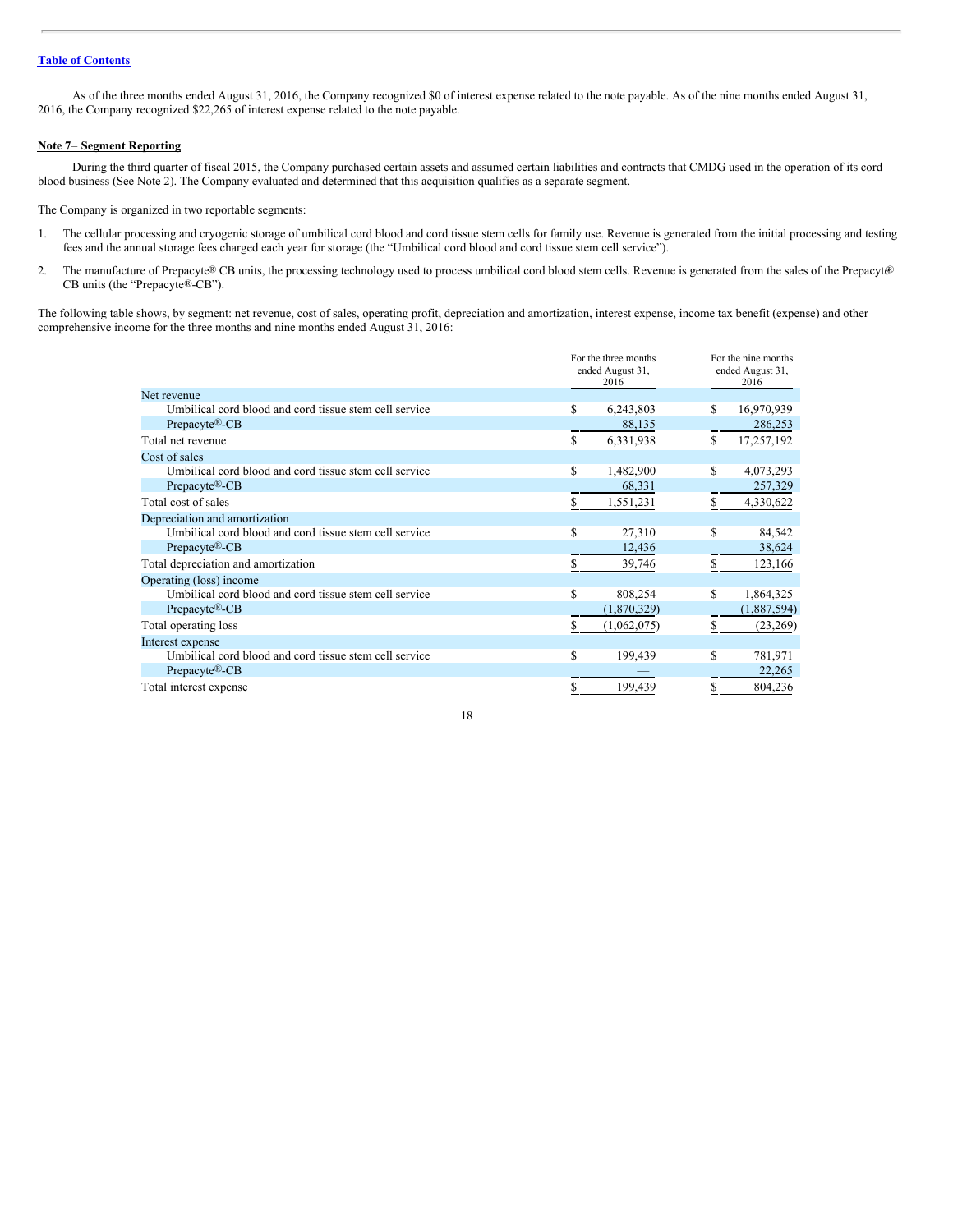The following table shows the assets by segment as of August 31, 2016 and November 30, 2015:

|                                                        | As of August 31,<br>2016 | As of November 30,<br>2015 |
|--------------------------------------------------------|--------------------------|----------------------------|
| Assets                                                 |                          |                            |
| Umbilical cord blood and cord tissue stem cell service | \$16,755,419             | 16.697.621                 |
| Prepacyte <sup>®</sup> -CB                             | 786,866                  | 2,800,325                  |
| Total assets                                           | \$17.542.285             | 19.497.946                 |

## **Note 8 – (Loss) Income per Common Share**

The following table sets forth the calculation of basic and diluted net (loss) income per common share:

|                                                                | Three Months Ended |                 | Nine Months Ended |                 |
|----------------------------------------------------------------|--------------------|-----------------|-------------------|-----------------|
|                                                                | August 31, 2016    | August 31, 2015 | August 31, 2016   | August 31, 2015 |
| Numerator:                                                     |                    |                 |                   |                 |
| Net (Loss) Income                                              | 2,644,361)         | 7,829,572       | (2,130,165)       | 8,325,774       |
| Denominator:                                                   |                    |                 |                   |                 |
| Weighted-average shares outstanding-basic                      | 7,583,771          | 9,462,102       | 8,546,110         | 9,697,679       |
| Dilutive common shares issuable upon exercise of stock options |                    | 288,095         | _                 | 247,939         |
| Weighted-average shares-diluted                                | 7,583,771          | 9,750,197       | 8,546,110         | 9,945,618       |
| Net (loss) income per common share:                            |                    |                 |                   |                 |
| Basic                                                          | (0.35)             | 0.83            | 0.25)             | 0.86            |
| Diluted                                                        | (0.35)             | 0.80            | 0.25)             | 0.84            |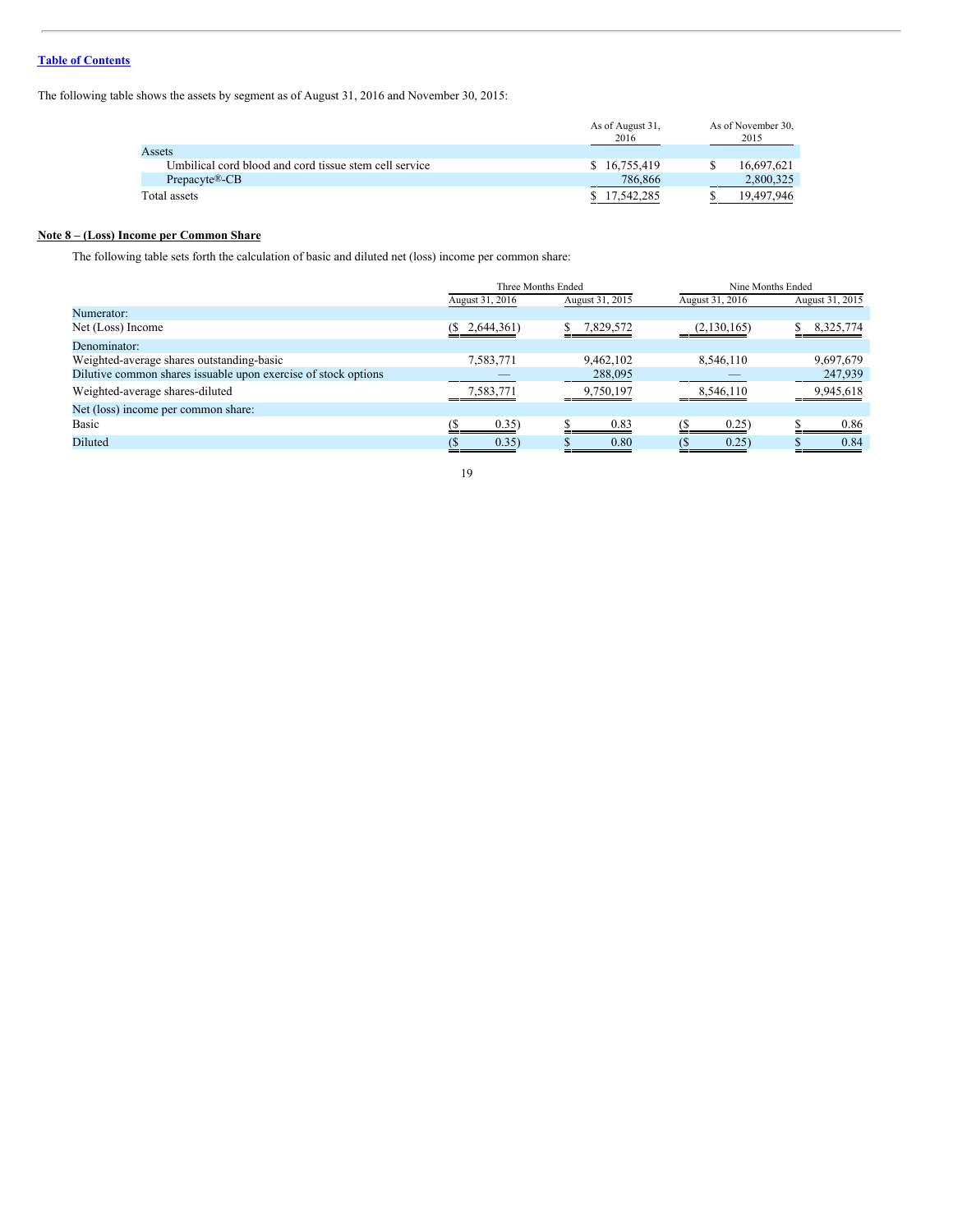For the three and nine months ended August 31, 2016, the Company excluded the effect of all outstanding stock options from the computation of diluted earnings per share, as the effect of potentially dilutive shares from the outstanding stock options would be anti-dilutive.

For the three and nine months ended August 31, 2015, the Company excluded the effect of 225,000 and 287,500, respectively, outstanding options from the computation of diluted earnings per share, as the effect of potentially dilutive shares from the outstanding stock options would be anti-dilutive.

## **Note 9 - Investment in Saneron CCEL Therapeutics, Inc. ("Saneron")**

As of August 31, 2016 and November 30, 2015, the Company had an ownership interest of approximately 33% in Saneron, which is accounted for under the equity method. As of August 31, 2016 and November 30, 2015, the net Saneron investment, which represents underlying goodwill, is reflected on the consolidated balance sheets is \$0. During 2015 management reviewed the Saneron investment to determine if there were any indicators that would imply that the investment was impaired. Based on management's review, there was evidence of a loss in value in the fourth quarter of 2015 and the Company impaired the net Saneron investment, resulting in a charge of approximately \$684,000. The main factors that led to this decision included a decline in grant funding, reduction in employees, and the inability to sustain research activities due to lack of funding. Without the ability to perform current and future research activities, management believes the carrying amount of the investment is impaired and not recoverable.

In October 2013, the Company entered into a Convertible Promissory Note Purchase Agreement with Saneron. Cryo-Cell will loan Saneron in quarterly payments an aggregate amount up to \$300,000, subject to certain conditions. The initial loan amount was \$150,000 to be paid in four quarterly installments of \$37,500 per quarter. If after the initial loan amount, Saneron has made best efforts, satisfactory to Cryo-Cell in its sole discretion, to have started independently or via serving as a sponsor of a clinical trial related to its U-CORD-CELL™ program, then Cryo-Cell will agree to lend Saneron an additional \$150,000 through a series of four additional quarterly payments of \$37,500. Upon receipt of each quarterly payment, Saneron will deliver a convertible promissory note ("Note") that matures five years from the date of the Note. Upon maturity of any Note, Saneron will have the option to repay all or a portion of the loan in cash or convert the outstanding principal and accrued interest under the applicable Note(s) into shares of Saneron common stock. The Company made five payments of \$37,500 through November 30, 2014. The Company has made no additional payments through August 31, 2016.

For the three and nine months ended August 31, 2016, the Company recorded equity in losses of Saneron operations of \$0. For the three and nine months ended August 31, 2015, the Company recorded equity in losses of Saneron operations of \$1,000 and \$18,000, respectively, which solely related to certain stock and warrant awards in Saneron common stock that were granted by Saneron at below fair value to certain employees, consultants and members of Saneron management who represent owners of Saneron and serve on its board of directors.

## **Note 10 – Stockholders' Equity**

#### **Employee Stock Incentive Plan**

The Company maintains the 2006 Stock Incentive Plan (the "2006 Plan") under which it has reserved 1,000,000 shares of the Company's common stock for issuance pursuant to stock options, restricted stock, stock-appreciation rights (commonly referred to as "SARs") and stock awards (i.e. performance options to purchase shares and performance units). As of August 31, 2016 and November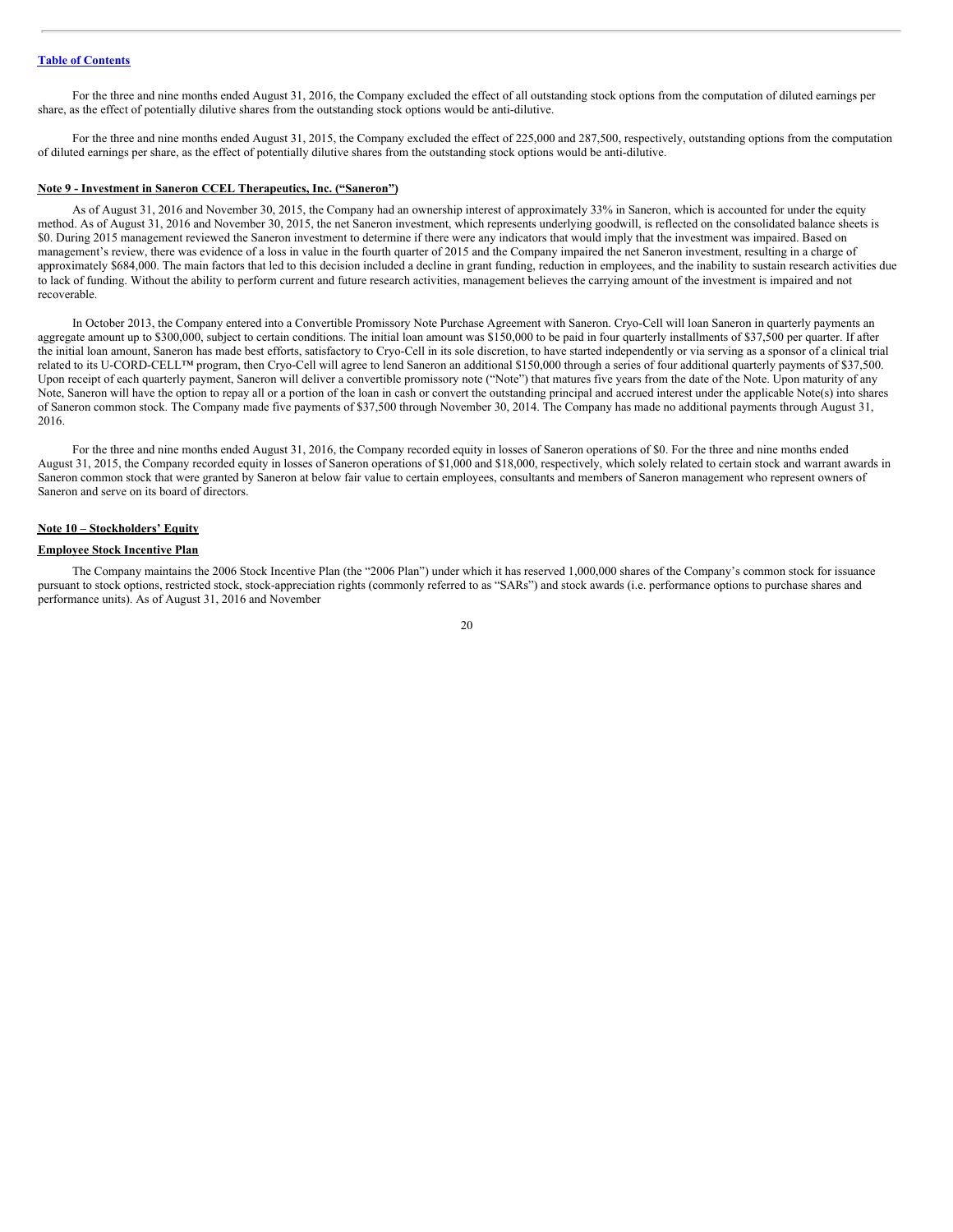30, 2015, there were 572,281 and 568,930 options issued, but not yet exercised, under the 2006 Plan, respectively. As of August 31, 2016, there were 221,179 shares available for future issuance under the 2006 Plan.

The Company also maintains the 2012 Equity Incentive Plan (the "2012 Plan") which became effective December 1, 2011 as approved by the Board of Directors and approved by the stockholders at the 2012 Annual Meeting on July 10, 2012. The 2012 Plan originally reserved 1,500,000 shares of the Company's common stock for issuance pursuant to stock options, restricted stock, SARs, and other stock awards (i.e. performance shares and performance units). In May 2012, the Board of Directors approved an amendment to the 2012 Plan to increase the number of shares of the Company's common stock reserved for issuance to 2,500,000 shares. As of August 31, 2016, there were 569,729 service-based options issued, 129,729 service-based restricted common shares granted, 278,948 performance-based and 116,240 market-based restricted common shares granted under the 2012 Plan. As of November 30, 2015, there were 400,000 service-based options issued, 129,729 service-based restricted common shares granted, 203,403 performance-based and 116,240 market-based restricted common shares granted under the 2012 Plan. As of August 31, 2016, there were 1,405,354 shares available for future issuance under the 2012 Plan.

## *Service-based vesting condition options*

The fair value of each option award is estimated on the date of the grant using the Black-Scholes valuation model that uses the assumptions noted in the following table. Expected volatility is based on the historical volatility of the Company's stock over the most recent period commensurate with the expected life of the Company's stock options. The Company uses historical data to estimate option exercise and employee termination within the valuation model. The risk-free rate for periods within the contractual life of the option is based on the U.S. Treasury yield curve in effect at the time of grant. The expected term of options granted to employees is calculated, in accordance with the "simplified method" for "plain vanilla" stock options allowed under GAAP. Expected dividends are based on the historical trend of the Company not issuing dividends.

There were 35,000 and 204,729 options granted during the three and nine months ended August 31, 2016.

There were 22,500 options granted during the three and nine months ended August 31, 2015.

Variables used to determine the fair value of the options granted for the three and nine months ended August 31, 2016 and August 31, 2015, respectively, are as follows:

|                          | Three Months<br>Ended<br>August 31, 2016 | Three Months<br>Ended<br>August 31, 2015 | Nine Months<br>Ended<br>August 31, 2016 | Nine Months<br>Ended<br>August 31, 2015 |
|--------------------------|------------------------------------------|------------------------------------------|-----------------------------------------|-----------------------------------------|
| Weighted average values: |                                          |                                          |                                         |                                         |
| Expected dividends       | 0%                                       | 0%                                       | $0\%$                                   | $0\%$                                   |
| Expected volatility      | 66.09%                                   | 75.50%                                   | 66.39%                                  | 75.50%                                  |
| Risk free interest rate  | 1.09%                                    | 1.57%                                    | 1.22%                                   | 1.57%                                   |
| Expected life            | 5.0 years                                | 5.0 years                                | 5.6 years                               | 5.0 years                               |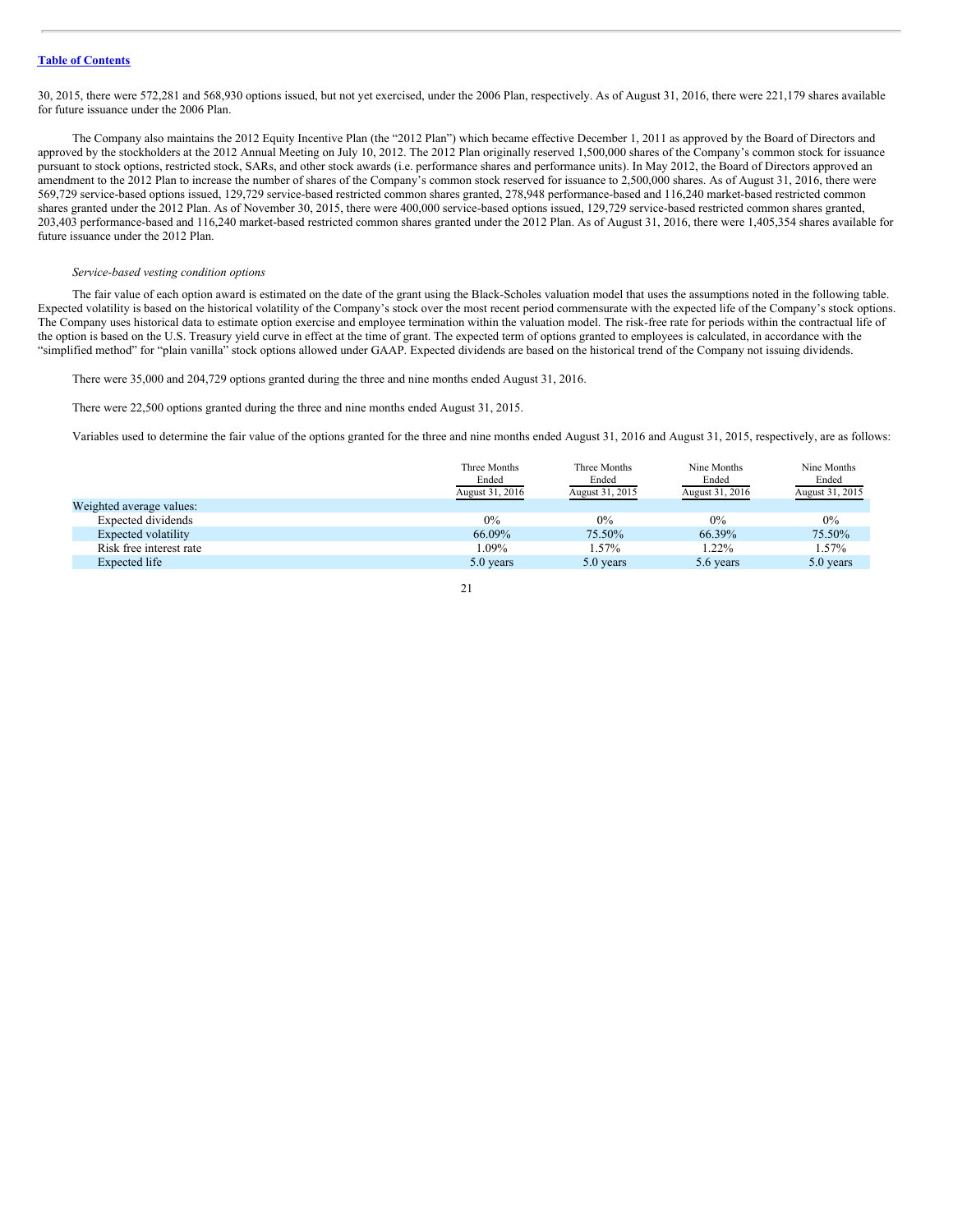Stock option activity for options with only service-based vesting conditions for the nine months ended August 31, 2016, was as follows:

|                                  |               | Weighted<br>Average<br>Exercise | Weighted<br>Average<br>Remaining<br>Contractual | Aggregate<br>Intrinsic |
|----------------------------------|---------------|---------------------------------|-------------------------------------------------|------------------------|
|                                  | <b>Shares</b> | Price                           | Term (Years)                                    | Value                  |
| Outstanding at November 30, 2015 | 968, 930      | \$2.17                          | 5.01                                            | \$1,095,525            |
| Granted                          | 204,729       | 3.19                            |                                                 | 155,830                |
| Exercised                        | (23, 399)     | 1.72                            |                                                 | 51,384                 |
| Expired/forfeited                | (8,250)       | 2.18                            |                                                 | 14,565                 |
| Outstanding at August 31, 2016   | 1,142,010     | \$2.36                          | 5.24                                            | \$1,814,509            |
| Exercisable at August 31, 2016   | 995,740       | \$2.24                          | 4.69                                            | \$1,704,556            |

The weighted average grant date fair value of options granted during the nine months ended August 31, 2016 and August 31, 2015 was \$1.86 and \$1.90, respectively.

The aggregate intrinsic value represents the total value of the difference between the Company's closing stock price on the last trading day of the period and the exercise price of the options, multiplied by the number of in-the-money stock options that would have been received by the option holders had all option holders exercised their options on either August 31, 2016 or November 30, 2015, as applicable. The intrinsic value of the Company's stock options changes based on the closing price of the Company's stock.

During the three and nine months ended August 31, 2016, the Company issued 23,399 common shares to option holders who exercised options for \$40,340.

During the three and nine months ended August 31, 2015, the Company issued 27,500 common shares to option holders who exercised options for \$54,100.

Significant option groups outstanding and exercisable at August 31, 2016 and related price and contractual life information are as follows:

|                          |             | Outstanding  |                       |      |                     | Exercisable |                       |
|--------------------------|-------------|--------------|-----------------------|------|---------------------|-------------|-----------------------|
|                          |             | Weighted     |                       |      |                     |             |                       |
|                          |             | Average      |                       |      |                     |             |                       |
|                          |             | Remaining    | Weighted              |      |                     |             | Weighted              |
|                          |             | Contractual  | Average               |      |                     |             | Average               |
| Range of Exercise Prices | Outstanding | Life (Years) | <b>Exercise Price</b> |      | Outstanding         |             | <b>Exercise Price</b> |
| \$1.01 to \$2.00         | 441,781     | 4.99         |                       | 1.72 | 441,781             |             | 1.72                  |
| \$2.01 to \$3.00         | 473,000     | 3.76         |                       | 2.57 | 473,000             |             | 2.57                  |
| \$3.00 to \$4.00         | 227,229     | 8.82         |                       | 3.18 | 80,959              |             | 3.14                  |
|                          | 1,142,010   | 5.24         |                       | 2.36 | $\frac{995,740}{2}$ |             | 2.24                  |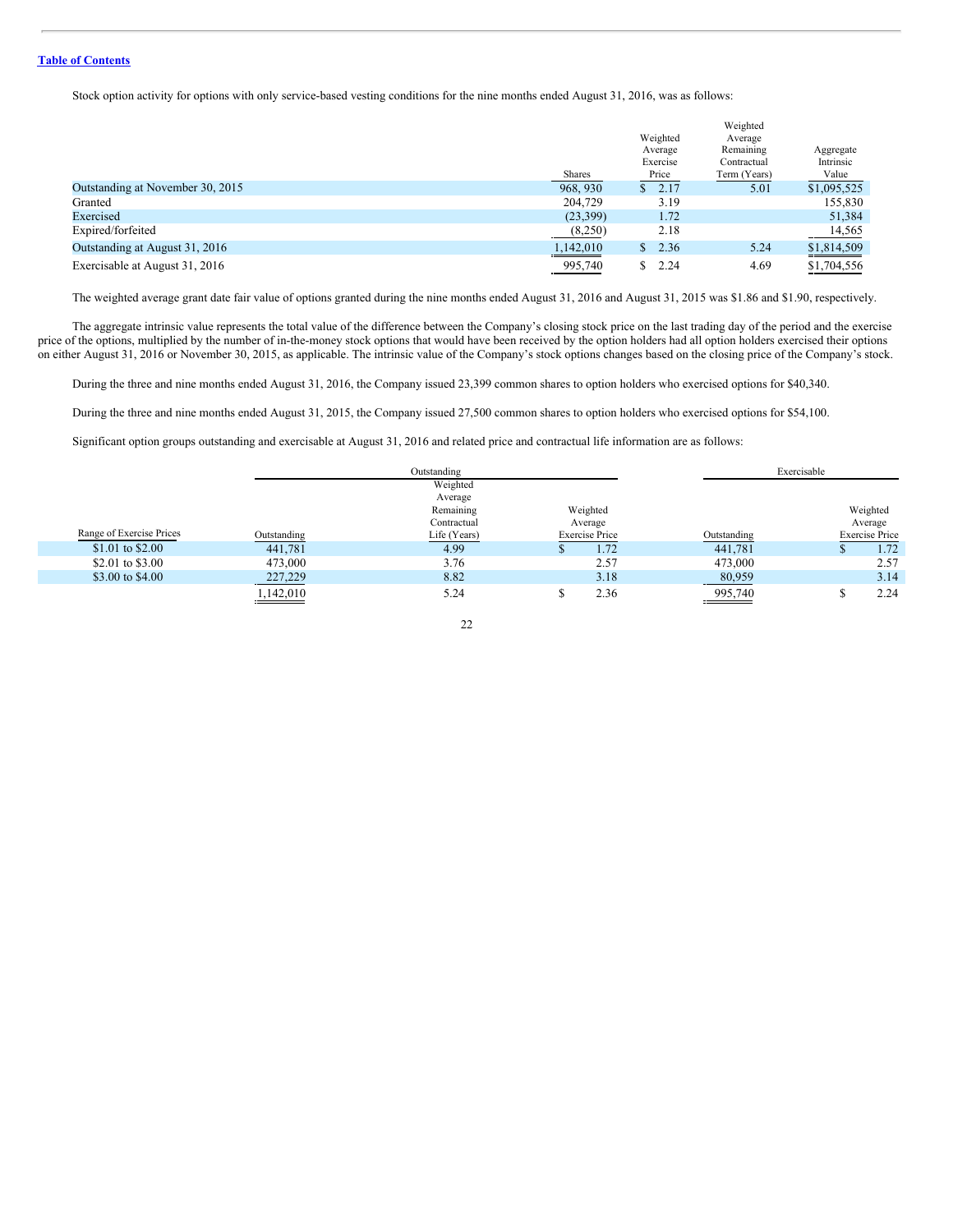A summary of the status of the Company's non-vested options as of August 31, 2016, and changes during the nine months ended August 31, 2016, is presented below:

|                                 | Shares    | Weighted Average<br>Grant-Date<br>Fair Value |
|---------------------------------|-----------|----------------------------------------------|
| Non-vested at November 30, 2015 | 15,003    | 1.90                                         |
| Granted                         | 204,729   | 1.86                                         |
| Vested                          | (73, 462) | 1.87                                         |
| Forfeited                       |           |                                              |
| Non-vested at August 31, 2016   | 146,270   | 1.86                                         |

As of August 31, 2016, there was approximately \$225,000 of total unrecognized compensation cost related to non-vested share-based compensation arrangements granted under the 2006 Plan and the 2012 Plan. The cost is expected to be recognized over a weighted-average period of 1.1 years as of August 31, 2016. The total fair value of shares vested during the nine months ended August 31, 2016 was approximately \$137,000.

During the second fiscal quarter of 2016, the Company entered into Amended and Restated Employment Agreements ("2016 Employment Agreements") with each of the Company's Co-CEOs. Per the Employment Agreements, each of the Co-CEOs is to receive base grant equity awards in the form of qualified options of the Company's common stock. As of April 15, 2016, David Portnoy and Mark Portnoy were granted 70,270 and 59,459 options of the Company's common stock, respectively. The options were issued under the Company's 2012 Stock Plan and will vest 1/3 upon grant, 1/3 on December 1, 2016 and the remaining 1/3 on November 30, 2017. The fair value of these options vested as of August 31, 2016 was approximately \$107,000 and is reflected as selling, general and administrative expenses in the accompanying consolidated statement of comprehensive (loss) income. As of August 31, 2016, there was approximately \$137,000 of total unrecognized compensation cost related to the non-vested options of common stock and these will continue to vest as notated above and per the 2016 Employment Agreements through November 30, 2017.

#### *Performance and market-based vesting condition options*

There were no performance-based or market-based vesting condition options granted during the three months and nine months ended August 31, 2016 and August 31, 2015, respectively. As of August 31, 2016 and August 31, 2015, there were no performance or market-based vesting condition options outstanding.

#### *Restricted common shares*

During the first fiscal quarter of 2014, the Company entered into Amended and Restated Employment Agreements ("Employment Agreements") with each of the Company's Co-CEOs. Per the Employment Agreements, each of the Co-CEOs received base grant equity awards in the form of restricted shares of the Company's common stock. As of December 1, 2013, David Portnoy and Mark Portnoy were granted 70,270 and 59,459 shares of the Company's common stock, respectively. The shares were issued under the Company's 2012 Stock Plan and vest 1/3 upon grant, 1/3 on December 1, 2014 and the remaining 1/3 on December 1, 2015. The stock compensation expense of the shares vested as of August 31, 2015 was \$220,000 and is reflected as selling, general and administration expenses in the accompanying consolidated statement of comprehensive (loss) income. As of August 31, 2015, there was approximately \$20,000 of total unrecognized compensation cost which was recognized during the remainder of fiscal year 2015, related to the non-vested shares of restricted common stock. As of August 31, 2016, there was \$0 of total unrecognized compensation cost related to the non-vested shares of restricted common stock.

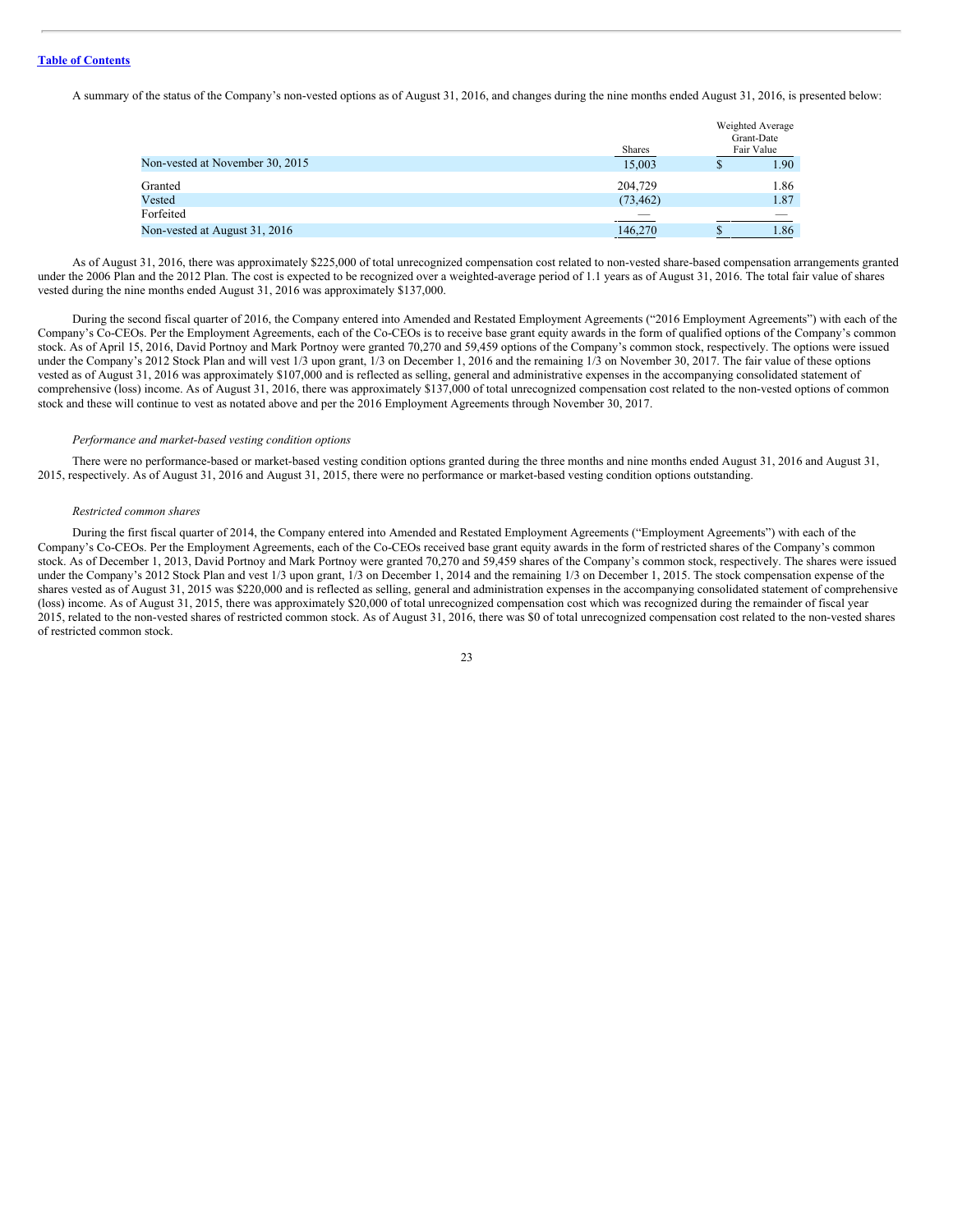The Employment Agreements also provide for the grant of restricted shares of the Company's common stock based on certain performance measures being attained by each of the Company's Co-CEOs. The Employment Agreements provide that if David Portnoy and Mark Portnoy are employed by the Company on November 30, 2014, then no later than February 15, 2015, the Company will grant up to 186,487 and 162,163 shares of restricted common shares, respectively, based on certain performance thresholds, as defined in the agreements. The Company issued David Portnoy 93,244 shares and Mark Portnoy 81,082 shares during the first quarter of fiscal 2015. In addition, if David Portnoy and Mark Portnoy are employed by the Company on November 30, 2015, then no later than February 15, 2016, the Company will grant up to an additional 186,487 and 162,163 shares of restricted common shares, respectively, based on similar performance thresholds, as defined in the agreements. The Company issued David Portnoy 118,062 shares and Mark Portnoy 102,663 shares during the first quarter of fiscal 2016. As of August 31, 2016, there was \$0 of total unrecognized compensation cost related to the issuance of these shares of restricted common shares.

The 2016 Employment Agreements also provide for the grant of shares of the Company's common stock based on certain performance measures being attained by each of the Company's Co-CEOs. The 2016 Employment Agreements provide that if David Portnoy and Mark Portnoy are employed by the Company on November 30, 2016, then no later than February 28, 2017, the Company will grant up to 186,487 and 162,163 shares of common stock, respectively, based on certain performance thresholds, as defined in the agreements. In addition, if David Portnoy and Mark Portnoy are employed by the Company on November 30, 2017, then no later than February 28, 2018, the Company will grant up to an additional 186,487 and 162,163 qualified options of common stock, respectively, based on similar performance thresholds, as defined in the 2016 Employment Agreements. As of August 31, 2016, based upon certain performance thresholds being attained by each of the Company's Co-CEO's, the Company recognized approximately \$403,000 of compensation cost. As of August 31, 2016, there was approximately \$134,000 of unrecognized compensation cost related to these performance shares.

## *Preferred Stock Rights Plan*

On November 26, 2014, the Board of Directors of the Company declared a dividend payable December 5, 2014 of one preferred share purchase right (a "Right") for each share of common stock, par value \$0.01 per share, of the Company (a "Common Share") outstanding as of the close of business on December 5, 2014 (the "Record Date") and authorized the issuance of one Right for each additional Common Share that becomes outstanding between the Record Date and the earliest of the close of business on the Distribution Date (hereinafter defined), the Redemption Date (hereinafter defined), and the close of business on the Final Expiration Date (hereinafter defined), and for certain additional Common Shares that become outstanding after the Distribution Date, such as upon the exercise of stock options or conversion or exchange of securities or notes.

The Rights will be issued pursuant to a Rights Agreement dated as of December 5, 2014 (the "Rights Agreement"), between the Company and Continental Stock and Transfer Trust, as Rights Agent (the "Rights Agent"). The Rights will not and are not intended to prevent an acquisition of the Company that the Board of Directors of the Company considers favorable to and in the best interests of all shareholders of the Company. Rather, because the exercise of the Rights may cause substantial dilution to an Acquiring Person (hereinafter defined) unless the Rights are redeemed by the Board of Directors before an acquisition transaction, the Rights Agreement ensures that the Board of Directors has the ability to negotiate with an Acquiring Person on behalf of unaffiliated shareholders. A description of the material terms and general effect of the Rights Agreement is set forth below.

Each Right represents the right to purchase from the Company one one-thousandth (1/1,000) of a share of Series A Junior Participating Preferred Stock (the "Preferred Shares"), subject to adjustment as provided in the Rights Agreement. This fraction of a Preferred Share is substantially similar to a Common Share, in that the Rights Agreement provides for each Preferred Share to have the voting, liquidation and dividend rights that are equivalent to 1,000 times the rights of a Common Share.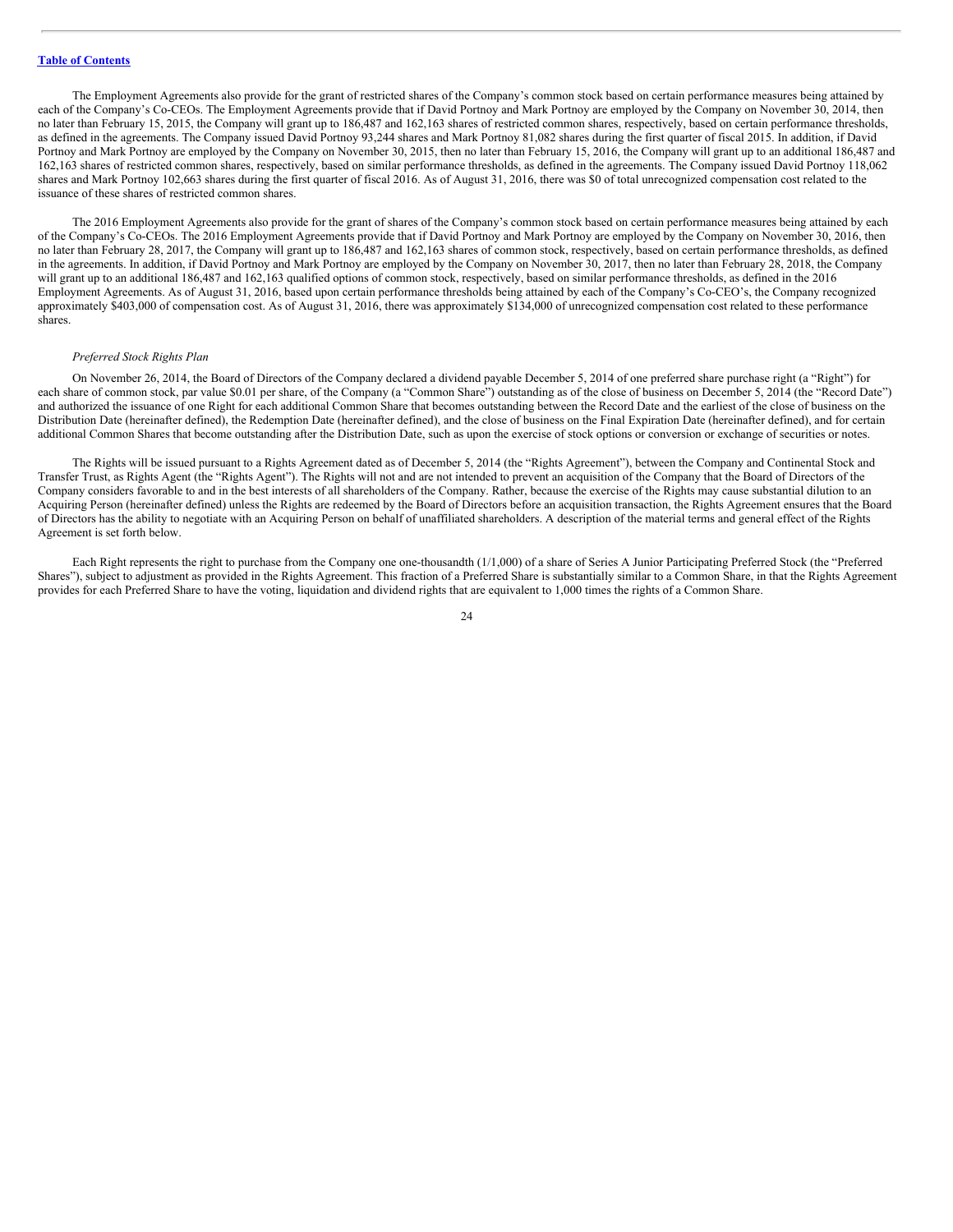Initially, the Rights are not exercisable, are transferable only in connection with the transfer of Common Shares, and, generally, are evidenced only by the certificates for Common Shares. The holders of Rights will, solely by reason of their ownership of Rights, have no rights as shareholders of the Company, including, without limitation, the right to vote or to receive dividends. The Rights will become exercisable and trade separately from the Common Shares upon the Distribution Date (the "Distribution Date"), which takes place upon the earlier of:

- (i) The tenth day after the earlier of either the public announcement or public disclosure of facts indicating that a person has become an Acquiring Person; or
- (ii) The tenth business day (or such later date as may be determined by the Board of Directors of the Company prior to any person becoming an Acquiring Person) after the date of the commencement or announcement of the intention to commence a tender or exchange offer, the consummation of which would result in any person becoming an Acquiring Person.

For the purposes of the Rights Agreement, an Acquiring Person is any person who, together with all affiliates and associates, becomes the Beneficial Owner (as defined in the Rights Agreement) of 20% or more of the outstanding Common Shares, other than: the Company; any subsidiary of the Company; any employee benefit plan of the Company or of any subsidiary of the Company, or any entity holding Common Shares pursuant to any such plan; any person who becomes the Beneficial Owner of 20% or more of outstanding Common Shares solely as a result of an acquisition of Common Shares by the Company, until such person thereafter becomes the Beneficial Owner (other than through a dividend or stock split) of an additional 0.25% or more of the outstanding Common Shares; any person who, the Board determines in good faith, inadvertently crossed the ownership threshold and then promptly sells down below the threshold (unless such divestiture requirement is waived by the Board); any person, along with its affiliates and associates, that, as of the time of the adoption of the Rights Agreement, is the Beneficial Owner of 20% or more of the Common Shares, until such person increases their ownership to 22.5% or above; and any person who or which is the Beneficial Owner of the common shares of an existing shareholder who is the Beneficial Owner of 20% or more of the Common Shares, until such person increases their percentage ownership by 0.25% or more.

In the event that a person becomes an Acquiring Person, the Board of Directors of the Company may elect to exchange any then-unexercised Rights (other than those of an Acquiring Person, which Rights become void), in whole or in part, for Common Shares at an exchange ratio of one Common Share per Right (subject to adjustment as provided in the Rights Agreement). In lieu of fractional Common Shares, the Company will pay to the Rights holders an amount of cash equal to the same fraction of the current per share market value of a whole Common Share, based upon the closing market price of the last trading day prior to exchange. If the Board of Directors determines, before the Distribution Date, to effect an exchange, the Board may delay the occurrence of the Distribution Date, provided that the Distribution Date must occur no later than 20 days after the earlier of the public announcement or public disclosure of facts indicating that an Acquiring Person has become such. However, notwithstanding the foregoing, the Board of Directors may not effect such an exchange at any time after an Acquiring Person, together with all affiliates and associates, becomes the Beneficial Owner of a majority of the outstanding Common Shares.

The Board of Directors may, at its option, at any time prior to a person becoming an Acquiring Person, redeem the Rights in whole, but not in part, at a price of \$0.01 per Right (the "Redemption Price") (the date of such action by the Board of Directors being the "Redemption Date"). Immediately upon the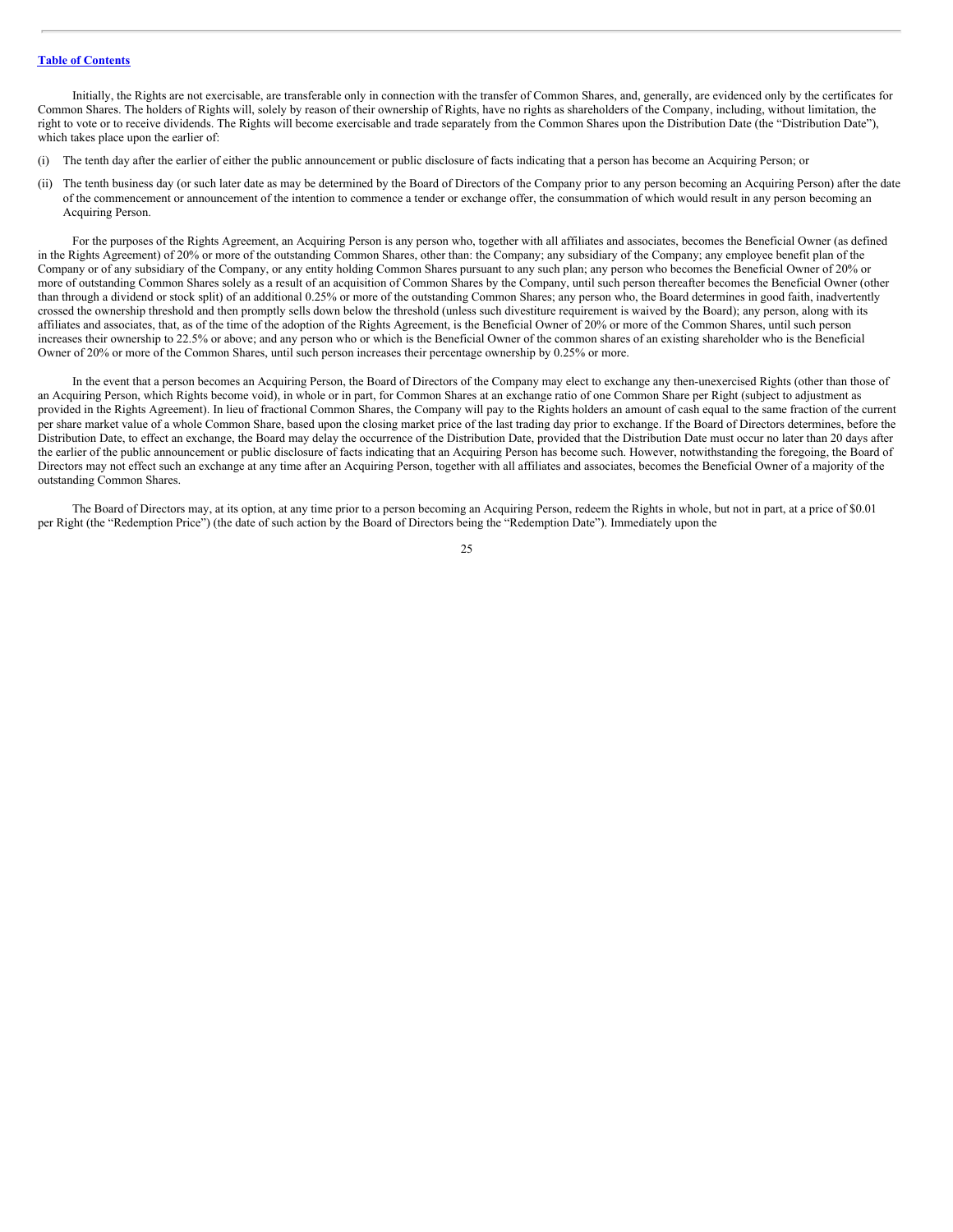action of the Board of Directors electing to redeem the Rights, without any further action and without any notice, the right to exercise the Rights will terminate and each Right will thereafter represent only the right to receive the Redemption Price.

Assuming that the Board of Directors has not elected to exchange or redeem the Rights, in the event that, after any person becomes an Acquiring Person, (i) the Company merges into another entity, (ii) another entity merges into the Company and all of the outstanding Common Shares do not remain outstanding after such merger, or (iii) the Company sells 50% or more of its assets, each holder of a Right will, upon exercise, become entitled to receive the number of common shares of the acquiring entity having a value equal to (x) multiplying the Purchase Price of a Right by the number of Rights exercisable by the holder, and dividing that product by (y) 50% of the current per share market price of the common shares of the acquiring entity. The acquiring entity is required to assume the obligations of the Company under the Rights Agreement and to reserve sufficient shares of its common stock to satisfy its obligations under the Rights Agreement. Pursuant to the Rights Agreement, the Company will not enter into any consolidation, merger or sale, unless it enters into a supplemental agreement with the acquiring entity for the benefit of the Rights holders.

Any of the terms of the Rights may be amended or terminated by the Board of Directors at any time, without the consent of the holders of the Rights, except that after such time as any person becomes an Acquiring Person, no such amendment may adversely affect the interests of the holders of the Rights (other than the Acquiring Person).

The Rights will expire on December 5, 2017, unless earlier redeemed, exchanged, terminated, or unless the expiration date is extended.

#### **Note 11 – License Agreements**

The Company enters into two types of licensing agreements and in both types, the Company earns revenue on the initial license fees. Under the technology agreements, the Company earns processing and storage royalties from the affiliates that process in their own facility. Under the marketing agreements, the Company earns processing and storage revenues from affiliates that store specimens in the Company's facility in Oldsmar, Florida.

#### **Technology Agreements**

The Company has entered into a definitive License and Royalty Agreement with LifeCell International Private Limited, formerly Asia Cryo-Cell Private Limited, ("LifeCell") to establish and market its umbilical cord blood and menstrual stem cell programs in India.

The Company changed the methodology used to record the processing and storage royalty income during fiscal year 2015 from recognizing royalty income based on historical estimates of specimens processed and stored to utilizing actual specimens processed and stored. The Company accounted for this change as a change in accounting estimate.

Per the License and Royalty Agreement with Lifecell, there is a \$1 Million cap on the amount of royalties due to the Company per year and a \$10 Million cap on the amount of royalties due to the Company for the term of the License and Royalty Agreement. The cap(s) are calculated based on Lifecell's fiscal year end, March 31st. As of the end of the Company's fiscal year ended November 30, 2015, Lifecell had reached the \$1 Million cap and paid the Company in full for Lifecell's fiscal year ended March 31, 2016. As of August 31, 2016, Lifecell has paid the Company \$4.4 Million for royalties due under the terms of the License and Royalty Agreement.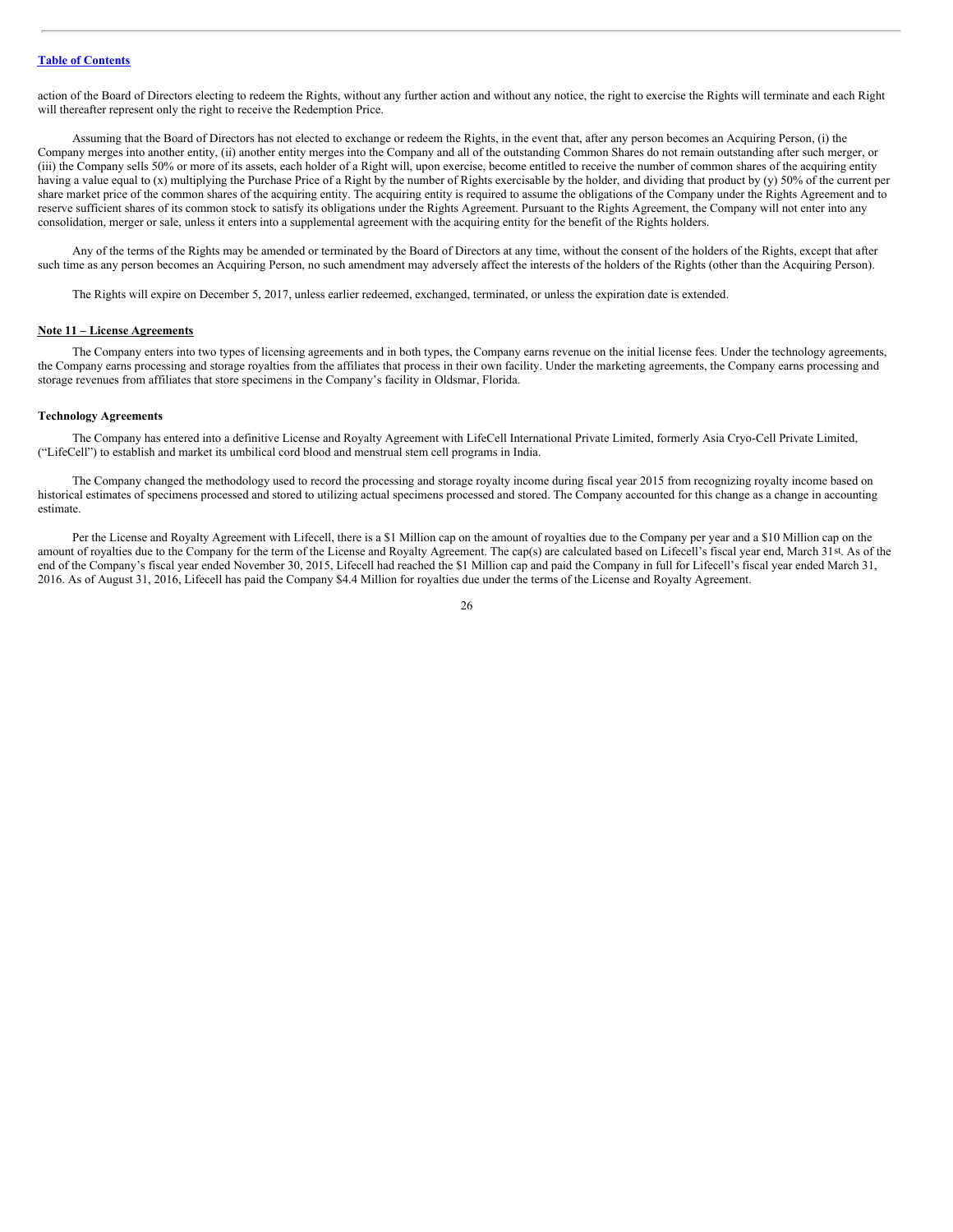#### **Marketing Agreements**

The Company has definitive license agreements to market the Company's umbilical cord blood stem cell programs in Costa Rica, El Salvador, Guatemala, Honduras, Nicaragua, Panama and Pakistan. In October 2012, the Company sent a notice of termination to the Company's Venezuelan affiliate for failure to meet its payment obligation in accordance with the contract. Subsequent to the notice of termination, payment was received for outstanding processing and storage fees due from Venezuela. The Company is in the process of discussing a new agreement. The Company continues to accept umbilical cord blood stem cell specimens to be processed and stored during the negotiations. In December 2012, the Company sent a notice of termination to the Company's affiliate in Ecuador for failure to meet its payment obligation in accordance with the contract. Subsequent to the notice of termination, payment was received for outstanding processing and storage fees due from Ecuador. In August 2013, the Company was notified that its affiliate in Ecuador was closed by the National Institute of Organic Donation (INDOT). As a result, the Company recorded an allowance for uncollectible receivables for the \$150,000 processing and storage fee receivable due from Ecuador in the third quarter of fiscal 2013. During the fourth quarter of fiscal 2013, the Company began to bill the Ecuadorian clients directly for cord blood specimens that are stored at the Company's facility in Oldsmar, Florida.

The following table details the initial license fees for the technology and marketing agreements and processing and storage royalties earned under the technology agreements for the three and nine months ended August 31, 2016 and August 31, 2015. The initial license fees and processing and storage royalties are reflected in licensee and royalty income in the accompanying consolidated statements of comprehensive (loss) income.

## Processing and Storage Royalties

|       | Three Months<br>Ended<br>August 31, 2016 | Nine Months<br>Ended<br>August 31, 2016 |
|-------|------------------------------------------|-----------------------------------------|
| India | 609,045                                  | 965,977<br>Φ                            |
| Total | 609,045                                  | 965,977<br>σ                            |
|       | Three Months<br>Ended<br>August 31, 2016 | Nine Months<br>Ended<br>August 31, 2015 |
| India | 169,411                                  | 508,235<br>S                            |
| Total | 169,411                                  | 508,235<br>Φ                            |

## **Note 12 – Legal Proceedings**

On December 3, 2015, a complaint styled Gary T. Brotherson, M.D., et al. v. Cryo-Cell International, Inc., Case No. 15-007461-CI, Circuit Court, Sixth Judicial Circuit, Pinellas County, Florida, was served on the Company, naming it as defendant and alleging, among other things, that the Company breached certain agreements with plaintiffs and seeking damages in excess of \$15,000, the jurisdictional amount of the court in which the action is pending. On January 12, 2016, the Company served its answer, affirmative defenses, and counterclaim against the plaintiffs. The Company believes the plaintiffs' claims are without merit and it intends to contest the action vigorously. At this time, it is not possible for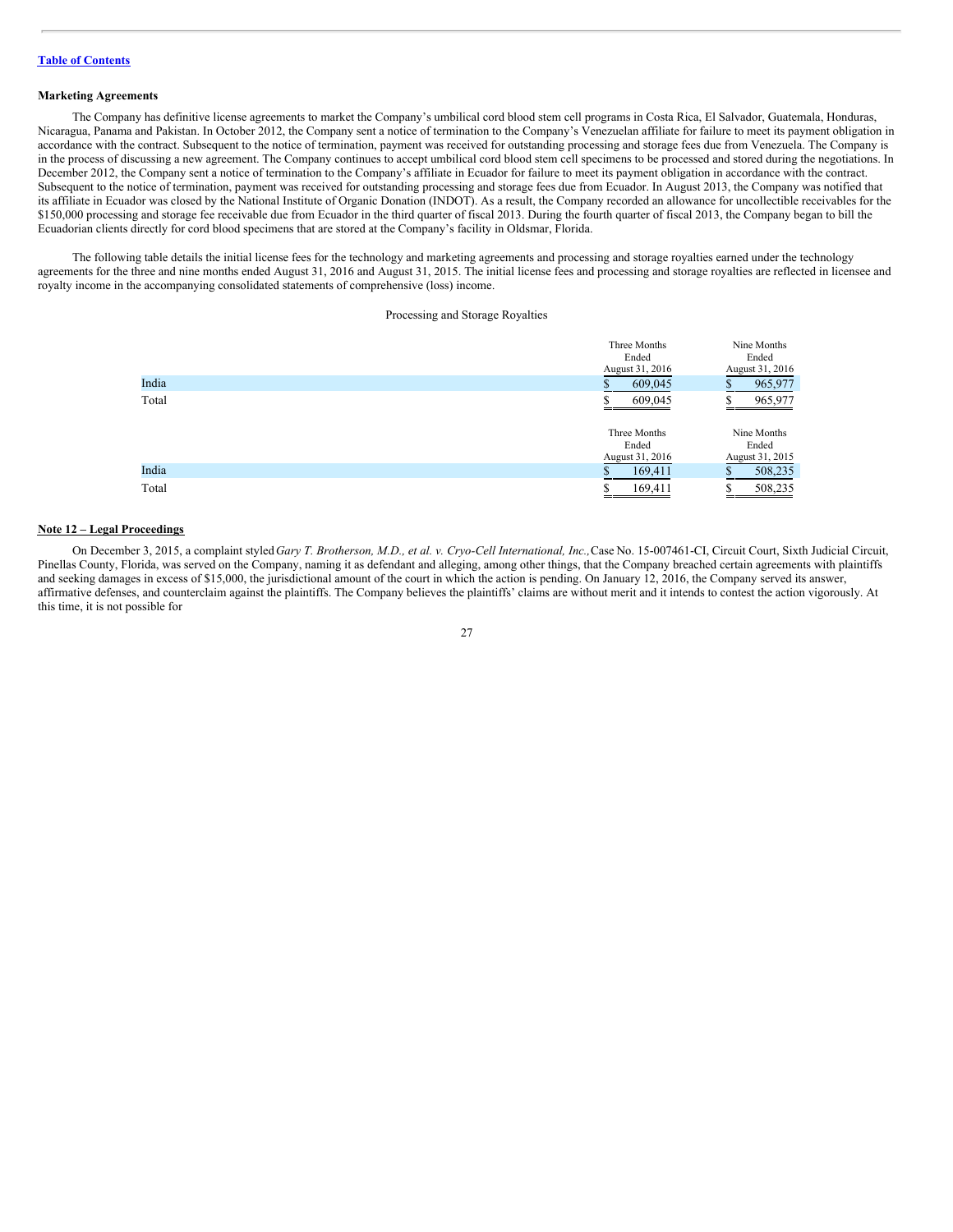the Company to estimate the loss or the range of possible loss in the event of an unfavorable outcome, as the ultimate resolution of the complaint is uncertain at this time. No amounts have been accrued as of August 31, 2016.

On January 20, 2016, a class action complaint was filed in the Court of the Chancery of the State of Delaware against the Company and certain current officers and directors of the Company (Case No. 11915-VCG). The complaint alleged breaches of fiduciary duties and sought appropriate injunctive relief and a declaratory judgment against defendants that a certain provision of the Company's Amended and Restated Bylaws, as amended through September 22, 2014, violated Section 141(k) of the Delaware General Corporation Law relating to the removal of directors. The plaintiff amended the complaint on March 4, 2016 to remove the breach of fiduciary duty count and to move forward only on its claim that one provision of the Bylaws violated Section 141(k). On March 18, 2016, the Company announced that the Board of Directors had amended the Bylaw in question. Plaintiff filed a stipulation dismissing the action as moot on June 2. The Court retained jurisdiction to hear plaintiff's request for \$200,000 in attorneys' fee associated with mooting the litigation. The Court heard argument on plaintiff's request for attorneys' fees on September 29, 2016. On October 7, 2016, the Court issued its order awarding Plaintiff \$50,000 in attorneys' fees and expenses which is reflected in the accompanying consolidated statements of comprehensive (loss) income. The Company's maximum deductible under its Directors and Officers insurance policy for this claim was \$500,000.

On February 24, 2016, a complaint styled Charles D. Nyberg and Mary J. Nyberg and as trustees of the CDMJNyberg Family Trust v. Cryo-Cell International, Inc., Case No. 8:16CV408t30, United States District Court, Middle District of Florida, Hillsborough County, Florida, was served on the Company, naming it as defendant and alleging, among other things, that the Company breached certain agreements with plaintiffs and seeking damages in excess of \$75,000, the jurisdictional amount of the court in which the action is pending. The Company believes the plaintiffs' claims are without merit and it intends to contest the action vigorously. At this time, it is not possible for the Company to estimate the loss or the range of possible loss in the event of an unfavorable outcome, as the ultimate resolution of the complaint is uncertain at this time. On July 27, 2016 the Company entered into a Settlement Agreement and Release of All Claims ("Agreement") with Charles D. Nyberg and Mary J. Nyberg, individually and as Trustees of the CDMJ Nyberg Family Trust (collectively, the "Nybergs"). Pursuant to the terms of the Agreement, the Company made a payment of \$3,400,000 (the "Settlement Payment") on August 26, 2016. In consideration of the Settlement Payment, all legal claims brought against the Company by the Nybergs pursuant to the lawsuit, will be settled. Additionally, in consideration of the Settlement Payment, the Nybergs, who owned the rights to and interests in 50% of each of the Florida Revenue Sharing Agreement and the Texas Revenue Sharing Agreement (together, the "RSAs") terminated their rights to these interests in the RSAs, resulting in a 50% reduction in the Company's ongoing payment obligations under the RSAs (see Note 14).

In addition, from time to time the Company is subject to proceedings, lawsuits, contract disputes and other claims in the normal course of its business. The Company believes that the ultimate resolution of current matters should not have a material adverse effect on the Company's business, consolidated financial position or results of operations. It is possible, however, that there could be an unfavorable ultimate outcome for or resolution which could be material to the Company's results of operations for a particular quarterly reporting period. Litigation is inherently uncertain and there can be no assurance that the Company will prevail. The Company does not include an estimate of legal fees and other related defense costs in its estimate of loss contingencies.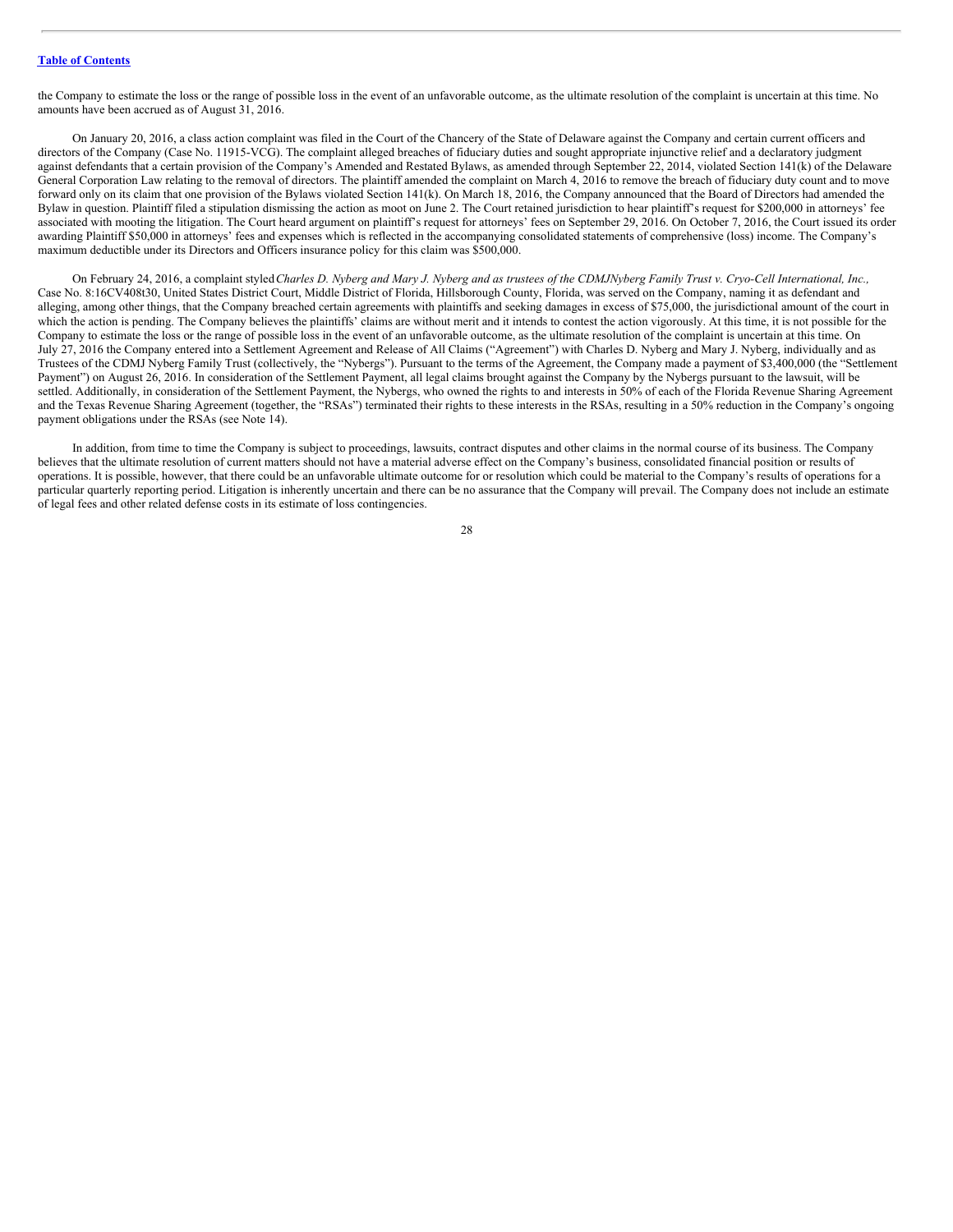## **Note 13 – Share Repurchase Plan**

In December 2011, the Company's Board of Directors authorized management at its discretion to repurchase up to one million (1,000,000) shares of the Company's outstanding common stock. On June 6, 2012, the Board of Directors of the Company increased the number of shares of the Company's outstanding common stock that management is authorized to repurchase to up to three million (3,000,000). On April 8, 2015, the Board of Directors of the Company increased the number of shares of the Company's outstanding common stock that management is authorized to repurchase to up to six million (6,000,000) shares. On October 6, 2016, the Board of Directors of the Company increased the number of shares of the Company's outstanding common stock that management is authorized to repurchase to up to eight million (8,000,000) shares. The repurchases must be effectuated through open market purchases, privately negotiated block trades, unsolicited negotiated transactions, and/or pursuant to any trading plan that may be adopted in accordance with Rule 10b5-1 of the Securities and Exchange Commission or in such other manner as will comply with the provisions of the Securities Exchange Act of 1934.

On June 30, 2015, the Company commenced a partial tender offer to purchase up to 750,000 shares of its common stock, at a price of \$3.25 per share. The maximum number of shares proposed to be purchased in the tender offer represented 7.76% of Cryo-Cell's outstanding common shares (including shares of unvested restricted stock) as of June 30, 2015. On June 29, 2015, the last trading day prior to the commencement of the tender offer, the last sale price of Cryo-Cell's shares reported on the OTCBB was \$2.29 per share. The tender offer expired on July 28, 2015. Cryo-Cell accepted for purchase 557,805 shares of its common stock, including all "odd lots" properly tendered, at a purchase price of \$3.25 per share, for an aggregate cost of \$1,812,866 excluding fees and expenses relating to the tender offer.

On June 20, 2016, the Company entered into a Stock Purchase Agreement with Ki Yong Choi and Michael Cho. Pursuant to the Stock Purchase Agreement, the Company purchased 2,179,068 Shares from Ki Yong Choi and 13,416 Shares from Michael Cho for \$4.50 per share, \$9,866,178 in the aggregate, that was funded through the proceeds of a term loan for approximately \$8 million in senior credit facilities and the remainder through the working capital of the Company.

As of August 31, 2016, the Company had repurchased an aggregate of 5,678,354 shares of the Company's common stock, inclusive of the shares that were accepted as part of the tender offer the Stock Purchase Agreement with Ki Yond Choi and Michael Cho, at an average price of \$3.34 per share through open market and privately negotiated transactions. The Company purchased 2,429,033 and 957,956 shares of the Company's common stock during the nine months ended August 31, 2016 and August 31, 2015, respectively, at an average price of \$4.39 per share and \$3.08 per share, respectively.

The repurchased shares will be held as treasury stock and have been removed from common shares outstanding as of August 31, 2016 and November 30, 2015. As of August 31, 2016 and November 30, 2015, 5,678,354 and 3,249,790 shares, respectively, were held as treasury stock.

Subsequent to the balance sheet date, the Company repurchased an additional 17,900 shares of the Company's common stock at an average price of \$3.94 per share through open market and privately negotiated transactions.

#### **Note 14– Cancellation of Revenue Sharing Agreements**

On July 27, 2016 the Company entered into a Settlement Agreement and Release of All Claims ("Agreement") with Charles D. Nyberg and Mary J. Nyberg, individually and as Trustees of the CDMJ Nyberg Family Trust (collectively, the "Nybergs"). Pursuant to the terms of the Agreement, on August 26, 2016, the Company made a one-time lump-sum payment in the amount of \$3.4 million (the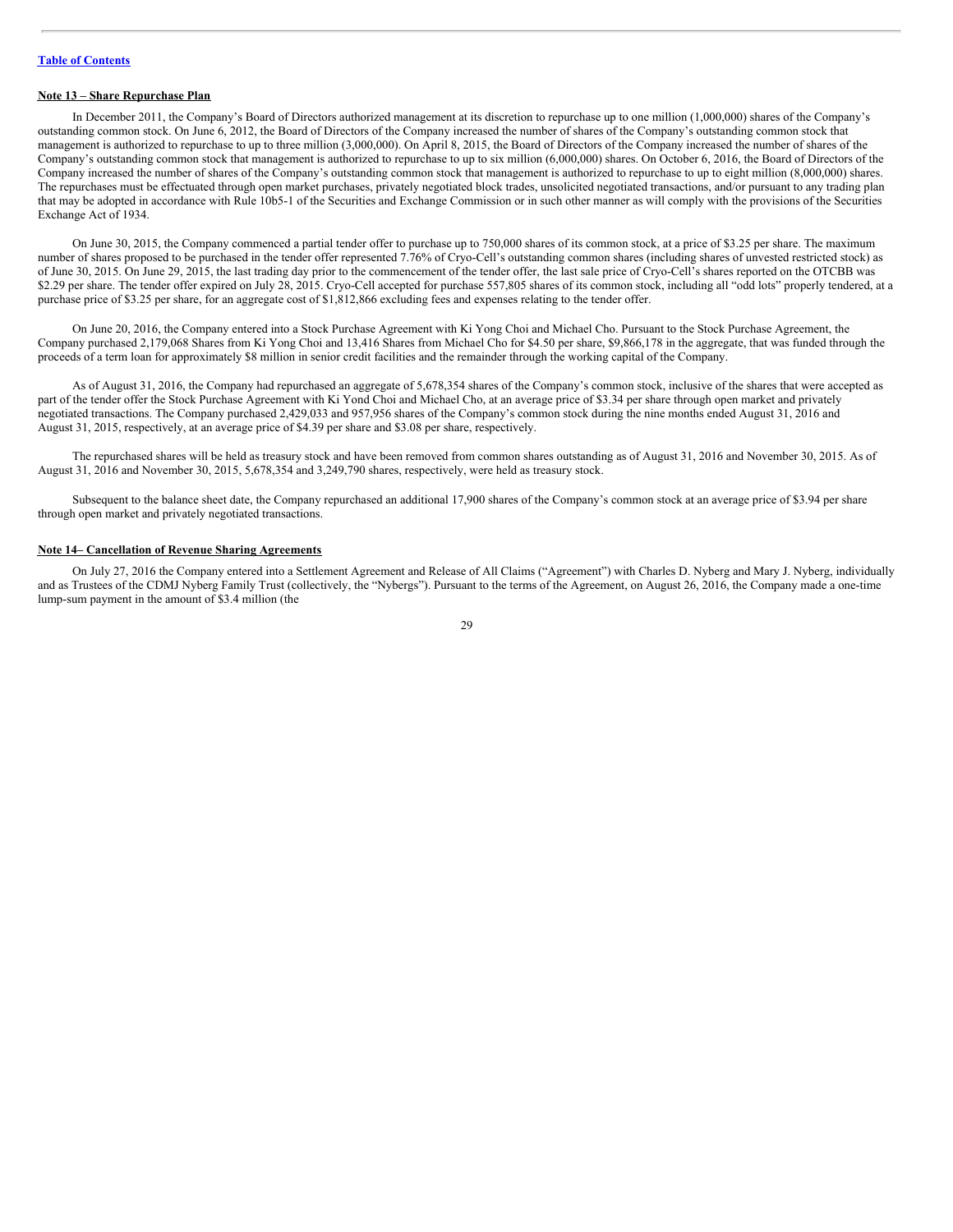"Settlement Payment"). In consideration of the Settlement Payment, all legal claims brought against the Company by the Nybergs pursuant to a lawsuit (see Note 12), will be settled. Additionally, in consideration of the Settlement Payment, the Nybergs, who owned the rights to and interests in 50% of each of the Florida Revenue Sharing Agreement and the Texas Revenue Sharing Agreement (together, the "RSAs") terminated their rights to these interests in the RSAs, resulting in a 50% reduction in the Company's ongoing payment obligations under the RSAs. Pursuant to the terms of the Agreement, the Nybergs no longer have the rights to share in a portion of the Company's storage revenues derived from specimens which originated in the states of Florida and Texas, including all rights to any storage revenues generated and unpaid prior to the date of the Agreement including entitlements that were due for the quarter ended May 31, 2016. The payment amount of \$3.4 million was offset by the carrying amount of the long-term liability related to the RSAs in the amount of \$875,000 and accrued expenses in the amount of \$272,612 to reflect the extinguishment of revenue sharing agreements in the amount of \$2,252,388 for the three and nine months ended August 31, 2016.

## **Note 15 – Term Loans**

On May 20, 2016, the Company entered into a Credit Agreement ("Agreement") with Texas Capital Bank, National Association ("TCB") for a term loan of \$8.0 million in senior credit facilities. The proceeds of the term loan were used by the Company to fund repurchases of the Company's common stock. Subject to the terms of the Agreement, on May 20, 2016, TCB advanced the Company \$100.00. On July 1, 2016, TCB advanced the remaining principal amount of \$7,999,900 per a promissory note dated May 20, 2016 between the Company and TCB, at a rate of 3.75% per annum plus LIBOR, payable monthly with a maturity date of July 2021. On August 26, 2016, the Company entered into a First Amendment to Credit Agreement with TCB. Pursuant to terms of the First Amendment to Credit Agreement, on August 26, 2016, TCB made an additional advance to the Company in principal amount of \$2,133,433 per an Amended and Restated Promissory Note dated August 26, 2016 between the Company and TCB. The additional proceeds of the term loan were used by the Company to fund a portion of the Settlement Agreement and Release of All Claims with Charles D. Nyberg and Mary J. Nyberg, individually and as Trustees of the CDMJ Nyberg Family Trust as described in Note 14.

On May 20, 2016, the Company also entered into a Subordination Agreement with TCB and CrowdOut Capital LLC ("CrowdOut") for a subordinated loan of the principal amount of \$650,000, which amount CrowdOut advanced to the Company on May 20, 2016. The proceeds of the subordinated loan will be used by the Company to fund continued repurchases of the Company's common stock. Per a promissory note dated May 20, 2016 between the Company and CrowdOut, interest at 12% per annum on the principal sum of \$650,000 is payable monthly with a maturity date of July 2021, at which time, the principal amount of \$650,000 is payable.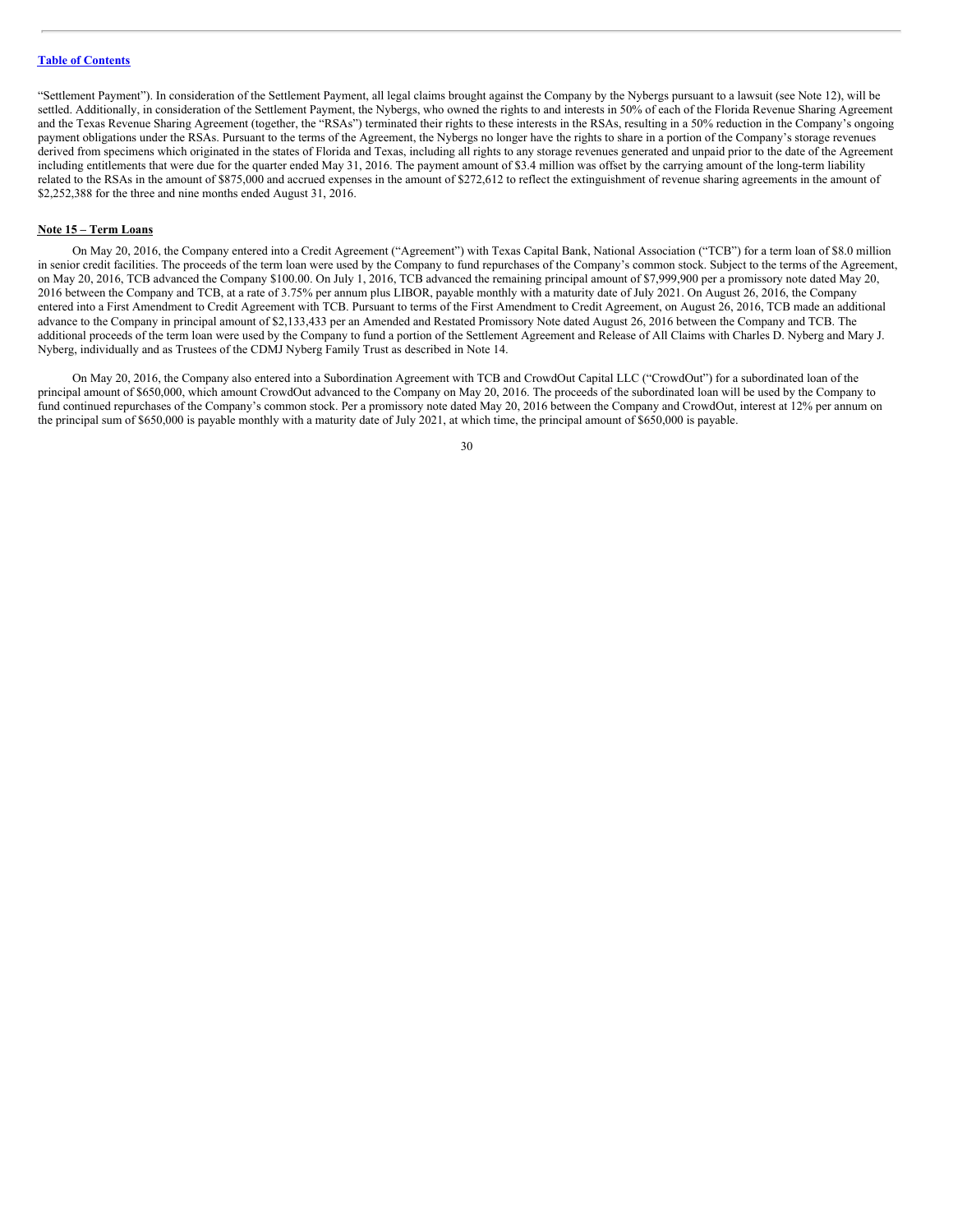## <span id="page-30-0"></span>**Item 2. Management's Discussion and Analysis of Financial Condition and Results of Operations.**

#### **Forward Looking Statements**

This Form 10-Q, press releases and certain information provided periodically in writing or orally by the Company's officers or its agents may contain statements which constitute "forward-looking statements". The terms "Cryo-Cell International, Inc.," "Cryo-Cell," "Company," "we," "our" and "us" refer to Cryo-Cell International, Inc. The words "expect," "anticipate," "believe," "goal," "strategy," "plan," "intend," "estimate" and similar expressions and variations thereof, if used, are intended to specifically identify forward-looking statements. Those statements appear in a number of places in this Form10-Q and in other places, and include statements regarding the intent, belief or current expectations of the Company, its directors or its officers with respect to, among other things:

- (i) our future performance and operating results;
- (ii) our future operating plans;
- (iii) our liquidity and capital resources; and
- (iv) our financial condition, accounting policies and management judgments.

Investors and prospective investors are cautioned that any such forward-looking statements are not guarantees of future performance and involve risks and uncertainties, and that actual results may differ materially from those projected in the forward-looking statements as a result of various factors. The factors that might cause such differences include:

- (i) any adverse effect or limitations caused by recent increases in government regulation of stem cell storage facilities;
- (ii) any increased competition in our business including increasing competition from public cord blood banks particularly in overseas markets but also in the U.S.;
- (iii) any decrease or slowdown in the number of people seeking to store umbilical cord blood stem cells or decrease in the number of people paying annual storage fees;
- (iv) any new services relating to other types of stem cells that have not yet been offered commercially, and there is no assurance that other stem cell services will be launched or will gain market acceptance;
- (v) any adverse impacts on revenue or operating margins due to the costs associated with increased growth in our business, including the possibility of unanticipated costs relating to the operation of our facility and costs relating to the commercial launch of new types of stem cells;
- (vi) any unique risks posed by our international activities, including but not limited to local business laws or practices that diminish our affiliates' ability to effectively compete in their local markets;
- (vii) any technological or medical breakthroughs that would render our business of stem cell preservation obsolete;
- (viii) any material failure or malfunction in our storage facilities; or any natural disaster or act of terrorism that adversely affects stored specimens;
- (ix) any adverse results to our prospects, financial condition or reputation arising from any material failure or compromise of our information systems;
- (x) the costs associated with defending or prosecuting litigation matters, particularly including litigation related to intellectual property, and any material adverse result from such matters;

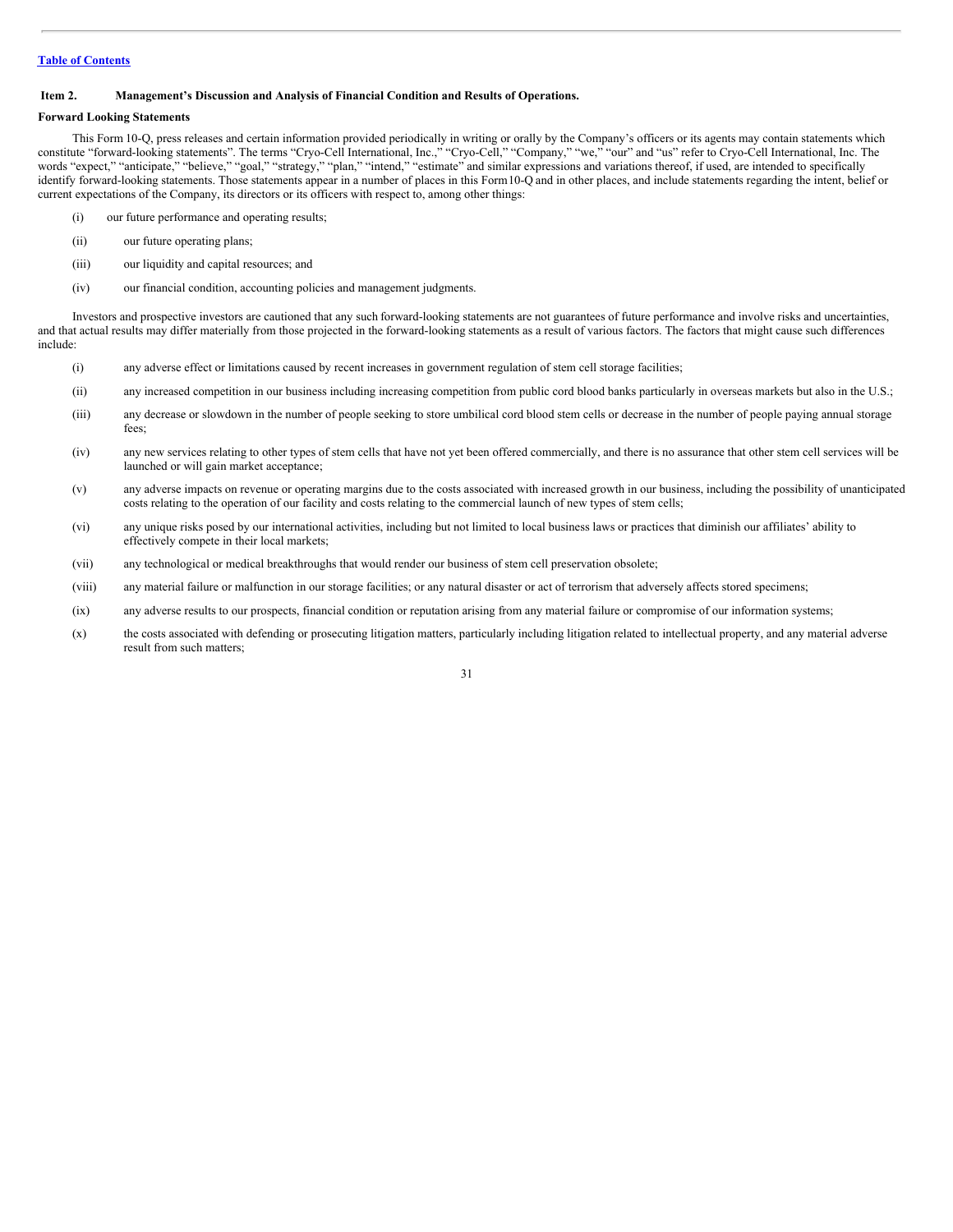- (xi) the success of our licensing agreements and their ability to provide us with royalty fees;
- (xii) any difficulties and increased expense in enforcing our international licensing agreements;
- (xiii) any adverse performance by or relations with any of our licensees;
- (xiv) any inability to enter into new licensing arrangements including arrangements with non-refundable upfront fees;
- (xv) any inability to realize cost savings as a result of recent acquisitions;
- (xvi) any inability to realize a return on an investment;
- (xvii) any increased U.S. income tax expense as a result of inability to utilize or exhaustion of net operating losses;
- (xviii) any adverse impact on our revenues and operating margins as a result of discounting of our services in order to generate new business in tough economic times where consumers are selective with discretionary spending;
- (xix) the success of our global expansion initiatives;
- (xx) our actual future ownership stake in future therapies emerging from our collaborative research partnerships;
- (xxi) our ability to minimize our future costs related to R&D initiatives and collaborations and the success of such initiatives and collaborations;
- (xxii) any inability to successfully identify and consummate strategic acquisitions;
- (xxiii) any inability to realize benefits from any strategic acquisitions;
- (xxiv) the Company's ability to realize a profit on the acquisition of Prepacyte-CB;
- (xxv) the costs associated with proxy contests and its impact on our business and
- (xxvi) other factors many of which are beyond our control.

We undertake no obligation to publicly update or revise the forward-looking statements made in this Form10-Q to reflect events or circumstances after the date of this Form 10-Q or to reflect the occurrence of unanticipated events.

Readers are cautioned not to place undue reliance on these forward-looking statements, which reflect management's analysis only as of the date hereof. Cryo-Cell International, Inc. undertakes no obligation to publicly revise these forward-looking statements to reflect events or circumstances that arise after the date hereof. Readers should carefully review the risk factors described in other documents the Company files from time to time with the Securities and Exchange Commission, including the Annual Report on Form 10-K filed by the Company and any Current Reports on Form 8-K filed by the Company.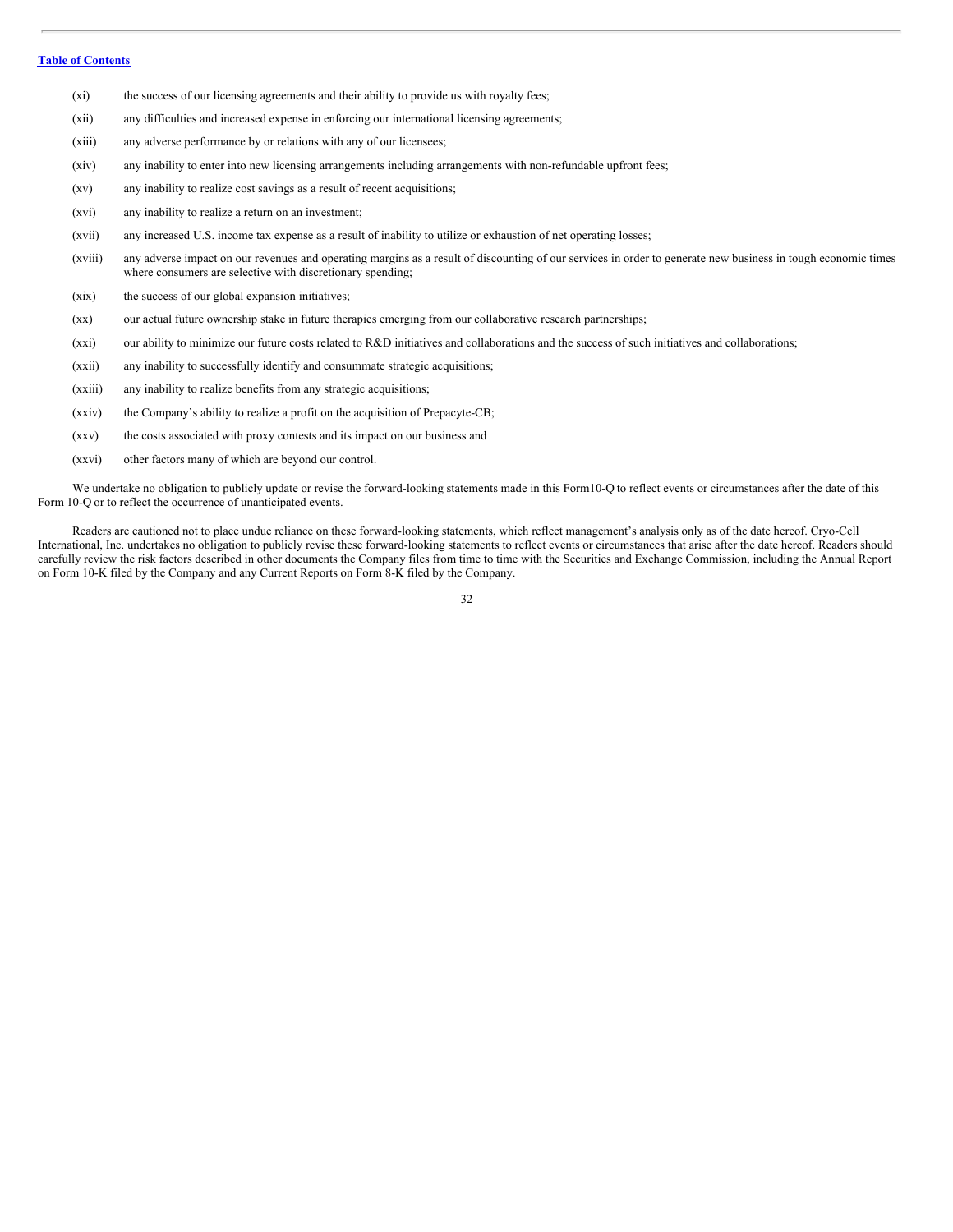#### **Overview**

The Company's principal sources of revenues are service fees for cord blood processing and preservation for new customers and recurring annual storage fees. Effective July 2015, the Company offers two pricing models, a standard plan and premium plan. The Company charges fees of \$1,400 for the standard plan and \$1,950 for the premium plan to new clients for the collection kit, processing, testing and return medical courier service, with discounts in the case of multiple children from the same family and in other circumstances. The Company charges an annual storage fee of \$150 for new clients that enroll in the standard and premium plans; storage fees for existing customers depend on the contracts with such customers. The Company continues to offer a one-time payment plan for 21 years of storage and a life-time payment plan, pursuant to which the client is charged \$3,799 for the standard plan and \$4,249 for the premium plan and \$6,000 for the standard plan and \$7,000 for the premium plan, respectively, less discounts in the case of multiple children from the same family and in other circumstances. The one-time plan includes the collection kit, processing and testing, return medical courier service and 21 years of pre-paid storage fees. The life-time plan includes the collection kit, processing and testing, return medical courier service and pre-paid storage fees for the life of the client. The Company also receives other income from licensing fees and royalties from global affiliates.

On June 11, 2015, the Company entered into an Asset Purchase Agreement (the "Asset Purchase Agreement") with Cytomedical Design Group LLC ("CMDG"), for the purchase of certain assets and assumption of certain liabilities and contracts that CMDG used in the operation of its cord blood business. The Prepacyte-CB Processing System is used in cell processing laboratories to process and store stem cells from umbilical cord blood. The purchase price was \$2,400,000, plus the value of inventory, comprised of \$1,553,272 in cash and assumed liabilities less any prepayment made by the Company to CMDG (\$966,597 at closing and \$586,675 on or before September 30, 2015) and a note payable to the seller in the amount of \$1,300,000. The closing was effective on June 30, 2015. On April 22, 2016 the Company paid \$778,287 which constituted payment in full of the Company's payment obligations to CMDG pursuant to the terms of the original APA and Promissory Note, as well as pursuant to the terms of the Loan/Promissory Note Sale Agreement and Mutual Release executed by the Company and CMDG on April 22, 2016. The difference between the remaining principal balance and the final payment made on April 22, 2016 was \$300,593 which was recorded as a gain on extinguishment of debt during the second quarter of fiscal 2016 and reflected on the accompanying consolidated statements of comprehensive (loss) income.

During the fiscal quarter ended August 31, 2016, the Company determined that there were sufficient indicators to trigger an interim goodwill and intangible assets impairment analysis. The Company's analysis indicated that the Prepacyte-CB reporting unit had a goodwill and intangible assets impairment as of the nine months ended August 31, 2016. Goodwill and intangible assets are included in the Prepacyte® CB reporting segment and the indicators included, among other factors: (1) decline in projected revenues, (2) decline in forecasted cash flows, and (3) loss of a key customer. The Company's analysis indicated that the Prepacyte-CB reporting unit had a goodwill and intangible assets impairment as of the nine months ended August 31, 2016. Accordingly, the Company recorded a non-cash charge for the nine months ended August 31, 2016 to reduce the carrying value of goodwill and intangible assets by \$1,877,995. The goodwill and intangible assets impairment analysis indicated that there was an impairment of goodwill related to Prepacyte-CB in the amount of \$1,666,430 and an impairment of intangible assets related to Prepacyte-CB in the amount of \$211,267 as of the nine months ended August 31, 2016. See Note 4, "Goodwill" and Note 5 "Intangible Assets" for further information regarding the process of assessing goodwill impairment.

During the nine months ended August 31, 2016, total revenue increased 13% as compared to the same period in 2015. The Company reported a net loss of (\$2,130,105) or (\$0.25) per basic common share for the nine months ended August 31, 2016, compared to net income of \$8,326,000 or \$0.86 per basic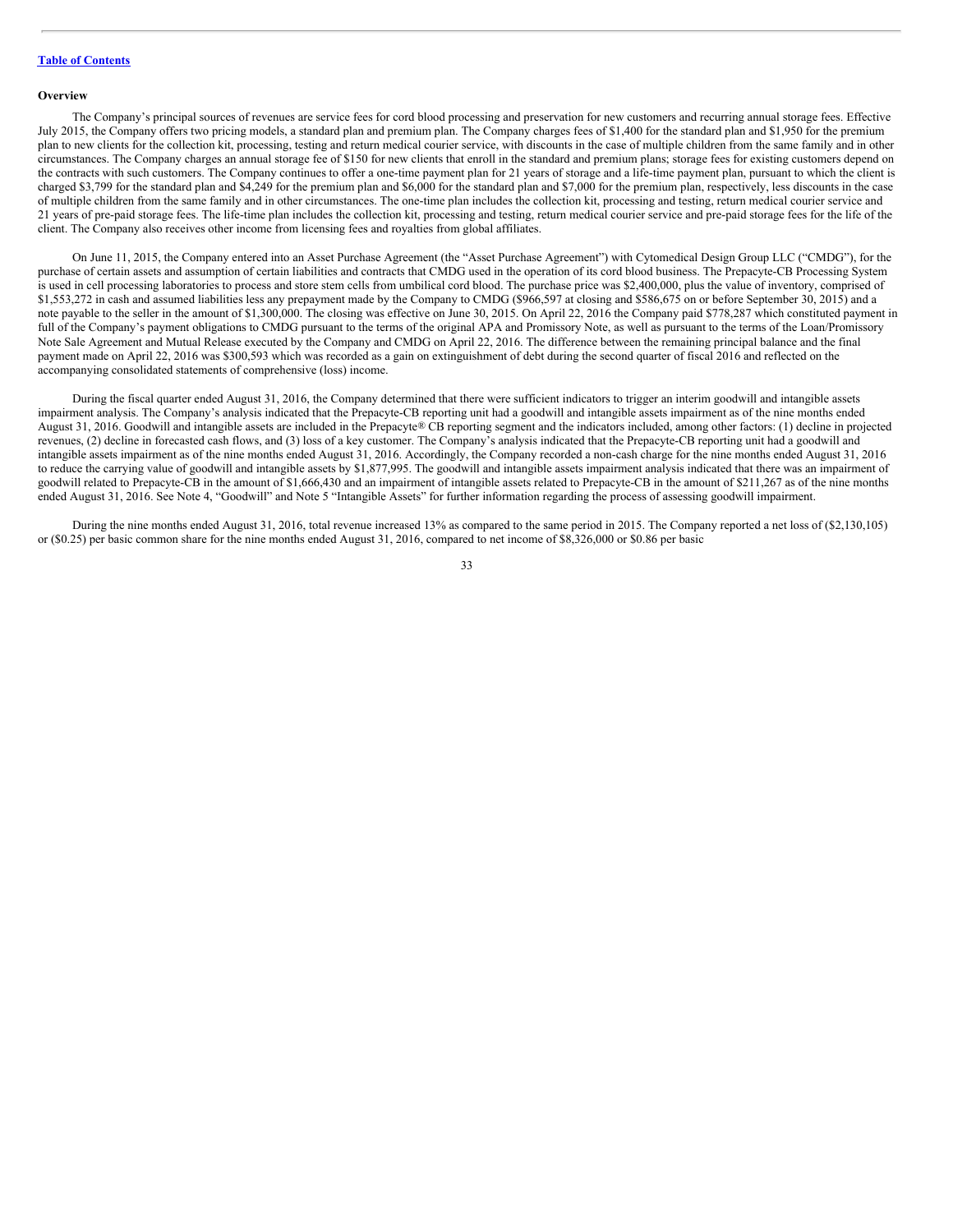common share for the same period in 2015. The net loss for the nine months ended August 31, 2016 resulted from the cancellation of certain interests in the state of Florida Revenue Sharing Agreement and certain interests in the state of Texas Revenue Sharing Agreement resulting in extinguishment of revenue sharing agreement in the amount of \$2,300,000, goodwill and intangible assets impairment of \$1,878,000, as described above, a 28% increase in selling, general and administrative expenses and a 4% increase in cost of sales. This was offset by a 13% increase in total revenue, an income tax benefit of \$842,000 and the \$300,593 gain on extinguishment of debt as a result of the early payoff of the loan with CMDG. During the nine months ended August 31, 2015, the Company reversed \$7.0 million of its valuation allowance for income taxes. The decision to reverse a portion of the allowance is based on the Company's historical operating performance, which includes profitability in ten of the last eleven quarters, steadily improving operations and positive expectations for future taxable income.

At August 31, 2016, the Company had cash and cash equivalents of \$2,026,199. The Company's cash decreased by approximately \$2,126,000 during the first nine months of fiscal 2016, primarily as a result of approximately \$10,668,000 used for the stock repurchase plan pursuant to which the Company repurchased 2,429,033 shares of the Company's common stock during the nine months ended August 31, 2016, \$501,000 of cash used to purchase property and equipment and marketable securities and approximately \$876,000 used for the repayment of the Promissory Note to CMDG which were partially offset by cash flow from operations of approximately \$2,425,000 and \$204,000 of cash provided by the redemption of a Certificate of Deposit. On May 20, 2016, the Company entered into a Credit Agreement ("Agreement") with Texas Capital Bank, National Association ("TCB") for a term loan of \$8.0 million in senior credit facilities. The proceeds of the term loan were used by the Company to fund repurchases of the Company's common stock. Subject to the terms of the Agreement, on May 20, 2016, TCB advanced the Company \$100. On July 1, 2016, TCB advanced the remaining principal amount of \$7,999,900 per a promissory note dated May 20, 2016 between the Company and TCB. On May 20, 2016, the Company entered into a Subordination Agreement with Texas Capital Bank and CrowdOut Capital LLC ("CrowdOut") for a subordinated loan of the principal amount of \$650,000, which amount CrowdOut advanced to the Company on May 20, 2016. The proceeds of the subordinated loan will be used by the Company to fund continued repurchases of the Company's common stock.

On August 26, 2016, the Company entered into a First Amendment to Credit Agreement with TCB. Pursuant to terms of the First Amendment to Credit Agreement, on August 26, 2016, TCB made an additional advance to the Company in principal amount of \$2,133,433 per an Amended and Restated Promissory Note dated August 26, 2016 between the Company and TCB. The proceeds of the term loan were used by the Company to fund a portion of the Settlement Agreement and Release of All Claims with Charles D. Nyberg and Mary J. Nyberg, individually and as Trustees of the CDMJ Nyberg Family Trust as described in Note 14.

Consistent with its fiduciary duties, the board of directors and management has reviewed and will continue to review strategic options and opportunities for the Company, in order to maximize shareholder value. These options may include, but are not limited to, strategic mergers or acquisitions, investments in other public and/or private companies, repurchases of RSA interests, a deregistration of the Company's common stock under the Securities Exchange Act of 1934 or a going-private transaction. In order to undertake any of the aforementioned activities, the Company may take on substantial debt or equity capital which could increase the risk of investment in the Company.

## Results of Operations - Nine Month Period Ended August 31, 2016 Compared to the Nine Month Period Ended August 31, 2015

*Revenue.* Revenue for the nine months ended August 31, 2016 was \$17,257,192 as compared to \$15,293,260 for the same period in 2015. The increase in revenue was primarily attributable to a 10% increase in processing and storage fees.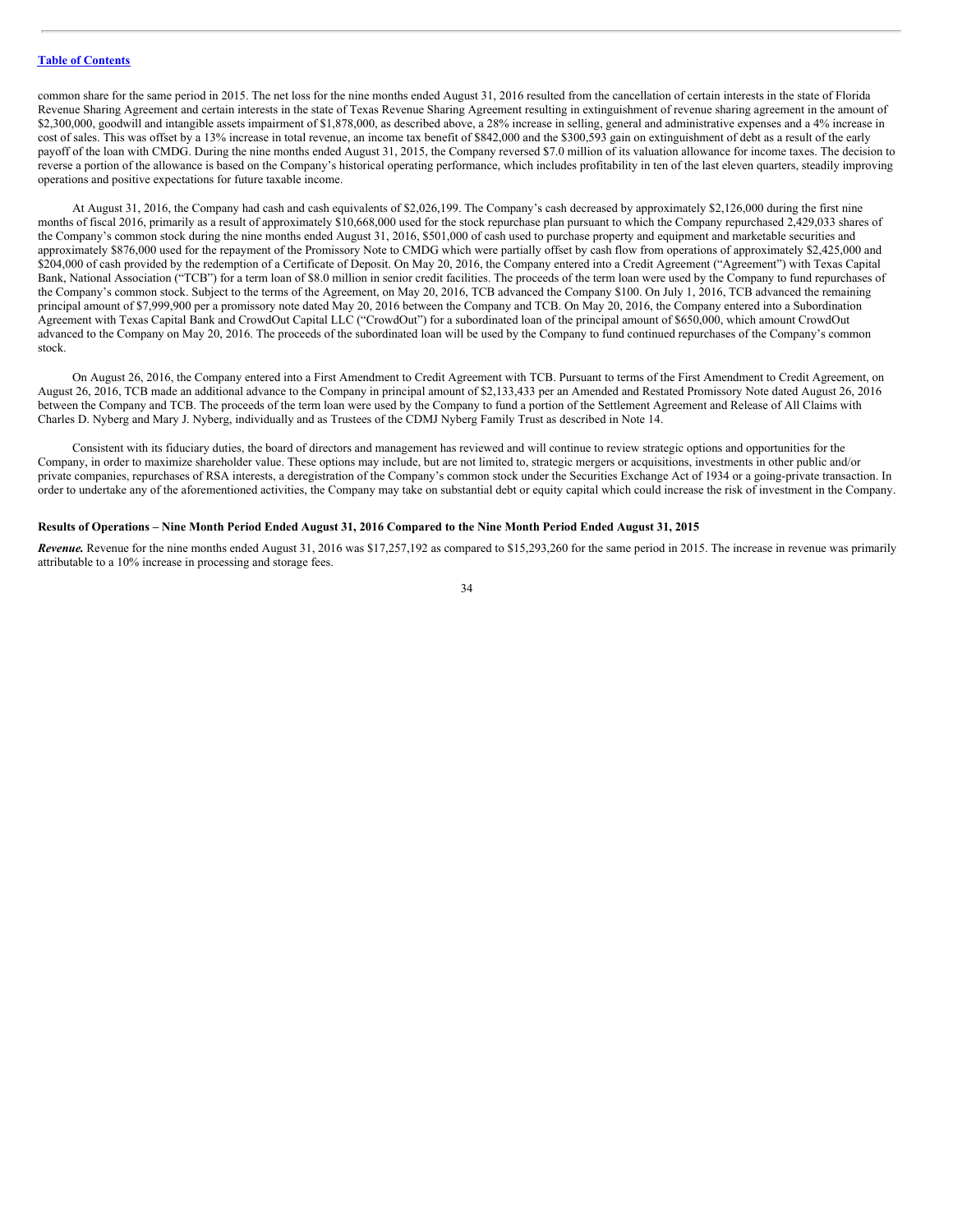*Processing and Storage Fees.* The increase in processing and storage fee revenue is attributable to a 6% increase in domestic recurring annual storage fee revenue and a 12% increase in the number of new cord blood specimens processed in the first nine months of fiscal 2016 versus the same period in 2015.

*Product Revenue*. On June 11, 2015, the Company entered into an Asset Purchase Agreement as described in Note 2. For the nine months ended August 31, 2016, revenue from the product sales was \$286,253 compared to \$265,848 for the nine months ended August 31, 2015.

*Licensee Income.*Licensee income for the nine months ended August 31, 2016 was \$965,977 as compared to \$508,235 for the 2015 period. Licensee and royalty income for the nine months ended August 31, 2016 and August 31, 2015 consists of royalty income earned on the processing and storage of specimens in India where the Company has a definitive License and Royalty Agreement.

Per the License and Royalty Agreement with Lifecell, there is a \$1,000,000 limit on the amount of royalties due to the Company per year and a \$10,000,000 limit on the amount of royalties due to the Company for the term of the License and Royalty Agreement. The limit(s) are calculated based on Lifecell's fiscal year end, March 31st. As of the end of the Company's fiscal year ended November 30, 2015, Lifecell had reached the \$1,000,000 limit and paid the Company in full for Lifecell's fiscal year ended March 31, 2016. The Company began recording licensee income again during the second quarter of fiscal 2016. As of August 31, 2016, Lifecell has paid the Company \$4,400,000 for royalties due under the terms of the License and Royalty Agreement.

Cost of Sales. Cost of sales for the nine months ended August 31, 2016 was \$4,330,622 as compared to \$4, 158,767 for the same period in 2015, representing a 4% increase. Cost of sales was 25% of revenues for the nine months ended August 31, 2016 and 27% for the nine months ended August 31, 2015. Cost of sales includes wages and supplies associated with process enhancements to the existing production procedures and quality systems in the processing of cord blood specimens at the Company's facility in Oldsmar, Florida and depreciation expense of approximately \$99,000 and \$114,000 for the nine months ended August 31, 2016 and 2015, respectively. Also, included in Cost of Sales is \$257,329 and \$191,243 for the nine months ended August 31, 2016 and August 31, 2015, respectively, related to the costs associated with production of the Prepacyte®-CB processing and storage system. The increase in cost of sales for the nine months ended August 31, 2016 versus August 31, 2015 is due to the costs associated with Prepacyte®- CB and the increased costs associated with the 12% increase in the number of new cord blood specimens processed in the first nine months of fiscal 2016 versus the same period in 2015

*Selling, General and Administrative Expenses.* Selling, general and administrative expenses for the nine months ended August 31, 2016 were \$10,914,524 as compared to \$8,549,722 for the 2015 period representing a 28% increase. These expenses are primarily comprised of selling and marketing expenses, salaries and wages for personnel and professional fees. The increase in selling, general and administrative expenses is primarily due to an increase of \$563,000, or 15%, increase in selling and marketing expenses of which \$375,000 is related to the implementation of a new consumer marketing campaign, an increase of \$410,000 in professional fees due to legal fees and fees associated with obtaining the credit and subordination agreements with Texas Capital Bank, National Association and CrowdOut Capital LLC as described in Note 15 and a \$467,000 increase in salaries, wages and bonuses and \$517,000 increase in stock compensation expense mainly due to the accrual of executive bonuses per previously disclosed employment agreements.

*Impairment of Goodwill and Intangible Assets*. At August 31, 2016, management determined that there were sufficient indicators to trigger an interim goodwill and intangible assets impairment analysis. The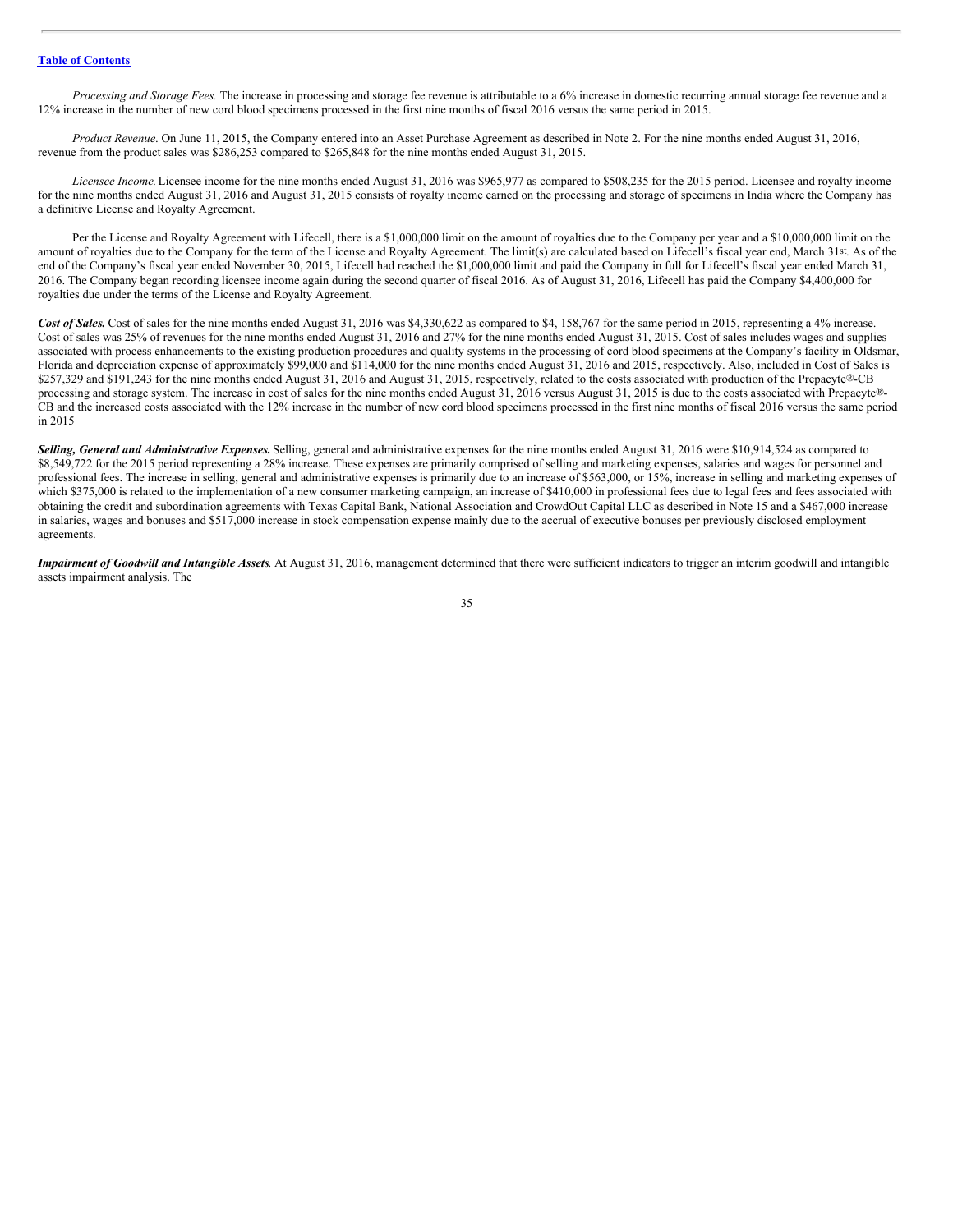Company's analysis indicated that the Prepacyte-CB reporting unit had a goodwill and intangible assets impairment as of the nine months ended August 31, 2016. Accordingly, the Company recorded a non-cash charge for the nine months ended August 31, 2016 to reduce the carrying value of goodwill and intangible assets by \$1,877,697. The goodwill and intangible assets impairment analysis indicated that there was an impairment of goodwill related to Prepacyte-CB in the amount of \$1,666,430 and an impairment of intangible assets related to Prepacyte-CB in the amount of \$211,267 as of the nine months ended August 31, 2016. See Note 4, "Goodwill" and Note 5 "Intangible Assets" for further information regarding the process of assessing goodwill impairment.

*Research, Development and Related Engineering Expenses.*Research, development and related engineering expenses for the nine months ended August 31, 2016 were \$34,452 as compared to \$32,471 for the 2015 period representing slight increase.

*Depreciation and Amortization*. Depreciation and amortization (not included in Cost of Sales) for the nine months ended August 31, 2016 was \$123,166 compared to \$60,702 for the 2015 period.

*Interest Expense.* Interest expense during the nine months ended August 31, 2016, was \$804,236 compared to \$1,024,621 during the comparable period in 2015. Interest expense for the nine months ended August 31, 2016 and August 31, 2015 was \$22,265 and \$10,731, respectively, related to the repayment of the note payable as a result of the Asset Purchase Agreement (Note 2 and Note 6) and \$45,763 and \$0, respectively, related to the credit and subordination agreements with Texas Capital Bank, National Association and CrowdOut Capital LLC as described in Note 15. The remaining interest expense is comprised of amounts due to the parties to the Company's revenue sharing agreements based on the Company's storage revenue collected.

*Equity in Losses of Affiliate*. Equity in losses of affiliate was \$0 for the nine months ended August 31, 2016, compared to \$17,660 for the 2015 period. Equity in losses of affiliate for the nine months ended August 31, 2015 solely consists of amounts related to compensation expense for stock option awards that were granted by Saneron to certain consultants and employees

*Gain on extinguishment of Debt.* Gain on extinguishment of debt was \$300,593 for the nine months ended August 31, 2016 which is the difference between the remaining principal balance and the payment made on April 22, 2016 constituting payment in full of the Company's payment obligations to CMDG pursuant to the terms of the original APA and Promissory Note, as well as pursuant to the terms of the Loan/Promissory Note Sale Agreement and Mutual Release executed by the Company and CMDG (see Note 6) on April 22, 2016.

*Extinguishment of Revenue Sharing Agreement*. During the nine months ended August 31, 2016, the Company entered into a Settlement and Release of Claims Agreement with certain investors canceling their interest in the Florida and Texas Revenue Sharing Agreements. Pursuant to the terms of the Settlement and Release of Claims Agreement, the Company made a one-time, lump-sum payment in the amount of \$3,400,000 to the investors and the investors sold, assigned, conveyed, transferred, and delivered to the Company all of its rights, interest and title in their interests in the RSAs. The payment amount of \$3,400,000 was offset by the carrying amount of the short-term liability related to the RSAs in the amount of \$875,000 and accrued expenses in the amount of \$272,612 to reflect the extinguishment of revenue sharing agreements in the amount of \$2,252,388 for the nine months ended August 31, 2016.

*Income Taxes*. The Company recorded an income tax benefit of \$697,103, net of foreign income taxes for the nine months ended August 31, 2016. The U.S. income tax benefit as of the nine months ended August 31, 2016 was \$842,000 due to the Company's net operating losses as of August 31, 2016. The Company recorded an income tax benefit of \$6,880,599, net of foreign income taxes for the nine months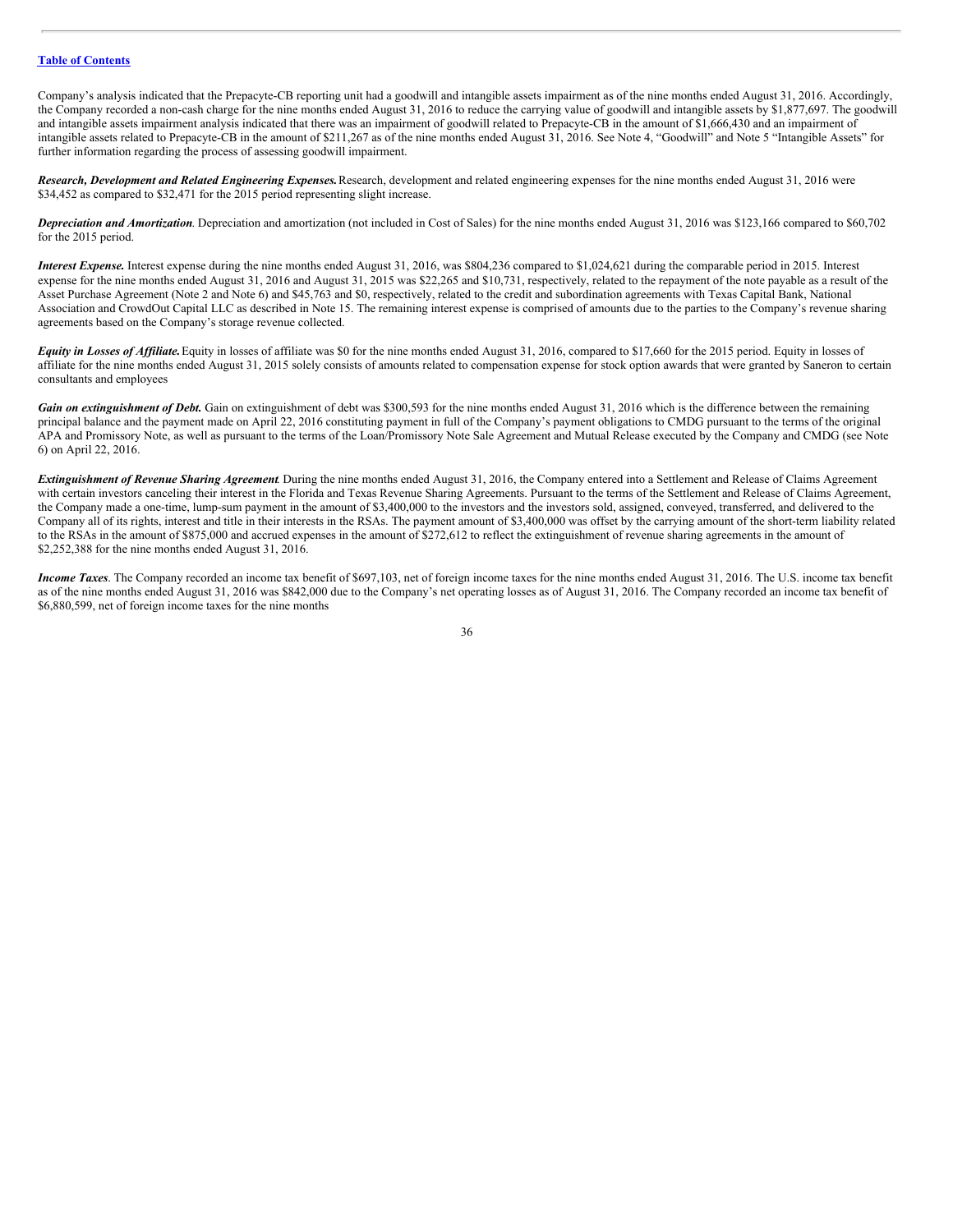ended August 31, 2015. During the third quarter August 31, 2015, the Company reversed a portion of its valuation allowance for U.S. income taxes of approximately \$6,957,000. The reversal of a portion of the deferred tax valuation allowance is based upon the Company's historical operating performance which includes profitability in ten of the last eleven quarters, steadily improving operations and positive expectations for future taxable income.

Deferred tax assets and liabilities are measured using enacted tax rates expected to be recovered or settled. The ultimate realization of our deferred tax assets depends upon generating sufficient future taxable income prior to the expiration of the tax attributes. In assessing the need for a valuation allowance, we must project future levels of taxable income. This assessment requires significant judgment. We examine the evidence related to the recent history of tax losses, the economic conditions in which we operate and our forecasts and projections to make that determination.

The Company records foreign income taxes withheld from installment payments of non-refundable up-front license fees and royalty income earned on the processing and storage of cord blood stem cell specimens in geographic areas where the Company has license agreements. The Company recorded \$144,897 and \$76,235 for the nine months ended August 31, 2016 and 2015, respectively, of foreign income tax expense which is included in income tax expense in the accompanying consolidated statements of comprehensive (loss) income.

#### Results of Operations - Three Month Period Ended August 31, 2016 Compared to the Three Month Period Ended August 31, 2015

Revenue. Revenue for the three months ended August 31, 2016 was \$6,331,938 as compared to \$5,435,990 for the same period in 2015, an increase of 16%. The increase in revenue was primarily attributable to a 13% increase in processing and storage fees and a 260% increase in license and royalty income.

*Processing and Storage Fees.* The increase in processing and storage fee revenue is primarily attributable to a 17% increase in the number of new cord blood specimens processed for three months ended August 31, 2016 versus the same period in 2015.

*Product Revenue*. On June 11, 2015, the Company entered into an Asset Purchase Agreement as described in Note 2. For the three months ended August 31, 2016, revenue from the product sales was \$88,135 compared to \$265,848 for the three months ended August 31, 2015.

*Licensee Income.*Licensee income for the three months ended August 31, 2016, was \$609,045 as compared to \$169,411 for the 2015 quarter. Licensee income for the three months ended August 31, 2016 and August 31, 2015 consisted of royalty income earned on the processing and storage of cord blood stem cell specimens in India where the Company has a definitive License and Royalty Agreement.

The Company changed the methodology used to record the processing and storage royalty income during the fourth quarter of fiscal year 2015 from recognizing royalty income based on historical estimates of specimens processed and stored to utilizing actual specimens processed and stored. The Company accounted for this change as a change in accounting estimate.

Per the License and Royalty Agreement with Lifecell, there is a \$1,000,000 limit on the amount of royalties due to the Company per year and a \$10,000,000 limit on the amount of royalties due to the Company for the term of the License and Royalty Agreement. The limit(s) are calculated based on Lifecell's fiscal year end, March 31st. As of the end of the Company's fiscal year ended November 30, 2015, Lifecell had reached the \$1,000,000 limit and paid the Company in full for Lifecell's fiscal year ended March 31, 2016. The Company began recording licensee income again during the second quarter of fiscal 2016. As of August 31, 2016, Lifecell has paid the Company \$4,400,000 for royalties due under the terms of the License and Royalty Agreement.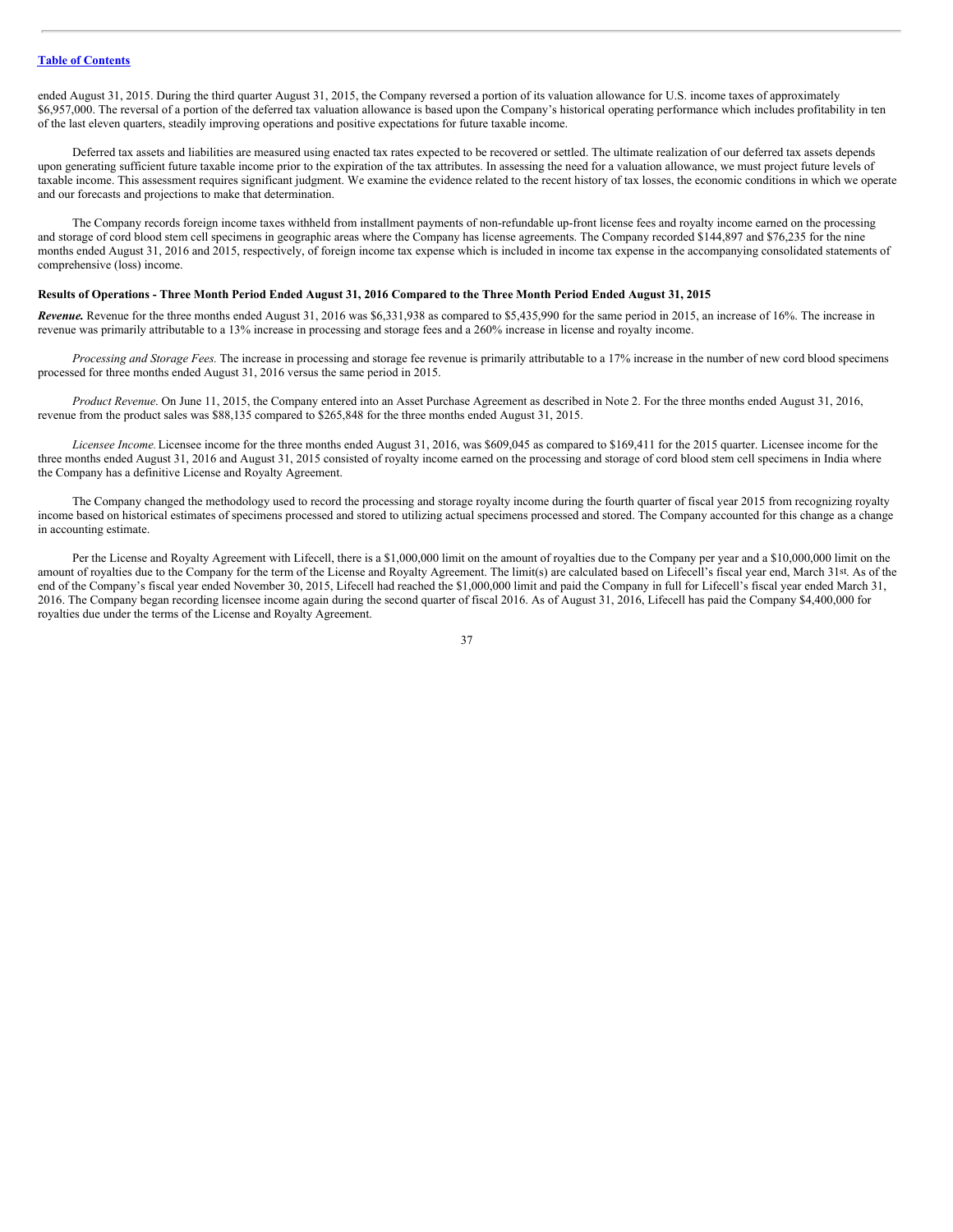Cost of Sales. Cost of sales for the three months ended August 31, 2016 was \$1,551,231 as compared to \$1,507,393 for the same period in 2015, representing a 3% increase. Cost of sales was 24% of revenues for the three months ended August 31, 2016 and 28% for the three months ended August 31, 2015. Cost of sales includes wages and supplies associated with process enhancements to the existing production procedures and quality systems in the processing of cord blood specimens at the Company's facility in Oldsmar, Florida and depreciation expense of approximately \$35,000 and \$36,000 for the three months ended August 31, 2016 and 2015, respectively. Also, included in Cost of Sales is \$68,331 and \$191,243 related to the costs associated with production of the Prepacyte®-CB processing and storage system for the three months ended August 31, 2016 and August 31, 2015, respectively.

*Selling, General and Administrative Expenses.* Selling, general and administrative expenses for the three months ended August 31, 2016 were \$3,911,559 as compared to \$2,628,970 for the 2015 period, representing a 49% increase. Selling, general and administrative expenses is primarily comprised of expenses for selling and marketing expenses, salaries and wages for personnel and professional fees. The increase in selling, general and administrative expenses is primarily due to approximately \$272,000 increase in professional fees in professional fees due to legal fees and fees associated with obtaining the credit and subordination agreements with Texas Capital Bank, National Association and CrowdOut Capital LLC as described in Note 15, \$272,000 increase in salaries, wages and bonuses and \$374,000 increase in stock compensation expense mainly due to the accrual of executive bonuses per previously disclosed employment agreements and \$151,000 increase in selling and marketing expenses.

*Impairment of Goodwill and Intangible Assets*. At August 31, 2016, management determined that there were sufficient indicators to trigger an interim goodwill and intangible assets impairment analysis. The Company's analysis indicated that the Prepacyte-CB reporting unit had a goodwill and intangible assets impairment as of the three months ended August 31, 2016. Accordingly, the Company recorded a non-cash charge for the three months ended August 31, 2016 to reduce the carrying value of goodwill and intangible assets by \$1,877,697. The goodwill and intangible assets impairment analysis indicated that there was an impairment of goodwill related to Prepacyte-CB in the amount of \$1,666,430 and an impairment of intangible assets related to Prepacyte-CB in the amount of \$211,267 as of the three months ended August 31, 2016. See Note 4, "Goodwill" and Note 5 "Intangible Assets" for further information regarding the process of assessing goodwill impairment.

*Research, Development and Related Engineering Expenses.*Research, development and related engineering expenses for the three months ended August 31, 2016 were \$13,780 as compared to \$9,952 for the 2015 period.

*Depreciation and Amortization*. Depreciation and amortization (not included in Cost of Sales) for the three months ended August 31, 2016 was \$39,746 compared to \$25,359 for the 2015 period.

*Interest Expense.* Interest expense during the three months ended August 31, 2016, was \$199,439 compared to \$353,534 during the comparable quarter in 2015. Interest expense for the three months ended August 31, 2016 and August 31, 2015 consists of \$0 and \$10,731, respectively, related to the repayment of the note payable as a result of the Asset Purchase Agreement (Note 2 and Note 6) and \$45,763 and \$0, respectively, related to the credit and subordination agreements with Texas Capital Bank, National Association and CrowdOut Capital LLC as described in Note 15. The remaining interest expense is comprised of amounts due to the parties to the Company's revenue sharing agreements based on the Company's storage revenue collected.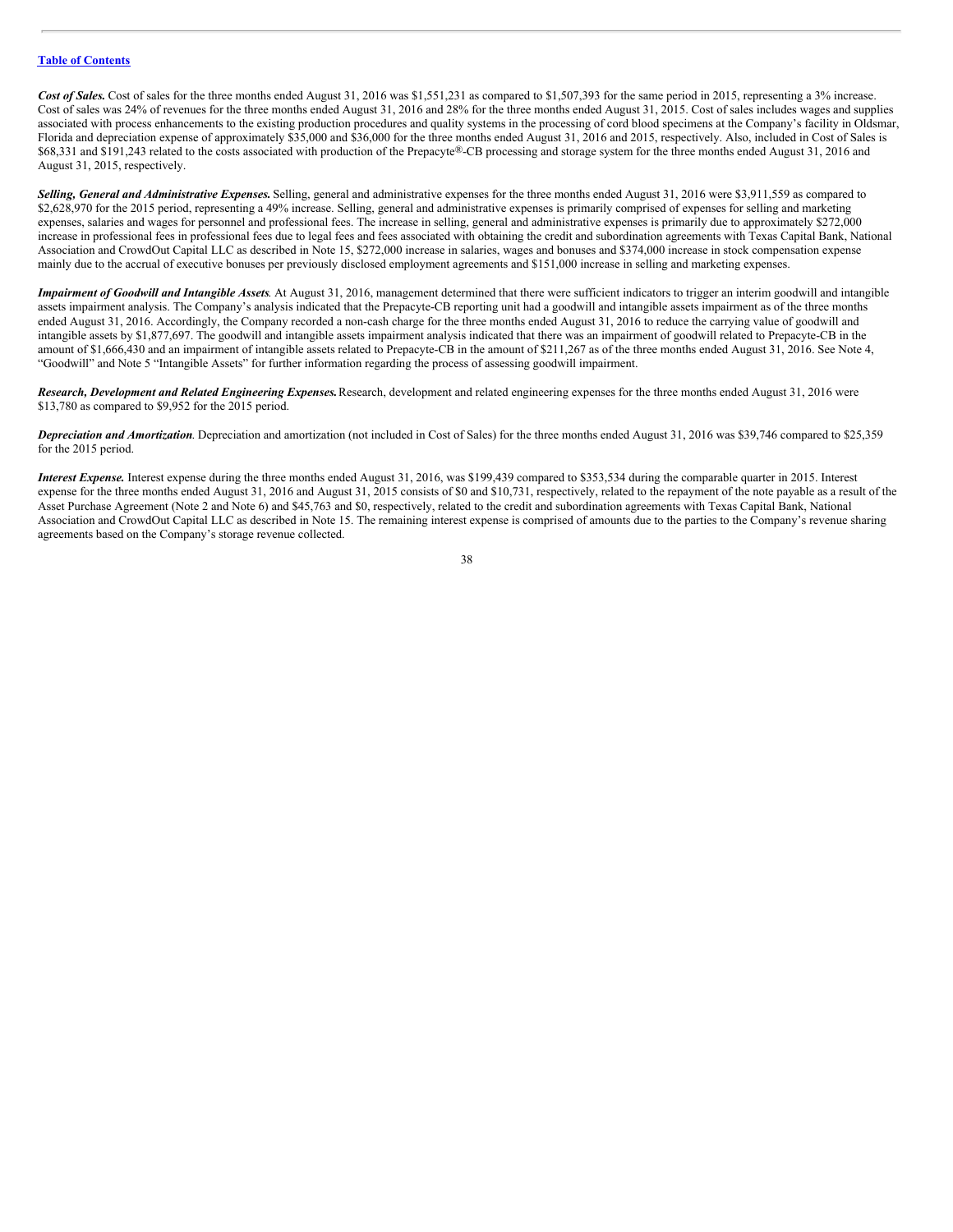*Equity in Losses of Affiliate.* Equity in losses of affiliate was \$0 for the three months ended August 31, 2016, compared to \$1,164 for the 2015 period. Equity in losses of affiliate for the three months ended August 31, 2016 and August 31, 2015 consists solely of amounts related to compensation expense for stock option awards that were granted by Saneron to certain consultants and employees.

*Extinguishment of Revenue Sharing Agreement*. During the three months ended August 31, 2016, the Company entered into a Settlement and Release of Claims Agreement with certain investors canceling their interest in the Florida and Texas Revenue Sharing Agreements. Pursuant to the terms of the Settlement and Release of Claims Agreement, the Company made a one-time, lump-sum payment in the amount of \$3,400,000 to the investors and the investors sold, assigned, conveyed, transferred, and delivered to the Company all of its rights, interest and title in their interests in the RSAs. The payment amount of \$3,400,000 was offset by the carrying amount of the short-term liability related to the RSAs in the amount of \$875,000 and accrued expenses in the amount of \$272,612 to reflect the extinguishment of revenue sharing agreements in the amount of \$2,252,388 for the three months ended August 31, 2016.

*Income Taxes*. The Company recorded an income tax benefit of \$898,838 net of foreign taxes, for the three months ended August 31, 2016. The U.S. income tax benenfit us of the three months ended August 31, 2016 was \$990,000 due to the Company's net operating losses as of August 31, 2016. The Company recorded an income tax benefit of \$6,931,423, net of foreign income taxes for the three months ended August 31, 2015. During the third quarter August 31, 2015, the Company reversed a portion of its valuation allowance for U.S. income taxes of approximately \$6,957,000. The reversal of a portion of the deferred tax valuation allowance is based upon the Company's historical operating performance which includes profitability in ten of the last eleven quarters, steadily improving operations and positive expectations for future taxable income.

Deferred tax assets and liabilities are measured using enacted tax rates expected to be recovered or settled. The ultimate realization of our deferred tax assets depends upon generating sufficient future taxable income prior to the expiration of the tax attributes. In assessing the need for a valuation allowance, the Company must project future levels of taxable income. This assessment requires significant judgment. The Company examined the evidence related to the recent history of tax losses, the economic conditions in which we operate and our forecasts and projections to make that determination.

The Company records foreign income taxes withheld from installment payments of non-refundable up-front license fees and royalty income earned on the processing and storage of cord blood stem cell specimens in geographic areas where the Company has license agreements. The Company recorded \$91,357 and \$25,411 for the three months ended August 31, 2016 and 2015, respectively, of foreign income tax expense, which is included in income tax expense in the accompanying consolidated statements of comprehensive (loss) income.

## **Liquidity and Capital Resources**

On May 20, 2016, the Company entered into a Credit Agreement ("Agreement") with Texas Capital Bank, National Association ("TCB") for a term loan of \$8.0 million in senior credit facilities. The proceeds of the term loan were used by the Company to fund repurchases of the Company's common stock. Subject to the terms of the Agreement, on May 20, 2016, TCB advanced the Company \$100.00. On July 1, 2016, TCB advanced the remaining principal amount of \$7,999,900 per a promissory note dated May 20, 2016 between the Company and TCB. On May 20, 2016, the Company entered into a Subordination Agreement with Texas Capital Bank and CrowdOut Capital LLC ("CrowdOut") for a subordinated loan of the principal amount of \$650,000, which amount CrowdOut advanced to the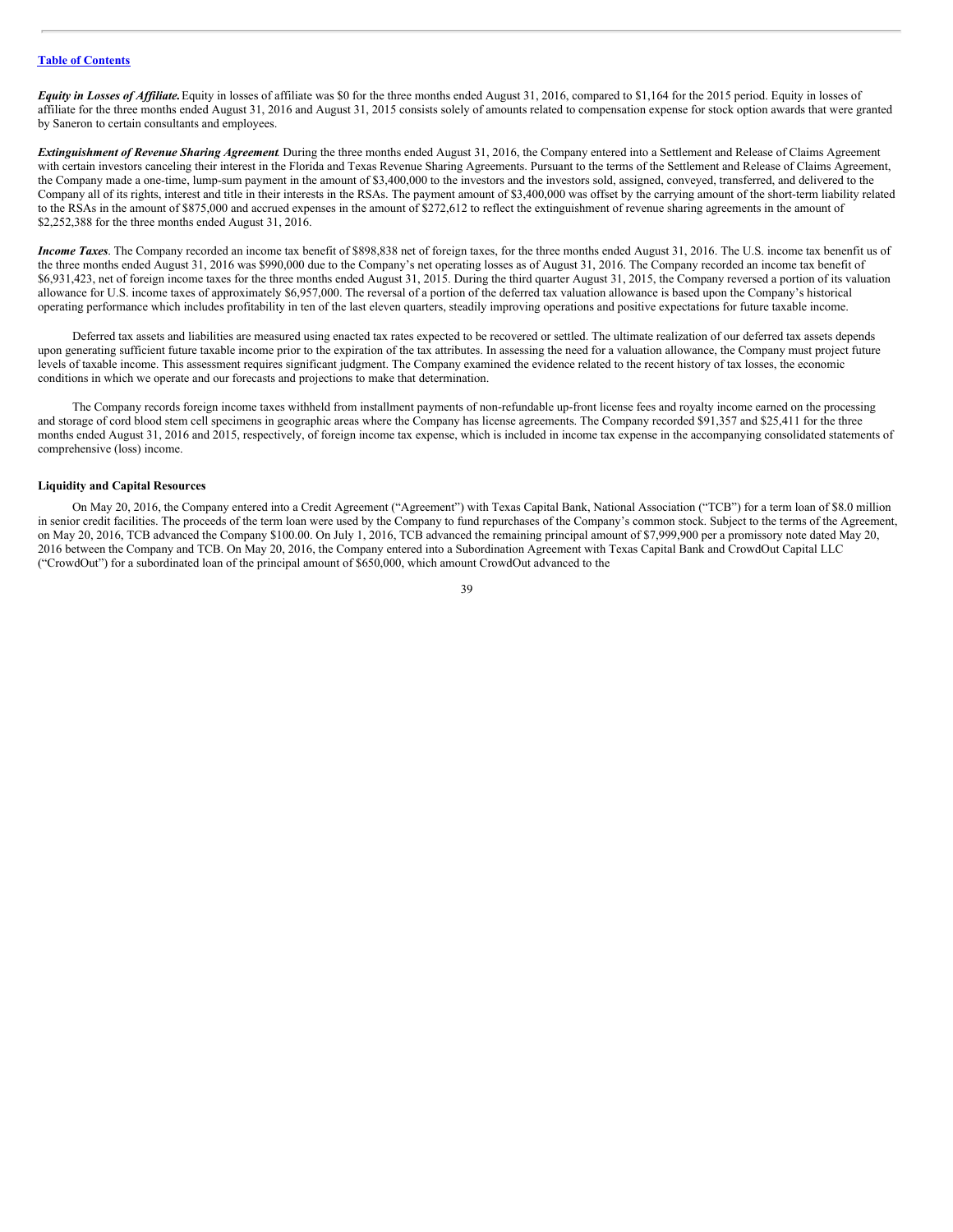Company on May 20, 2016. The proceeds of the subordinated loan will be used by the Company to fund continued repurchases of the Company's common stock. Per a promissory note dated May 20, 2016 between the Company and CrowdOut, interest at 12% per annum on the principal sum of \$650,000 is payable monthly with a maturity date of July 2021, at which time, the principal amount of \$650,000 is payable.

On August 26, 2016, the Company entered into a First Amendment to Credit Agreement with TCB. Pursuant to terms of the First Amendment to Credit Agreement, on August 26, 2016, TCB made an additional advance to the Company in principal amount of \$2,133,433 per an Amended and Restated Promissory Note dated August 26, 2016 between the Company and TCB. The additional proceeds of the term loan were used by the Company to fund a portion of the Settlement Agreement and Release of All Claims with Charles D. Nyberg and Mary J. Nyberg, individually and as Trustees of the CDMJ Nyberg Family Trust as described in Note 14.

Prior to the loans, the Company's principal source of cash has been from sales of its umbilical cord blood program to customers and royalties from licensees.

At August 31, 2016, the Company had cash and cash equivalents of \$2,026,199 as compared to \$4,152,162 at November 30, 2015. The decrease in cash and cash equivalents during the nine months ended August 31, 2015 was primarily attributable to the following:

Net cash provided by operating activities for the nine months ended August 31, 2016 was \$2,424,902, which was attributable to the Company's operating activities and an increase in the Company's new clients choosing the prepaid storage plans versus the annual storage fee plan.

Net cash provided by operating activities for the nine months ended August 31, 2015 was \$2,863,508, which was attributable to an increase in the Company's new clients choosing the prepaid storage plans versus the annual storage fee plan, a 4% decrease in cost of sales and a 4% decrease in selling, general and administrative expenses.

Net cash used in investing activities for the nine months ended August 31, 2016 was \$297,184 which was primarily attributable to the purchases of property and equipment in the amount of \$298,600 and sales and purchases of marketable securities and other investments in the amount of \$202,928 which were partially offset by the redemption of a Certificate of Deposit in the amount of \$204,344.

Net cash used in investing activities for the nine months ended August 31, 2015 was \$481,562 which was primarily attributable to the purchase of Prepacyt®-CB (See Note 2 to the consolidated financial statements) in the amount of \$212,203 and the sales and purchases of marketable securities and other investments of \$214,520.

Net cash used in financing activities for the nine months ended August 31, 2016 was \$4,253,681, which was primarily attributable to the stock repurchase plan pursuant to which the Company has repurchased 2,429,033 shares of the Company's common stock for \$10,668,347, the repayments of the note payables for \$1,009,107 and the payment of \$3,400,000 for the cancellation of certain interests in certain Revenue Sharing Agreements, which was partially offset by the term and subordinated loan in the amount of \$10,783,433.

Net cash used in financing activities for the nine months ended August 31, 2015 was \$2,941,750, which was primarily attributable to the stock repurchase plan and tender offer pursuant to which the Company has repurchased 968,302 shares of the Company's common stock for \$2,946,705.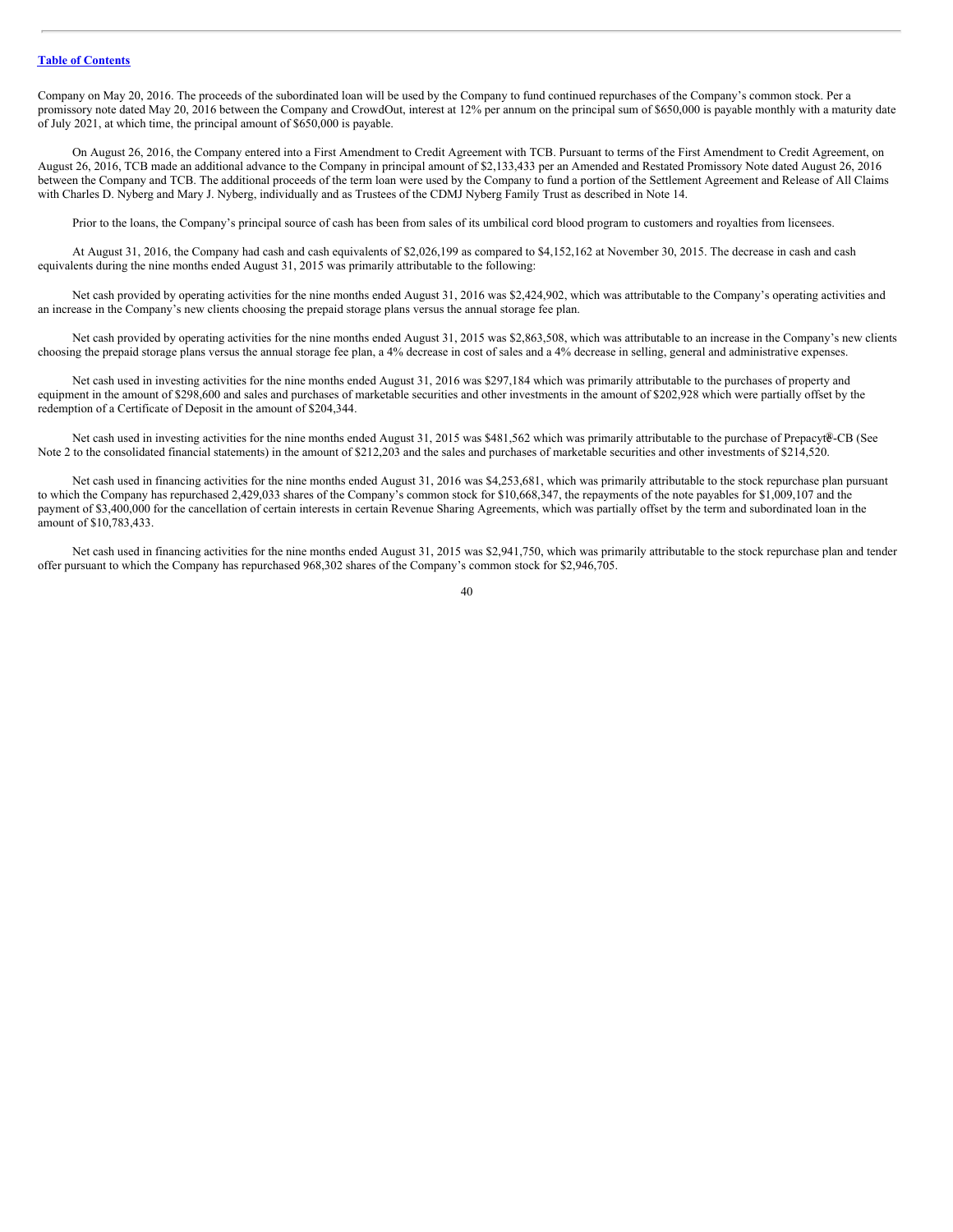#### The Company does not have a line of credit.

The Company anticipates making discretionary capital expenditures of approximately \$500,000 over the next twelve months for software enhancements and purchases of property and equipment. The Company anticipates funding future property and equipment purchases with cash-on-hand and cash flows from future operations.

On June 20, 2016, the Company entered into a repurchase agreement of 2,179,068 shares from Ki Yong Choi and 13,416 shares from Michael Cho for \$4.50 per share, \$9,866,178 in the aggregate, which was funded in part with the \$8.0 million term loan advanced by TCB. On May 20, 2016, TCB advanced the Company \$100 and on July 1, 2016, TCB advanced the remaining principal amount of \$7,999,900. On August 26, 2016, the Company entered into a First Amendment to Credit Agreement with TCB. Pursuant to terms of the First Amendment to Credit Agreement, on August 26, 2016, TCB made an additional advance to the Company in principal amount of \$2,133,433 per an Amended and Restated Promissory Note dated August 26, 2016 between the Company and TCB. The proceeds of the term loan were used by the Company to fund a portion of the Settlement Agreement and Release of All Claims described in Note 14.

The subordinated loan of \$650,000 received in May 2016, will also be used by the Company to fund continued repurchases of the Company's common stock.

The Company anticipates that its cash and cash equivalents, marketable securities and cash flows from future operations will be sufficient to fund its known cash needs for at least the next 12 months. Cash flows from operations will depend primarily upon increasing revenues from sales of its umbilical cord blood and cord tissue cellular storage services, and managing discretionary expenses. If expected increases in revenues are not realized, or if expenses are higher than anticipated, the Company may be required to reduce or defer cash expenditures or otherwise manage its cash resources during the next 12 months so that they are sufficient to meet the Company's cash needs for that period. In addition, the Company may consider seeking equity or debt financing if deemed appropriate for its plan of operations, and if such financing can be obtained on acceptable terms. There is no assurance that any reductions in expenditures, if necessary, will not have an adverse effect on the Company's business operations, including sales activities and the development of new services and technology.

## **Critical Accounting Policies**

This discussion and analysis of our financial condition and results of operations is based on our consolidated financial statements, which have been prepared in accordance with U.S. generally accepted accounting principles. The preparation of these financial statements requires us to make judgments, estimates, and assumptions that affect the reported amounts of assets, liabilities, revenues, expenses and disclosures of contingent assets and liabilities. For a full discussion of our accounting policies please refer to Note 1 to the Consolidated Financial Statements included in our 2015 Annual Report on Form 10-K filed with the SEC. Our most critical accounting policies and estimates include: recognition of revenue and the related allowance for doubtful accounts, stock-based compensation, income taxes and license and revenue sharing agreements. We continually evaluate our judgments, estimates and assumptions. We base our estimates on the terms of underlying agreements, historical experience and other factors that we believe are reasonable based on the circumstances, the results of which form our management's basis for making judgments about the carrying value of assets and liabilities that are not readily apparent from other sources. Actual results may differ from these estimates. There have been no material changes to our critical accounting policies and estimates from the information provided in Item 7, Management's Discussion and Analysis of Financial Condition and Results of Operations included in our 2015 Annual Report on Form 10-K.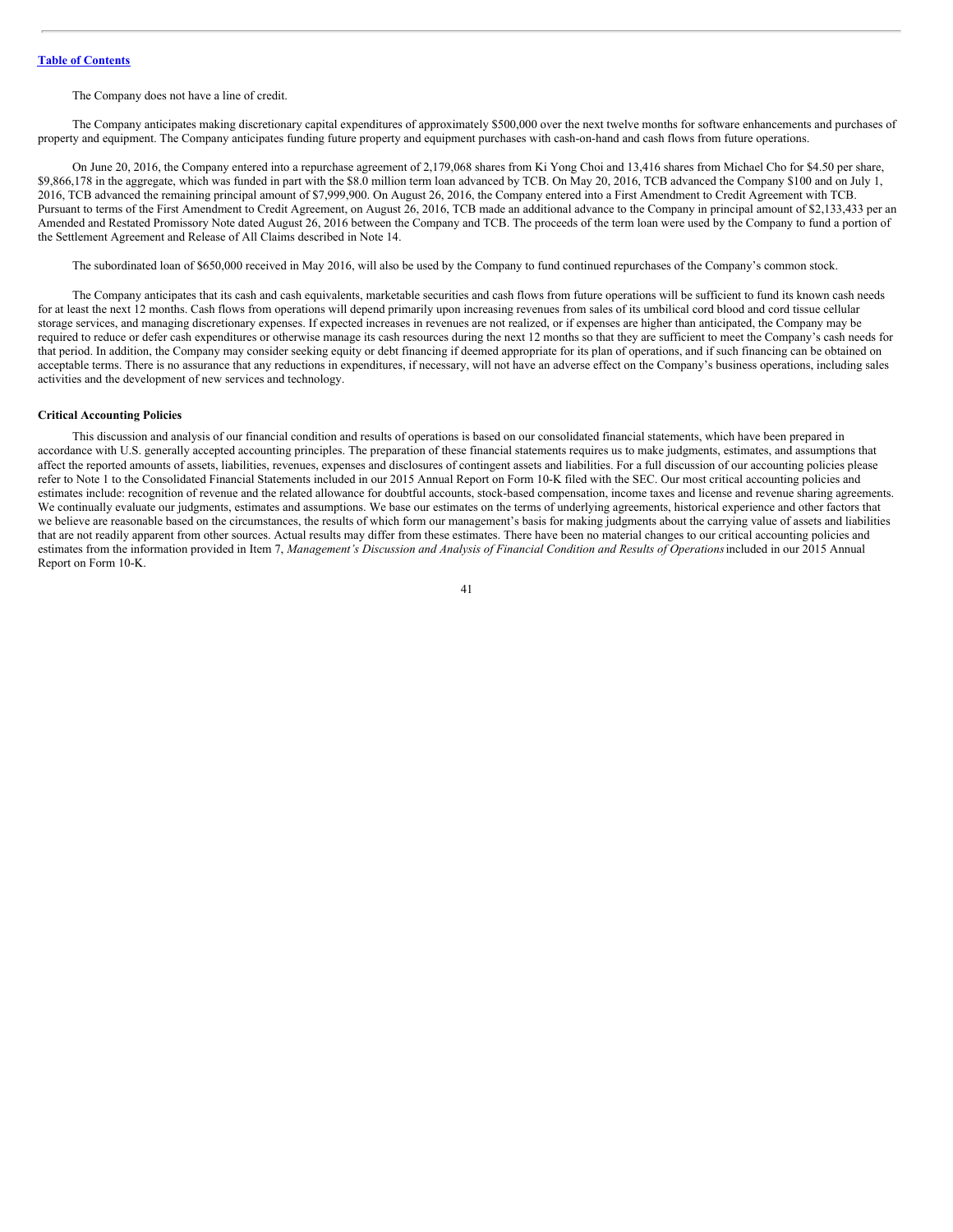## **Recently Issued Accounting Pronouncements**

See Note 1 to the Consolidated Financial Statements.

## **Off-Balance Sheet Arrangements**

The Company has no off-balance sheet arrangements that have or are reasonable likely to have a current or future effect on its financial condition, changes in financial condition, revenues or expenses, results of operations, liquidity, capital expenditures or capital resources that is material to investors.

#### <span id="page-41-0"></span>**Item 3. Quantitative and Qualitative Disclosures About Market Risk.**

Not applicable.

#### <span id="page-41-1"></span>**Item 4. Controls and Procedures**

#### **Evaluation of Disclosure Controls and Procedures**

Based on their most recent review, as of the end of the period covered by this report, the Company's principal executive officers and principal financial officer have concluded that the Company's disclosure controls and procedures are effective to provide reasonable assurance that information required to be disclosed by the Company in the reports that it files or submits under the Securities Exchange Act of 1934, as amended, is accumulated and communicated to the Company's management, including its principal executive officers and principal financial officer, as appropriate to allow timely decisions regarding required disclosure and are effective to ensure that such information is recorded, processed, summarized and reported within the time periods specified in the SEC's rules and forms.

As previously disclosed in the Company's 10-K filed February 29, 2016 and the Company's 10-Qs filed April 14, 2016 and July 11, 2016, the Company's principal executive officers and principal financial officer concluded that the Company's internal controls over financial reporting were not effective, due to a material weakness surrounding the Company's identification and application of the appropriate accounting treatment for non-routine transactions and related documentation thereof. The Company's controls over non-routine transactions were not conducive to identify certain items with sufficient precision. Management has undertaken steps to design and implement more effective internal controls over financial reporting, including the implementation of a review process of non-routine transactions and has engaged qualified consultants to assist the Company with the application of the appropriate accounting treatment of non-routine transactions when necessary.

During the quarter ended November 30, 2015, the Company's principal executive officers and principal financial officer concluded that the Company's internal controls over financial reporting were not effective, due to a material weakness surrounding manual controls related to storage revenue for customers that are on a payment plan. The Company's control over the manual process was not conducive to identify the timeliness of recording the revenue. Management has undertaken steps to design and implement more effective internal controls, including the implementation of a more comprehensive review process of manual invoicing procedures.

The Company has not made an amended 8-K filing with respect to the Current Reports on Form 8-K that was filed on July 16, 2015 to announce the acquisition of Prepacyte. Accordingly, the Company is not deemed a timely filer. Management intends to subsequently make this amended 8-K filing to include the required pre-acquisition financial statements of Prepacyte as well as the required pro forma financial information.

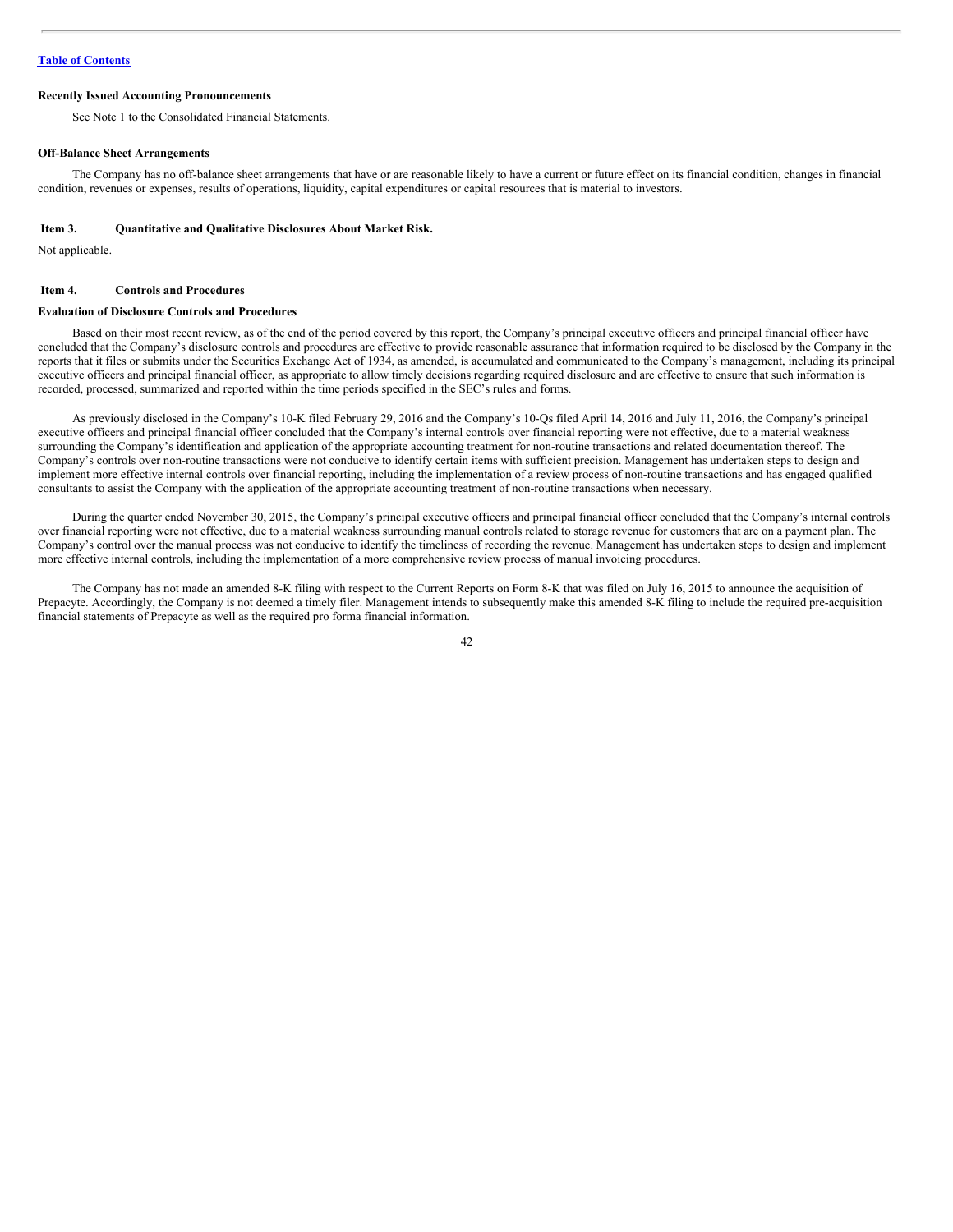## **Changes in Internal Control Over Financial Reporting**

The changes in the Company's internal control over financial reporting described in the previous paragraph were implemented during the quarter ended November 30, 2015 and were remediated during the quarters ended May 31, 2016 and August 31, 2016.

There were no other changes in the Company's internal controls over financial reporting during the nine months ended August 31, 2016 that have materially affected, or are reasonably likely to materially affect, the Company's internal control over financial reporting.

#### **Limitations on the Effectiveness of Controls**

Our management, including our co-CEOs and CFO, does not expect that our disclosure controls and internal controls will prevent all error and all fraud. A control system, no matter how well conceived and operated, can provide only reasonable, not absolute, assurance that the objectives of the control system are met. Further, the design of a control system must reflect the fact that there are resource constraints, and the benefits of controls must be considered relative to their costs. Because of the inherent limitations in all control systems, no evaluation of controls can provide absolute assurance that all control issues and instances of fraud, if any, within the company have been detected. These inherent limitations include the realities that judgments in decision-making can be faulty, and that breakdowns can occur because of simple error or mistake. Additionally, controls can be circumvented by the individual acts of some persons, by collusion of two or more people, or by management or board override of the control.

The design of any system of controls also is based in part upon certain assumptions about the likelihood of future events, and there can be no assurance that any design will succeed in achieving its stated goals under all potential future conditions; over time, controls may become inadequate because of changes in conditions, or the degree of compliance with the policies or procedures may deteriorate. Because of the inherent limitations in a cost-effective control system, misstatements due to error or fraud may occur and not be detected.

## **CEO and CFO Certifications**

Appearing as exhibits 31.1, 31.2 and 31.3 to this report there are Certifications of the Co-CEOs and the CFO. The Certifications are required in accordance with Section 302 of the Sarbanes-Oxley Act of 2002 (the Section 302 Certifications). This Item of this report is the information concerning the evaluation referred to in the Section 302 Certifications and this information should be read in conjunction with the Section 302 Certifications for a more complete understanding of the topics presented.

## <span id="page-42-0"></span>**PART II - OTHER INFORMATION**

#### <span id="page-42-1"></span>**ITEM 1. LEGAL PROCEEDINGS**

On December 3, 2015, a complaint styled Gary T. Brotherson, M.D., et al. v. Cryo-Cell International, Inc., Case No. 15-007461-CI, Circuit Court, Sixth Judicial Circuit, Pinellas County, Florida, was served on the Company, naming it as defendant and alleging, among other things, that the Company breached certain agreements with plaintiffs and seeking damages in excess of \$15,000, the jurisdictional amount of the court in which the action is pending. On January 12, 2016, the Company served its answer, affirmative defenses, and counterclaim against the plaintiffs. The Company believes the plaintiffs' claims are without merit and it intends to contest the action vigorously. At this time, it is not possible for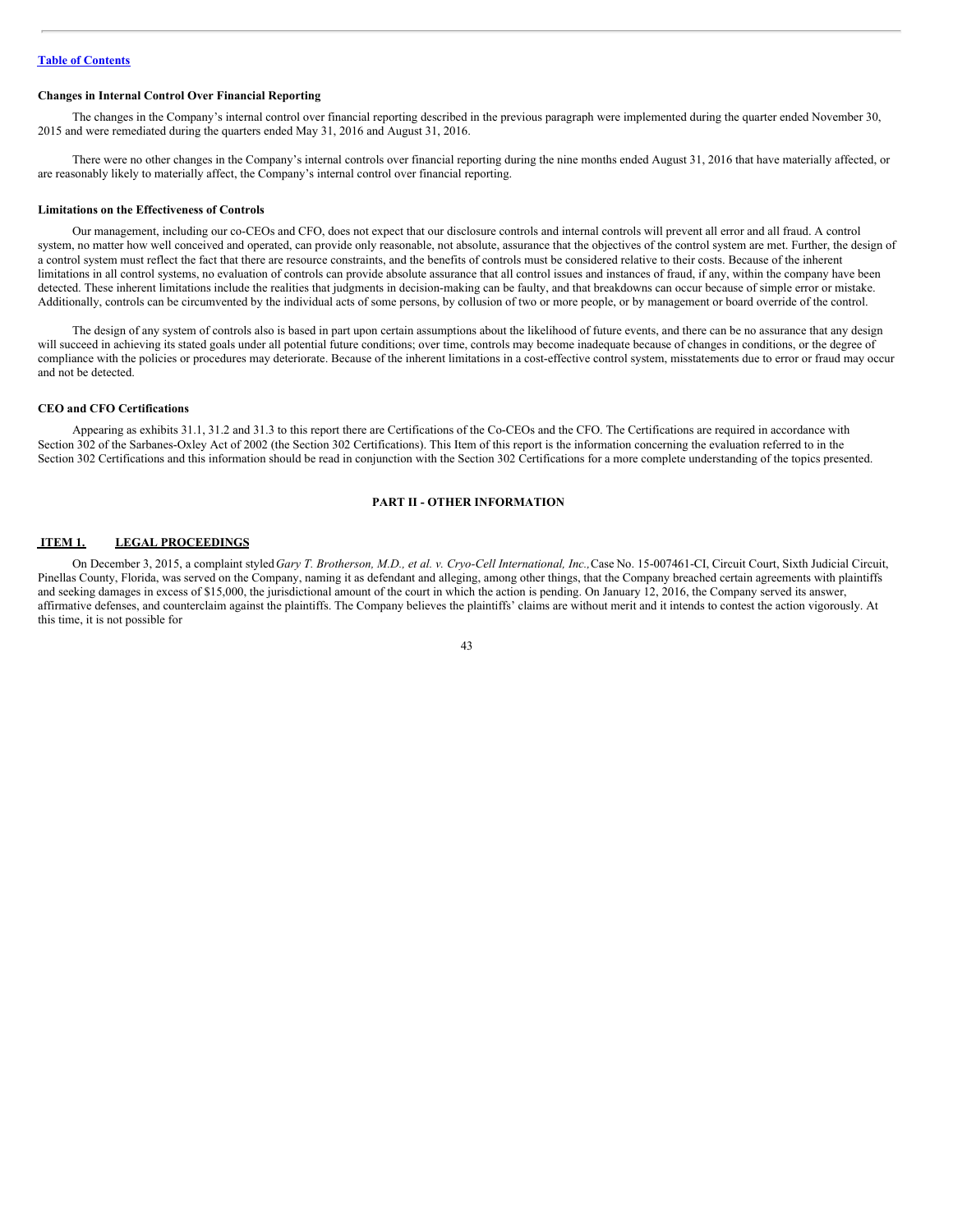the Company to estimate the loss or the range of possible loss in the event of an unfavorable outcome, as the ultimate resolution of the complaint is uncertain at this time. No amounts have been accrued as of August 31, 2016.

On January 20, 2016, a class action complaint was filed in the Court of the Chancery of the State of Delaware against the Company and certain current officers and directors of the Company (Case No. 11915-VCG). The complaint alleged breaches of fiduciary duties and sought appropriate injunctive relief and a declaratory judgment against defendants that a certain provision of the Company's Amended and Restated Bylaws, as amended through September 22, 2014, violated Section 141(k) of the Delaware General Corporation Law relating to the removal of directors. The plaintiff amended the complaint on March 4, 2016 to remove the breach of fiduciary duty count and to move forward only on its claim that one provision of the Bylaws violated Section 141(k). On March 18, 2016, the Company announced that the Board of Directors had amended the Bylaw in question. Plaintiff filed a stipulation dismissing the action as moot on June 2. The Court retained jurisdiction to hear plaintiff's request for \$200,000 in attorneys' fee associated with mooting the litigation. The Court heard argument on plaintiff's request for attorneys' fees on September 29, 2016. On October 7, 2016, the Court issued its order awarding Plaintiff \$50,000 in attorneys' fees and expenses which is reflected in the accompanying consolidated statements of comprehensive (loss) income. The Company's maximum deductible under its Directors and Officers insurance policy for this claim was \$500,000.

On February 24, 2016, a complaint styled Charles D. Nyberg and Mary J. Nyberg and as trustees of the CDMJNyberg Family Trust v. Cryo-Cell International, Inc., Case No. 8:16CV408t30, United States District Court, Middle District of Florida, Hillsborough County, Florida, was served on the Company, naming it as defendant and alleging, among other things, that the Company breached certain agreements with plaintiffs and seeking damages in excess of \$75,000, the jurisdictional amount of the court in which the action is pending. The Company believes the plaintiffs' claims are without merit and it intends to contest the action vigorously. At this time, it is not possible for the Company to estimate the loss or the range of possible loss in the event of an unfavorable outcome, as the ultimate resolution of the complaint is uncertain at this time. On July 27, 2016 the Company entered into a Settlement Agreement and Release of All Claims ("Agreement") with Charles D. Nyberg and Mary J. Nyberg, individually and as Trustees of the CDMJ Nyberg Family Trust (collectively, the "Nybergs"). Pursuant to the terms of the Agreement, the Company made a payment of \$3,400,000 (the "Settlement Payment") on August 26, 2016. In consideration of the Settlement Payment, all legal claims brought against the Company by the Nybergs pursuant to the lawsuit, will be settled. Additionally, in consideration of the Settlement Payment, the Nybergs, who owned the rights to and interests in 50% of each of the Florida Revenue Sharing Agreement and the Texas Revenue Sharing Agreement (together, the "RSAs") terminated their rights to these interests in the RSAs, resulting in a 50% reduction in the Company's ongoing payment obligations under the RSAs (see Note 14).

In addition, from time to time the Company is subject to proceedings, lawsuits, contract disputes and other claims in the normal course of its business. The Company believes that the ultimate resolution of current matters should not have a material adverse effect on the Company's business, consolidated financial position or results of operations. It is possible, however, that there could be an unfavorable ultimate outcome for or resolution which could be material to the Company's results of operations for a particular quarterly reporting period. Litigation is inherently uncertain and there can be no assurance that the Company will prevail. The Company does not include an estimate of legal fees and other related defense costs in its estimate of loss contingencies.

## <span id="page-43-0"></span>**ITEM 1A. RISK FACTORS**

Not applicable.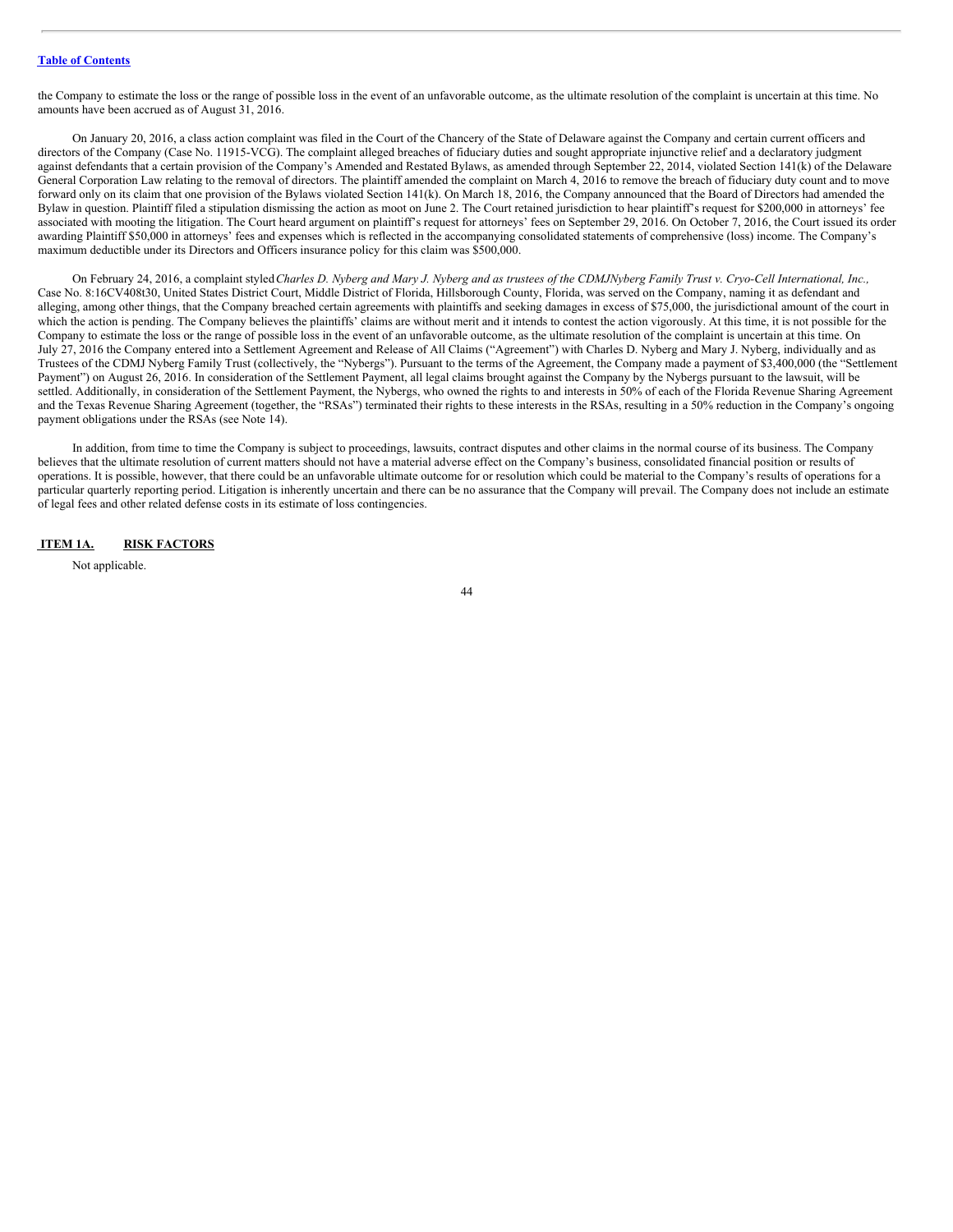## <span id="page-44-0"></span>**ITEM 2. UNREGISTERED SALES OF EQUITY SECURITIES AND USE OF PROCEEDS**

## **ISSUER PURCHASE OF EQUITY SECURITIES**

|                         |    |      |                                 | Maximum          |
|-------------------------|----|------|---------------------------------|------------------|
|                         |    |      | Total Number of                 | Number of Shares |
|                         |    |      | <b>Shares Purchased</b>         | that May Yet Be  |
|                         |    |      | as Part of Publicly             | Purchased Under  |
| Total Number of         |    |      | <b>Announced Plans</b>          | the Plans or     |
| <b>Shares Purchased</b> |    |      | or Programs                     | Programs         |
| 3.000                   | P. | 3.47 | 3.000                           | 2,603,886        |
| 2,233,049               |    | 4.49 | 2,233,049                       | 370,837          |
| 49,191                  | \$ | 3.97 | 49.191                          | 321,646          |
|                         |    |      | Average Price<br>Paid per Share |                  |

On October 6, 2016, the Board of Directors of the Company increased the number of shares of the Company's outstanding common stock that management is authorized to repurchase to up to eight million (8,000,000) shares.

## <span id="page-44-1"></span>**ITEM 3. DEFAULTS UPON SENIOR SECURITIES**

None.

## <span id="page-44-2"></span>**ITEM 4. MINE SAFETY DISCLOSURES**

Not applicable.

## <span id="page-44-3"></span>**ITEM 5. OTHER INFORMATION**

None.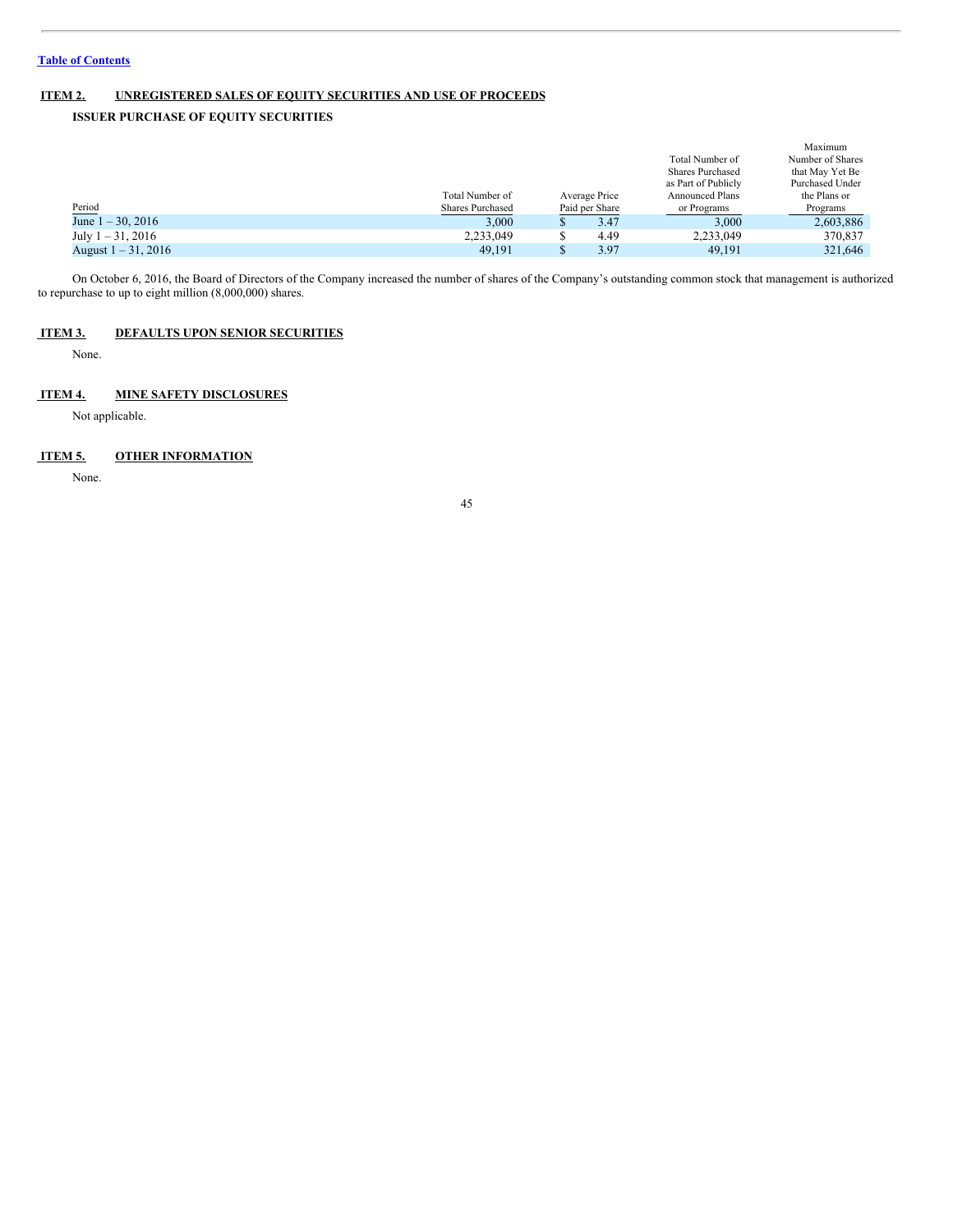<span id="page-45-0"></span>

| ITEM 6. | <b>EXHIBITS</b> |         |                                                                                                                         |
|---------|-----------------|---------|-------------------------------------------------------------------------------------------------------------------------|
|         | Exhibits<br>(a) |         |                                                                                                                         |
|         |                 | 31.1    | Certification of Co-CEO Pursuant to Section 302 of the Sarbanes-Oxley Act of 2002.                                      |
|         |                 | 31.2    | Certification of Co-CEO Pursuant to Section 302 of the Sarbanes-Oxley Act of 2002.                                      |
|         |                 | 31.3    | Certification of CFO Pursuant to Section 302 of the Sarbanes-Oxley Act of 2002.                                         |
|         |                 | 32.1    | Certification Pursuant to 18 U.S.C. Section 1350, as Adopted Pursuant to Section 906 of the Sarbanes-Oxley Act of 2002. |
|         |                 | 101.INS | <b>XBRL</b> Instance Document                                                                                           |
|         |                 | 101.SCH | <b>XBRL Taxonomy Extension Schema Document</b>                                                                          |
|         |                 | 101.CAL | XBRL Taxonomy Extension Calculation Linkbase Document                                                                   |
|         |                 | 101.DEF | XBRL Taxonomy Extension Definition Linkbase Document                                                                    |
|         |                 | 101.LAB | XBRL Taxonomy Extension Label Linkbase Document                                                                         |
|         |                 | 101.PRE | XBRL Taxonomy Extension Presentation Linkbase Document                                                                  |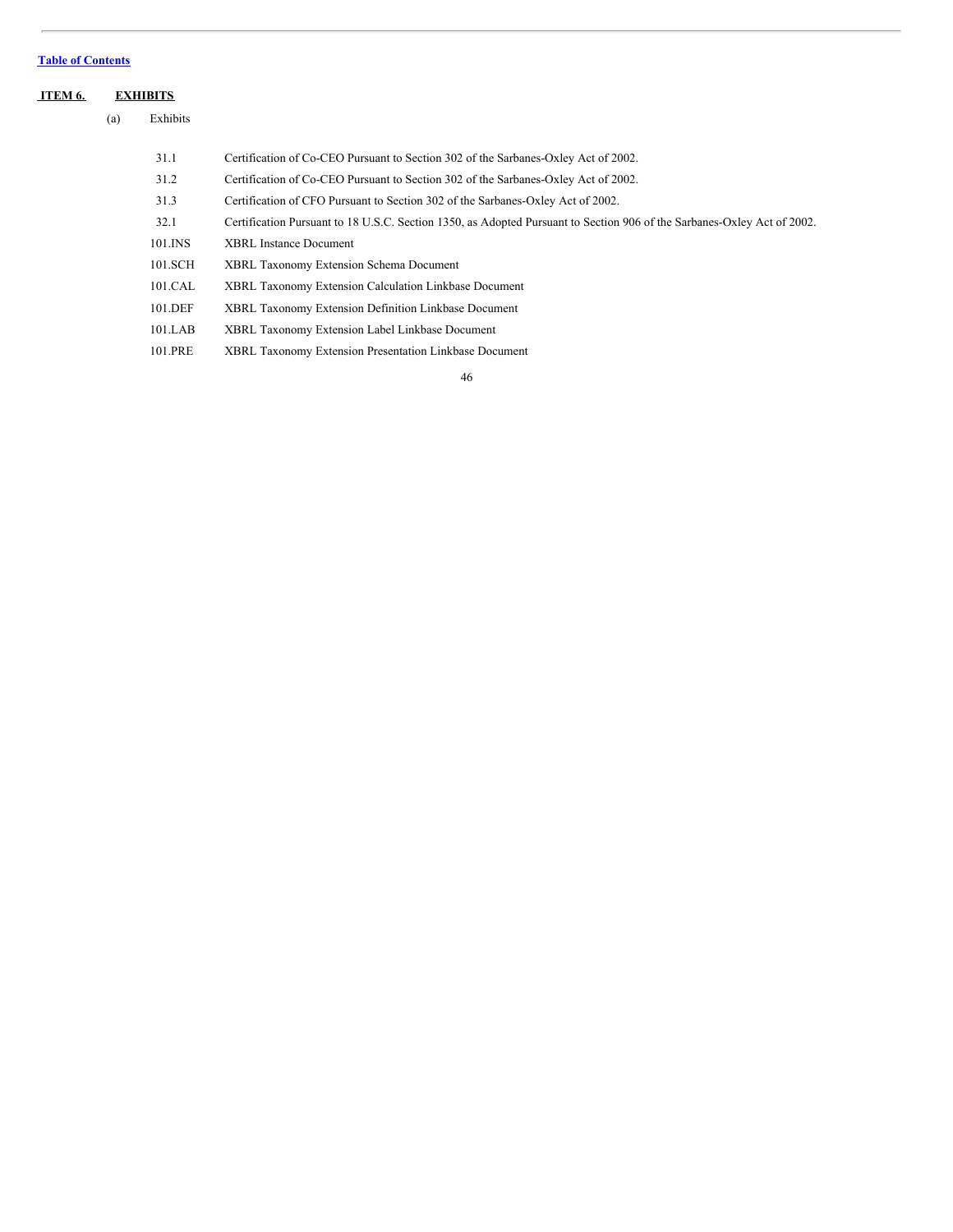## <span id="page-46-0"></span>**SIGNATURES**

In accordance with Section 13 or 15(d) of the Securities Exchange Act of 1934, the registrant has duly caused this report to be signed on its behalf by the undersigned thereunto duly authorized.

Cryo-Cell International, Inc.

/s/ David Portnoy David Portnoy

Co-Chief Executive Officer

Cryo-Cell International, Inc.

/s/ Mark Portnoy Mark Portnoy Co-Chief Executive Officer

Cryo-Cell International, Inc.

/s/ Jill M. Taymans

Jill M. Taymans Vice President, Finance, Chief Financial Officer

Date: October 17, 2016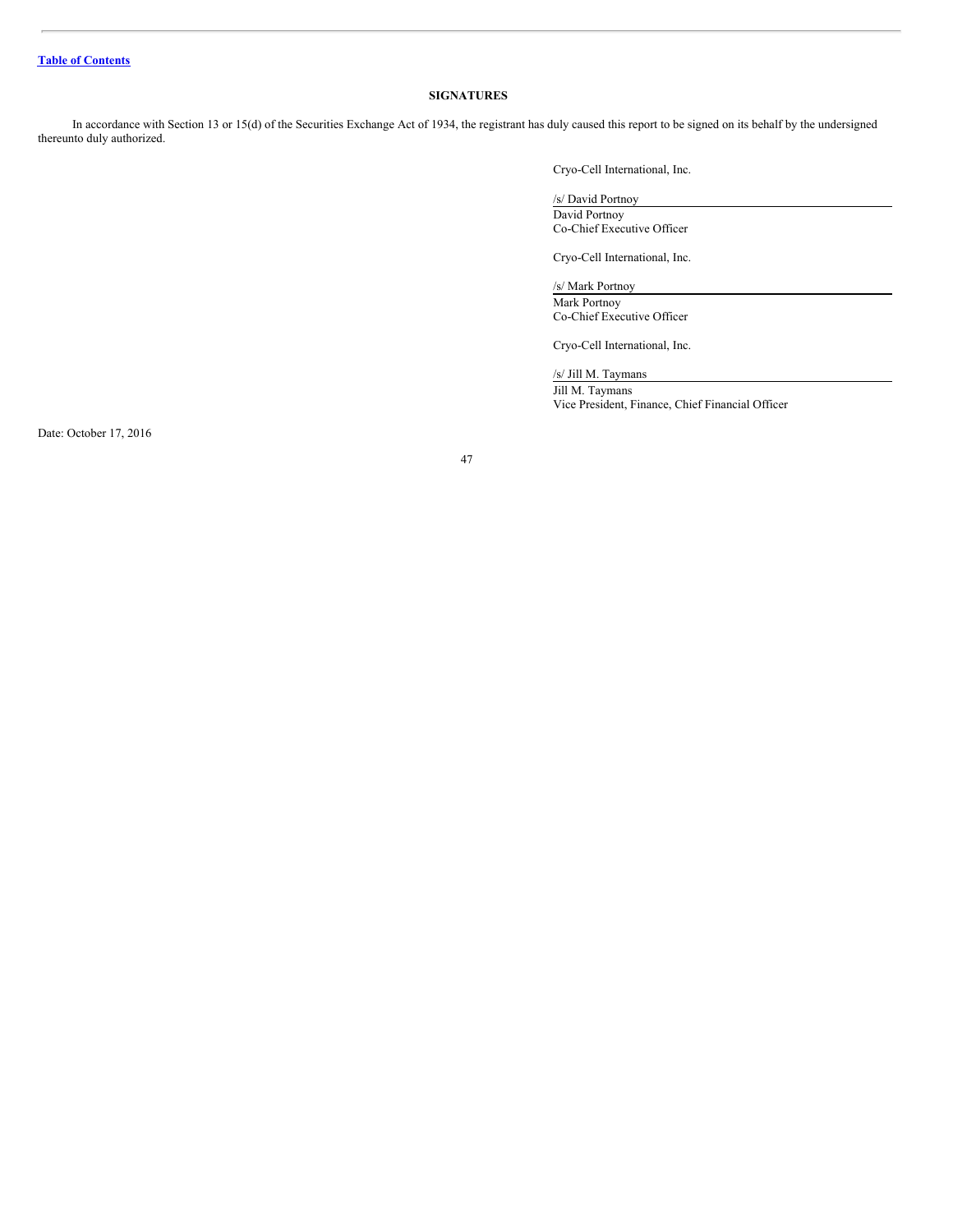## CERTIFICATION OF CO-CHIEF EXECUTIVE OFFICER

I, David Portnoy, certify that:

- 1. I have reviewed this quarterly report on Form 10-Q of Cryo-Cell International, Inc. (the "Registrant");
- 2. Based on my knowledge, this report does not contain any untrue statement of a material fact or omit to state a material fact necessary to make the statements made, in light of the circumstances under which such statements were made, not misleading with respect to the period covered by this report;
- 3. Based on my knowledge, the financial statements, and other financial information included in this report, fairly present in all material respects the financial condition, results of operations and cash flows of the registrant as of, and for, the periods presented in this report;
- 4. The Registrant's other certifying officer(s) and I are responsible for establishing and maintaining disclosure controls and procedures (as defined in Exchange Act Rules  $13a-15(e)$  and  $15d-15(e)$  and internal control over financial reporting (as defined in Exchange Act Rules  $13a-15(f)$  and  $15d-15(f)$ ) for the Registrant and have:

(a) Designed such disclosure controls and procedures, or caused such disclosure controls and procedures to be designed under our supervision, to ensure that material information relating to the Registrant, including its consolidated subsidiaries, is made known to us by others within those entities, particularly during the period in which this quarterly report is being prepared;

(b) Designed such internal control over financial reporting, or caused such internal control over financial reporting to be designed under our supervision, to provide reasonable assurance regarding the reliability of financial reporting and the preparation of financial statements for external purposes in accordance with generally accepted accounting principles;

(c) Evaluated the effectiveness of the Registrant's disclosure controls and procedures and presented in this report our conclusions about the effectiveness of the disclosure controls and procedures, as of the end of the period covered by this report based on such evaluation; and

(d) disclosed in this report any change in the Registrant's internal control over financial reporting that occurred during the Registrant's most recent fiscal quarter that has materially affected, or is reasonably likely to materially affect, the Registrant's internal control over financial reporting;

5. The Registrant's other certifying officer(s) and I have disclosed, based on our most recent evaluation of internal control over financial reporting, to the Registrant's auditors and the audit committee of the Registrant's board of directors (or persons performing the equivalent functions):

(a) All significant deficiencies and material weaknesses in the design or operation of internal control over financial reporting which are reasonably likely to adversely affect the Registrant's ability to record, process, summarize and report financial information; and

(b) Any fraud, whether or not material, that involves management or other employees who have a significant role in the Registrant's internal control over financial reporting.

Dated: October 17, 2016 *SI* David Portnoy *SI* David Portnoy

David Portnoy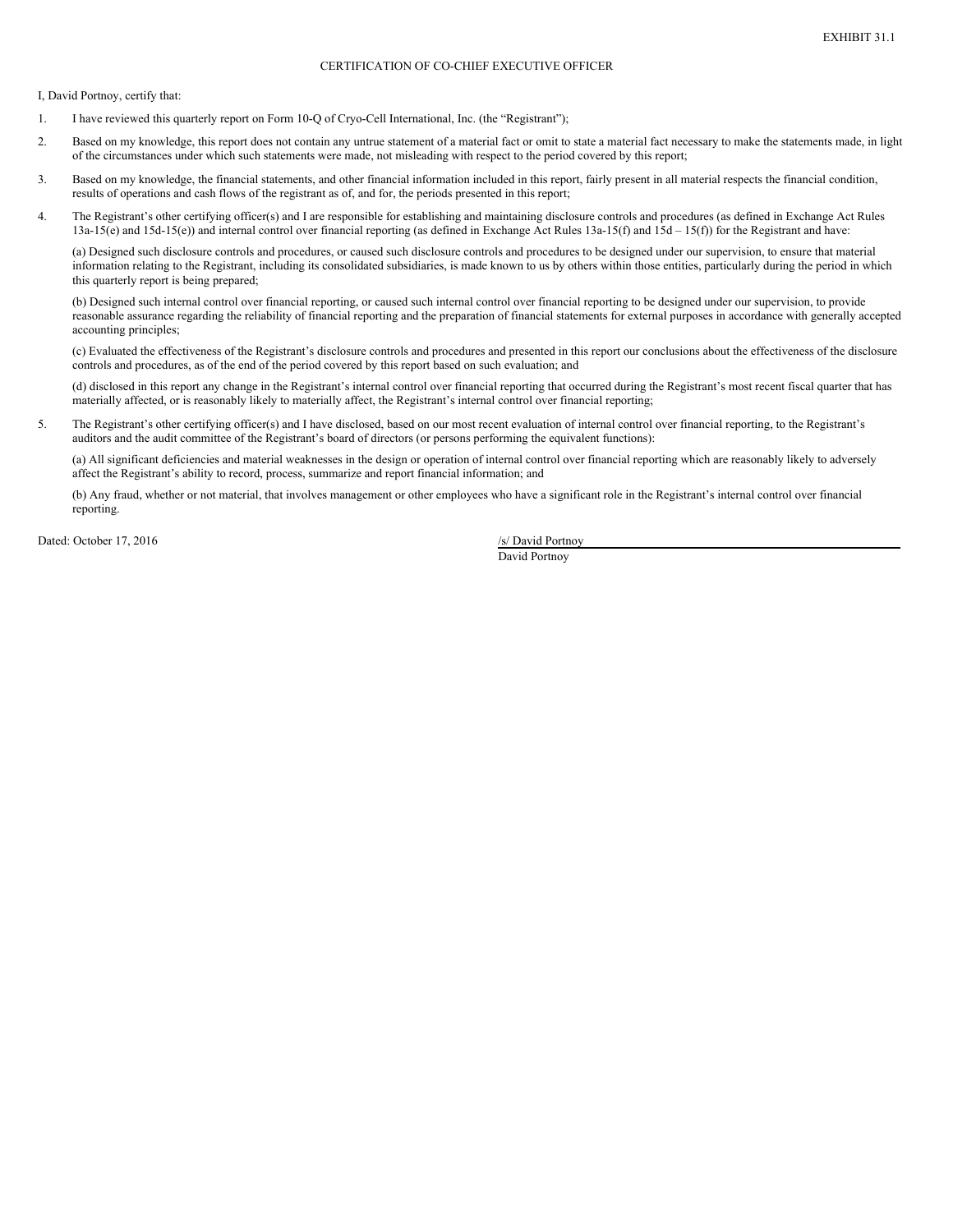## CERTIFICATION OF CO-CHIEF EXECUTIVE OFFICER

I, Mark Portnoy, certify that:

- 1. I have reviewed this quarterly report on Form 10-Q of Cryo-Cell International, Inc. (the "Registrant");
- 2. Based on my knowledge, this report does not contain any untrue statement of a material fact or omit to state a material fact necessary to make the statements made, in light of the circumstances under which such statements were made, not misleading with respect to the period covered by this report;
- 3. Based on my knowledge, the financial statements, and other financial information included in this report, fairly present in all material respects the financial condition, results of operations and cash flows of the registrant as of, and for, the periods presented in this report;
- 4. The Registrant's other certifying officer(s) and I are responsible for establishing and maintaining disclosure controls and procedures (as defined in Exchange Act Rules  $13a-15(e)$  and  $15d-15(e)$  and internal control over financial reporting (as defined in Exchange Act Rules  $13a-15(f)$  and  $15d-15(f)$ ) for the Registrant and have:

(a) Designed such disclosure controls and procedures, or caused such disclosure controls and procedures to be designed under our supervision, to ensure that material information relating to the Registrant, including its consolidated subsidiaries, is made known to us by others within those entities, particularly during the period in which this quarterly report is being prepared;

(b) Designed such internal control over financial reporting, or caused such internal control over financial reporting to be designed under our supervision, to provide reasonable assurance regarding the reliability of financial reporting and the preparation of financial statements for external purposes in accordance with generally accepted accounting principles;

(c) Evaluated the effectiveness of the Registrant's disclosure controls and procedures and presented in this report our conclusions about the effectiveness of the disclosure controls and procedures, as of the end of the period covered by this report based on such evaluation; and

(d) disclosed in this report any change in the Registrant's internal control over financial reporting that occurred during the Registrant's most recent fiscal quarter that has materially affected, or is reasonably likely to materially affect, the Registrant's internal control over financial reporting;

5. The Registrant's other certifying officer(s) and I have disclosed, based on our most recent evaluation of internal control over financial reporting, to the Registrant's auditors and the audit committee of the Registrant's board of directors (or persons performing the equivalent functions):

(a) All significant deficiencies and material weaknesses in the design or operation of internal control over financial reporting which are reasonably likely to adversely affect the Registrant's ability to record, process, summarize and report financial information; and

(b) Any fraud, whether or not material, that involves management or other employees who have a significant role in the Registrant's internal control over financial reporting.

Dated: October 17, 2016 /s/ Mark Portnoy

Mark Portnoy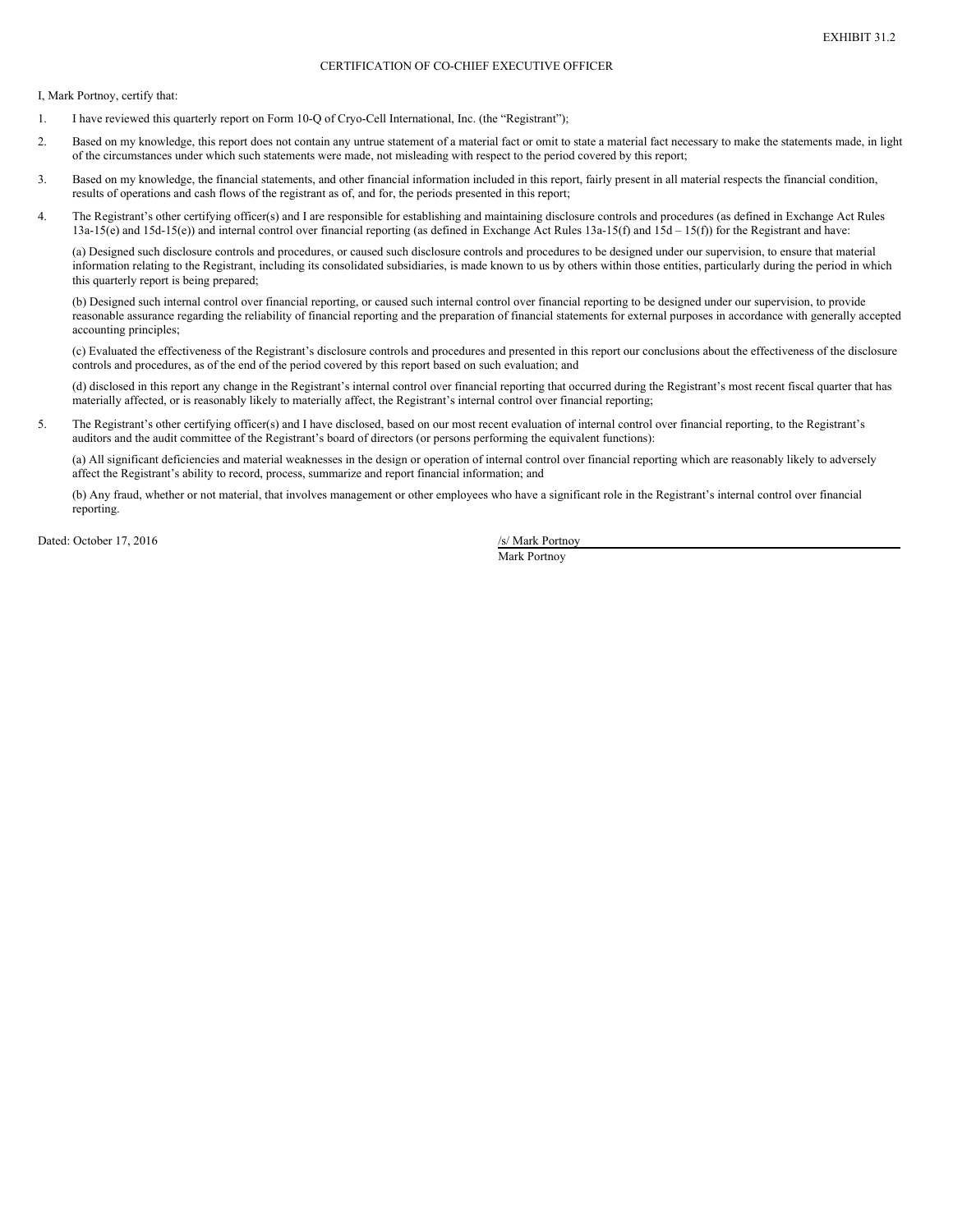## CERTIFICATION OF CHIEF FINANCIAL OFFICER

I, Jill M. Taymans, certify that:

- 1. I have reviewed this quarterly report on Form 10-Q of Cryo-Cell International, Inc. (the "Registrant");
- 2. Based on my knowledge, this report does not contain any untrue statement of a material fact or omit to state a material fact necessary to make the statements made, in light of the circumstances under which such statements were made, not misleading with respect to the period covered by this report;
- 3. Based on my knowledge, the financial statements, and other financial information included in this report, fairly present in all material respects the financial condition, results of operations and cash flows of the registrant as of, and for, the periods presented in this report;
- 4. The Registrant's other certifying officer(s) and I are responsible for establishing and maintaining disclosure controls and procedures (as defined in Exchange Act Rules  $13a-15(e)$  and  $15d-15(e)$  and internal control over financial reporting (as defined in Exchange Act Rules  $13a-15(f)$  and  $15d-15(f)$ ) for the Registrant and have:

(a) Designed such disclosure controls and procedures, or caused such disclosure controls and procedures to be designed under our supervision, to ensure that material information relating to the Registrant, including its consolidated subsidiaries, is made known to us by others within those entities, particularly during the period in which this quarterly report is being prepared;

(b) Designed such internal control over financial reporting, or caused such internal control over financial reporting to be designed under our supervision, to provide reasonable assurance regarding the reliability of financial reporting and the preparation of financial statements for external purposes in accordance with generally accepted accounting principles;

(c) Evaluated the effectiveness of the Registrant's disclosure controls and procedures and presented in this report our conclusions about the effectiveness of the disclosure controls and procedures, as of the end of the period covered by this report based on such evaluation; and

(d) disclosed in this report any change in the Registrant's internal control over financial reporting that occurred during the Registrant's most recent fiscal quarter that has materially affected, or is reasonably likely to materially affect, the Registrant's internal control over financial reporting;

5. The Registrant's other certifying officer(s) and I have disclosed, based on our most recent evaluation of internal control over financial reporting, to the Registrant's auditors and the audit committee of the Registrant's board of directors (or persons performing the equivalent functions):

(a) All significant deficiencies and material weaknesses in the design or operation of internal control over financial reporting which are reasonably likely to adversely affect the Registrant's ability to record, process, summarize and report financial information; and

(b) Any fraud, whether or not material, that involves management or other employees who have a significant role in the Registrant's internal control over financial reporting.

Dated: October 17, 2016 /s/ Jill M. Taymans

Jill M. Taymans